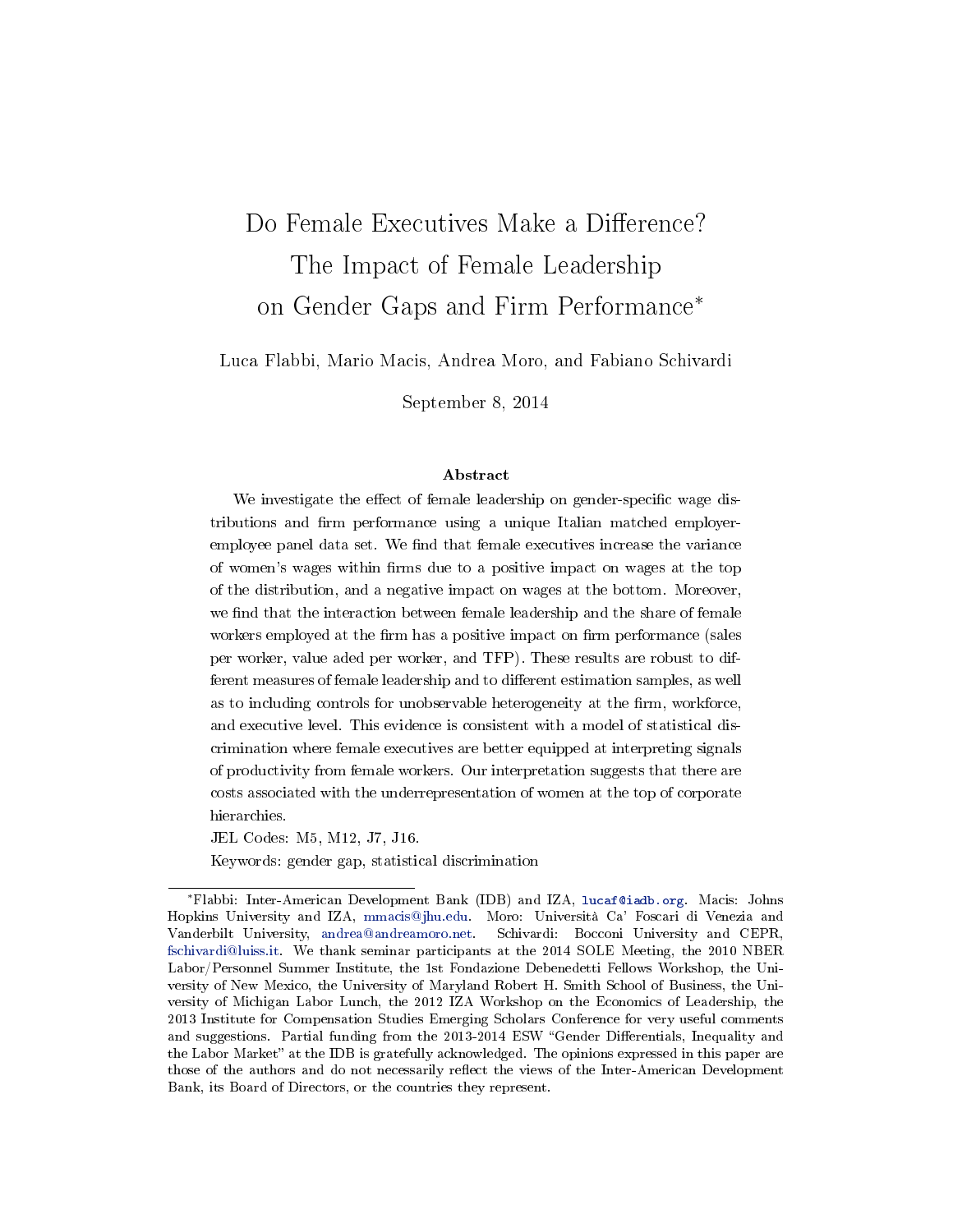# 1 Introduction

A growing literature shows that executives' characteristics such as management prac-tices, style, and attitude towards risk make a difference for firm outcomes.<sup>[1](#page-1-0)</sup> In this paper, we focus on two firm outcomes - workers' wage distributions and firms' performances - and we investigate how they are affected by one specific executive characteristics - gender - by using a unique matched employer-employee panel dataset representative of the Italian manufacturing sector.

The labor economics literature has provided abundant evidence of systematic gender differentials in the labor market.<sup>[2](#page-1-1)</sup> More recently, research on the economics of leadership has singled out an astounding empirical regularity: women are almost ten times less represented than men in top positions at the  $firm^3$  $firm^3$  For example, recent U.S. data show that even though females are a little more than 50% of white collar workers, they represent only  $4.6\%$  $4.6\%$  of the executives.<sup>4</sup> Our own Italian data show that around 26% of workers in the manufacturing sector are women compared with only 3% of the executives. Toghether, these facts suggest that looking at gender as a potentially relevant executive characteristic is not only interesting but may also have important productivity and welfare implications.

We provide three contributions. First, we develop a theoretical model highlighting the channels of the interaction between female executives, female workers, wage policies, job assignment, and overall firm performance. Second, we investigate the empirical predictions of the model on the relationship between female leadership and the gender-specific wage distribution at the firm level. Differently from previous literature, and consistently with our model, the main focus is not on impacts at the mean but on differential impacts over the wage distribution. Third, we investigate

<span id="page-1-0"></span> $1B$ loom and Van Reenen [\(2007\)](#page-36-0) is of the first constribution emphasizing differences in management practices. See also a recent survey in [Bloom and Van Reenen](#page-36-1) [\(2010\)](#page-36-1). A growing litera-ture showing the effects of CEOs characteristics follows the influntial [Bertrand and Schoar](#page-35-0) [\(2003\)](#page-35-0). Among recent contributions, see [Bennedsen et al.](#page-35-1) [\(2012\)](#page-35-1), [Kaplan et al.](#page-37-0) [\(2012\)](#page-37-0), or [Lazear et al.](#page-37-1) [\(2012\)](#page-37-1). For research on executives' overcondence, see [Malmendier and Tate](#page-37-2) [\(2005\)](#page-37-2). For theoretical contributions, see for example [Gabaix and Landier](#page-37-3) [\(2008\)](#page-37-3) and [Tervio](#page-38-0) [\(2008\)](#page-38-0). For contributions focusing on both executives and firms characteristics, see [Bandiera et al.](#page-35-2) [\(2011\)](#page-35-2).

<span id="page-1-1"></span><sup>2</sup>For an overview of the gender gap in the US labor market in the last twenty years, see [Blau](#page-36-2) [and Kahn](#page-36-2) [\(2004\)](#page-36-2), [Eckstein and Nagypal](#page-36-3) [\(2004\)](#page-36-3) and [Flabbi](#page-37-4) [\(2010\)](#page-37-4).

<span id="page-1-2"></span> $3E$ vidence from U.S. firms is based on the Standard and Poor's Execucomp dataset, which contains information on top executives in the S&P 500, S&P MidCap 400, S&P SmallCap 600. See for example, [Bertrand and Hallock](#page-36-4) [\(2001\)](#page-36-4), [Wolfers](#page-38-1) [\(2006\)](#page-38-1), [Gayle et al.](#page-37-5) [\(2012\)](#page-37-5), [Dezsö and Ross](#page-36-5) [\(2012\)](#page-36-5). The literature on other countries is extremely thin: see [Cardoso and Winter-Ebmer](#page-36-6) [\(2010\)](#page-36-6) (Portugal), and [Ahern and Dittmar](#page-35-3) [\(2012\)](#page-35-3) and [Matsa and Miller](#page-38-2) [\(2013\)](#page-38-2) (Norway). A related literature is concerned with under-representation of women at the top of the wage distribution, see for example [Albrecht et al.](#page-35-4) [\(2003\)](#page-35-4). Both phenomena are often referred to as a glass-ceiling preventing women from reaching top positions in the labor market.

<span id="page-1-3"></span><sup>&</sup>lt;sup>4</sup>Our elaboration on 2012 Current Population Survey and ExecuComp data.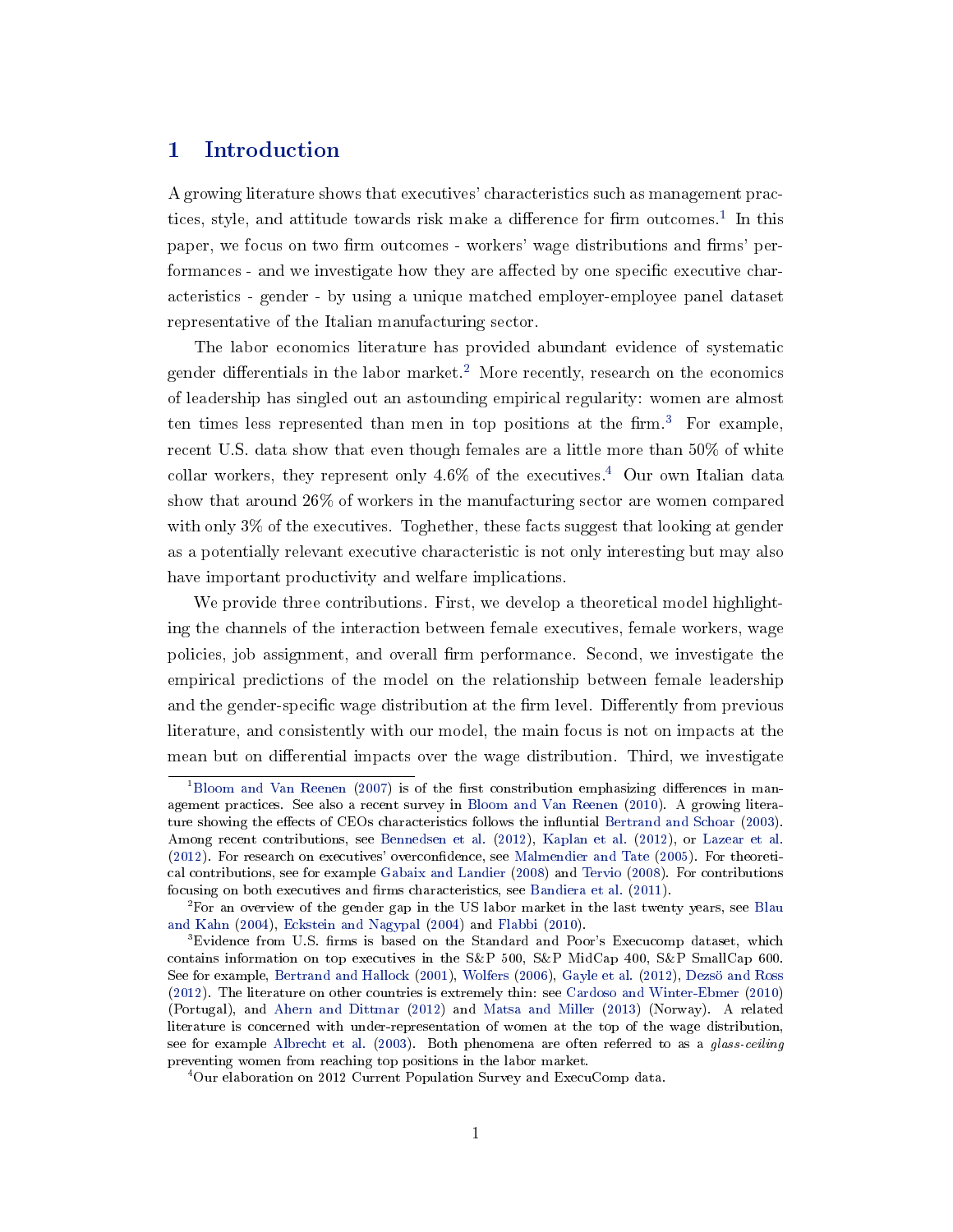the empirical predictions of the model on the relationship between female leadership and firm performance. Unlike previous literature, we do not look at measures of financial performance and we focus instead on sales per worker, value added per worker and Total Factor Productivity  $(TFP)$ ; these are measures of firm productivity that are less volatile and less likely to be affected by gender discrimination than financial indicators (Wolfers 2006).

We use a unique matched employer-employee panel dataset including all workers employed by firms with at least 50 employees in a "core" sample representative of the Italian manufacturing sector between 1982 and 1997. Because we observe all workers and their individual compensation in each firm, we can evaluate the impact of female leadership on the wage distribution at the firm level. The data set is rich in firm-level characteristics, including data on performance. The data set also contains the complete labor market trajectories of any worker who ever transited through any of the core firms in the sample period. This feature maximizes the number of transitions available to identify firm and worker fixed effects in a joint two-way fixed effects regressions à la [Abowd et al.](#page-35-6) [\(1999\)](#page-35-5) and Abowd et al. [\(2002\)](#page-35-6). These fixed effects help addressing the scarcity of worker-level characteristics in our data set and allow us to control for unobservable heterogeneity at the workforce, firm and executive level.

In the theoretical model, we extend the standard statistical discrimination model of [Phelps](#page-38-3) [\(1972\)](#page-38-3) to include two types of jobs, one requiring complex tasks and the other simple tasks, and two types of CEOs, male and female. Based on a noisy productivity signal and the worker's gender, CEOs assign workers to jobs and wages. We assume that CEOs are better (more accurate) at reading signals from workers of their own gender.[5](#page-2-0) We also assume that complex tasks require more skills to be completed successfully, and that if they are not completed successfully they may generate losses. After defining the equilibrium generated by this environment, we focus on the empirical implications of a female CEO taking charge of a male CEO-run firm. Thanks to the more precise signal they receive from female workers, female CEOs reverse statistical discrimination against women, adjusting their wages and reducing the mismatch between female workers' productivity and job requirements. The model delivers two sharp, testable empirical implications:

1. The impact of a female CEO on the firm-level wage distribution is positive for women at the top of the wage distribution and negative for women at the

<span id="page-2-0"></span> $5Cornell$  and Welch [\(1996\)](#page-36-7) make the same assumption in their model of screening discrimination. See [Fadlon](#page-36-8) [\(2010\)](#page-36-8) for references to the medical, psychological and linguistics literature on demographic differences in communication quality.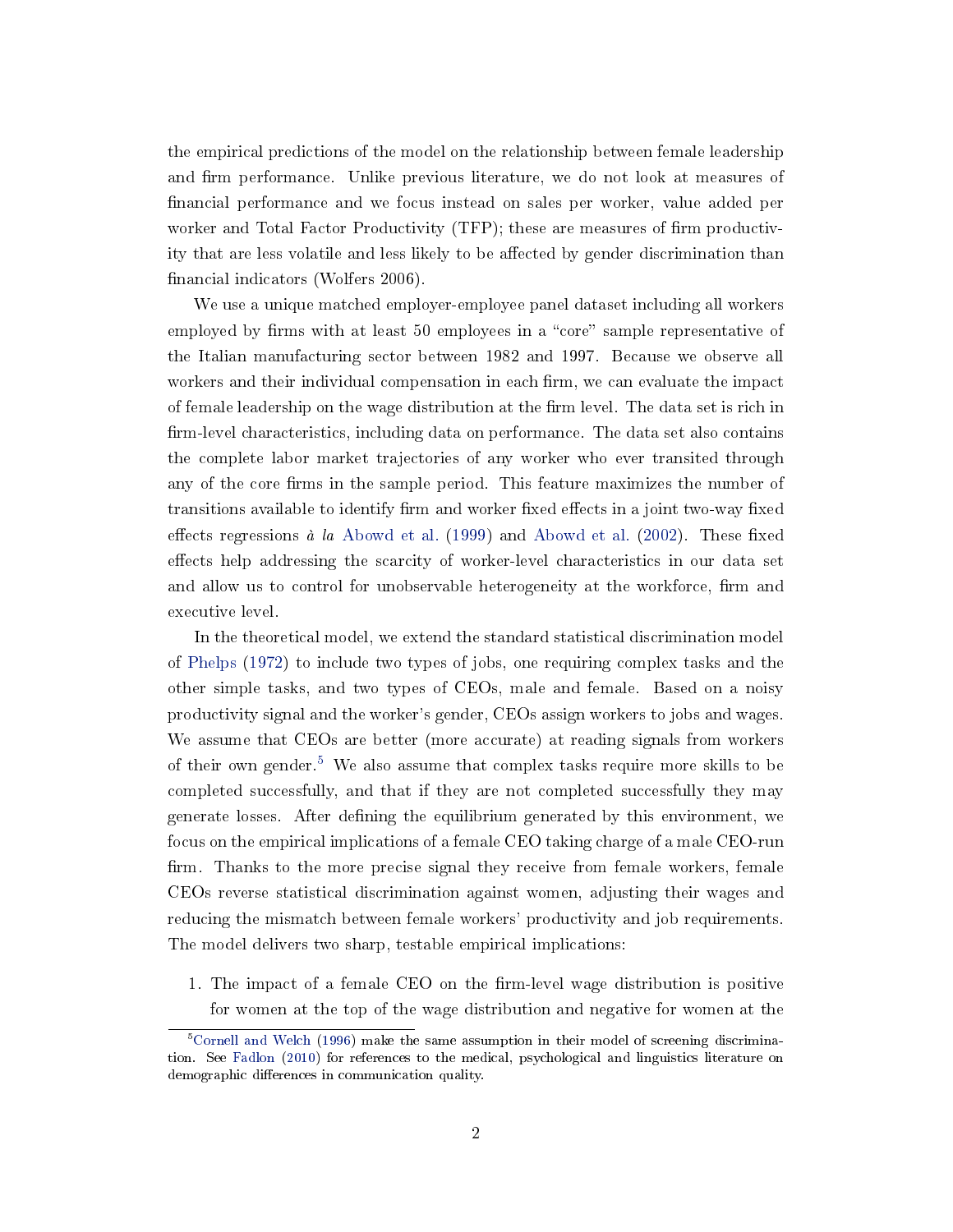bottom of the wage distribution;

2. The impact of a female CEO on firm performance is positive and increasing in the proportion of women employed by the firm.

The intuition for the first implication is that a female CEO is better at processing information about female workers' skill, and therefore female wages become more sensitive to their individual-specific productivity. The second result follows because when signals are more precise female workers are better matched to job assignments. The more women are employed by the firm, the larger the effect because there are more women that can be potentially better matched.

There is a large literature studying gender differentials in the labor market, and a fairly developed literature studiying gender differentials using matched employeremployee data. However, the literature on the relationship between the gender of the firm's executives and gender-specific wages at the firm is quite scarce. [Bell](#page-35-7)  $(2005)$  looks at the impact of female leadership in US firms but only on *executives* wages. [Cardoso and Winter-Ebmer](#page-36-6) [\(2010\)](#page-36-6) consider the impact on all workers on a sample of Portuguese firms but without allowing for heterogeneous effects over the distribution. [Fadlon](#page-36-8) [\(2010\)](#page-36-8) looks at the impact of supervisors' gender on workers' wages in the U.S. but does not have a matched employer-employee panel data set. Gagliarducci and Paserman (2014) use German linked employer-employee data to study the effect of the gender composition of the first two layers of management on firm and worker outcomes. Thanks to the richness of our data, we can analyze the impact on the entire wage distribution within the firm allowing for heterogenous effects across workers. Our regressions by wage quantiles show that this heterogeneity is relevant and it is consistent with the predictions of our model: the impact of having a female CEO is positive on women at the top of the wage distribution but negative on women at the bottom of the wage distribution.

Previous literature on the effect of female leadership on firm performance is scarce. Many contributions focus on financial performance looking at the impact on stock prices, stock returns and market values.<sup>[6](#page-3-0)</sup> By conditioning on a wide range of firm-level controls and using less volatile measures of firm performance, we can run firm-level regressions closer to our model's implication that are also more relevant to assess the costs of the underrepresentation of women in top positions at the firm. We find that, as predicted by the model, the impact of female CEOs on firm performance is a positive function of the proportion of female workers employed by the firm.

<span id="page-3-0"></span> ${}^{6}$ See for example, [Wolfers](#page-38-1) [\(2006\)](#page-38-1), [Albanesi and Olivetti](#page-35-8) [\(2009\)](#page-35-8), [Ahern and Dittmar](#page-35-3) [\(2012\)](#page-35-3); in the strategy literature, [Dezsö and Ross](#page-36-5) [\(2012\)](#page-36-5), [Adams and Ferreira](#page-35-9) [\(2009\)](#page-35-9), [Farrell and Hersch](#page-37-6) [\(2005\)](#page-37-6). One rare exception is [Matsa and Miller](#page-38-2) [\(2013\)](#page-38-2) which looks at operating profits.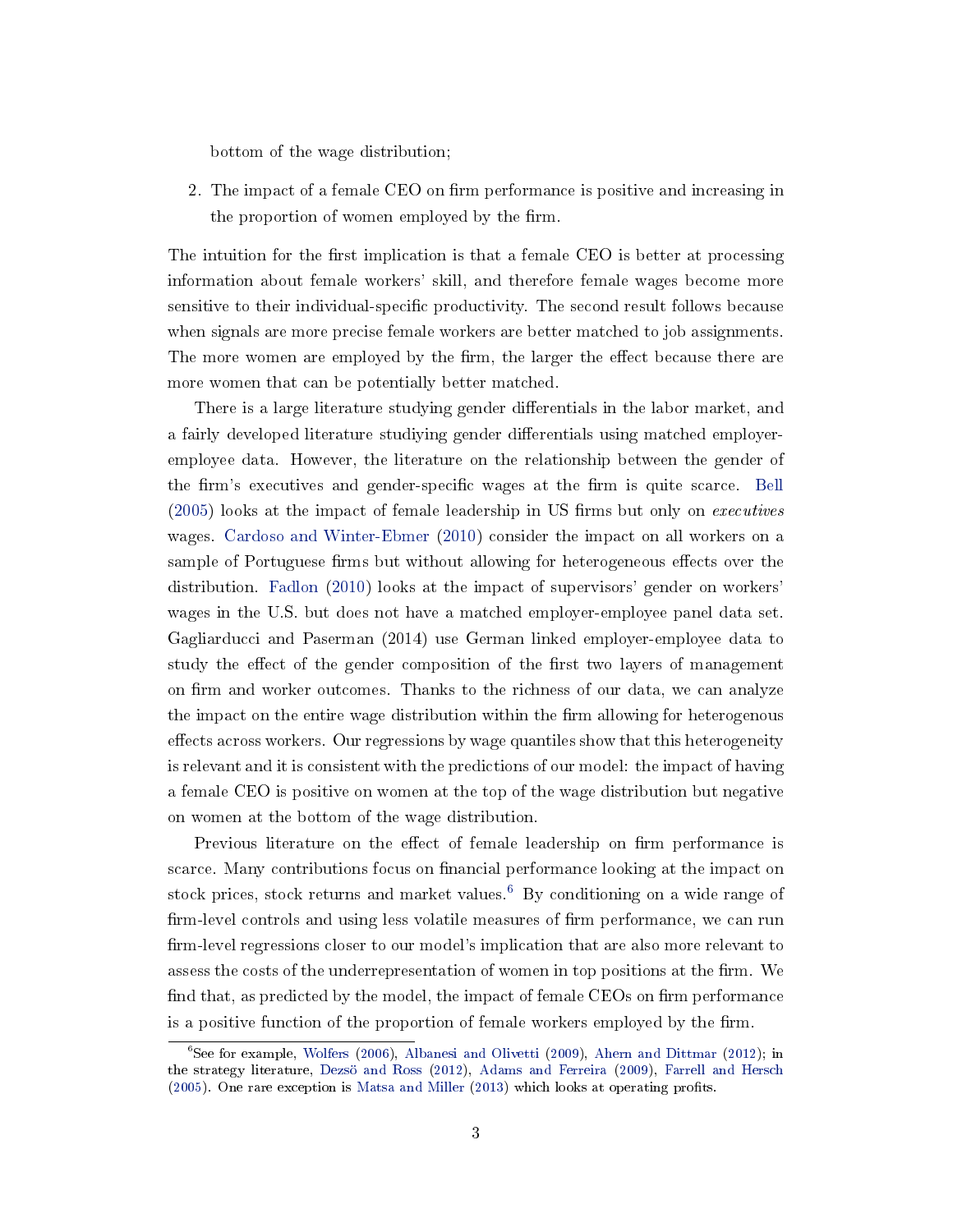Our empirical specifications exploit within-firm variation, i.e. they are obtained by conditioning on firm fixed-effects. Moreover, the results are robust to including controls for unobservable heterogeneity at the workforce level and at the executive level. Finally, all the results are robust to a different measure of female leadership (the proportion of the firm's female executives) and to the selection induced by entry and exit of firms, which we control for by estimating both on a balanced and on an unbalanced panel of firms.

The paper proceeds as follows. In Section [2](#page-4-0) we present our theoretical model and derive its empirical implications. In Section [3](#page-10-0) we describe the data, and in Section [4](#page-16-0) we present our empirical strategy and the results. Section [5](#page-27-0) discusses if and how alternative explanations may fit our findings, and Section [6](#page-29-0) concludes.

# <span id="page-4-0"></span>2 Theoretical Framework

We present a simple theoretical model where inequalities are generated by employers' incomplete information about workers' productivity and where employers' gender matters. The essential ingredient of our argument is that female and male executives are better equipped at assessing the skills of employees of their same gender. This may be the result of better communication and better aptitude at interpersonal relationships among individuals of the same gender, of more similar cultural background shared by individuals of the same gender, or other factors. From the model we derive a set of implications that we test in our empirical analysis.

### 2.1 Environment

We extend the standard statistical discrimination model in [Phelps](#page-38-3) [\(1972\)](#page-38-3) to include two types of employers (female and male), and two types of jobs (simple and complex). The two-jobs extension is needed to derive efficiency costs from discrimination, which is one focus of our empirical analysis.<sup>[7](#page-4-1)</sup> Female  $(f)$  and male  $(m)$  workers have ability q which is distributed normally with mean  $\mu$  and variance  $\sigma^2$ . Ability, productivity (and wages) are expressed in logarithms. CEOs observe a signal of ability  $s = q + \epsilon$ , where  $\epsilon$  is distributed normally with mean 0 and variance  $\sigma_{\epsilon g}^2$  where g is workers' gender  $m$  or  $f$ . The signal's variance can be interpreted as a measure of the signal's information quality. Employers assign workers to one of two jobs: one requiring complex  $(c)$  tasks to be performed and the other requiring simple tasks  $(e)$ 

<span id="page-4-1"></span> $^{7}$ In the standard model of [Phelps](#page-38-3) [\(1972\)](#page-38-3) discrimination has a purely redistributive nature. If employers were not allowed to use race as a source of information, production would not increase, but this is due to the extreme simplicity of the model. See [Fang and Moro](#page-37-7) [\(2011\)](#page-37-7) for details.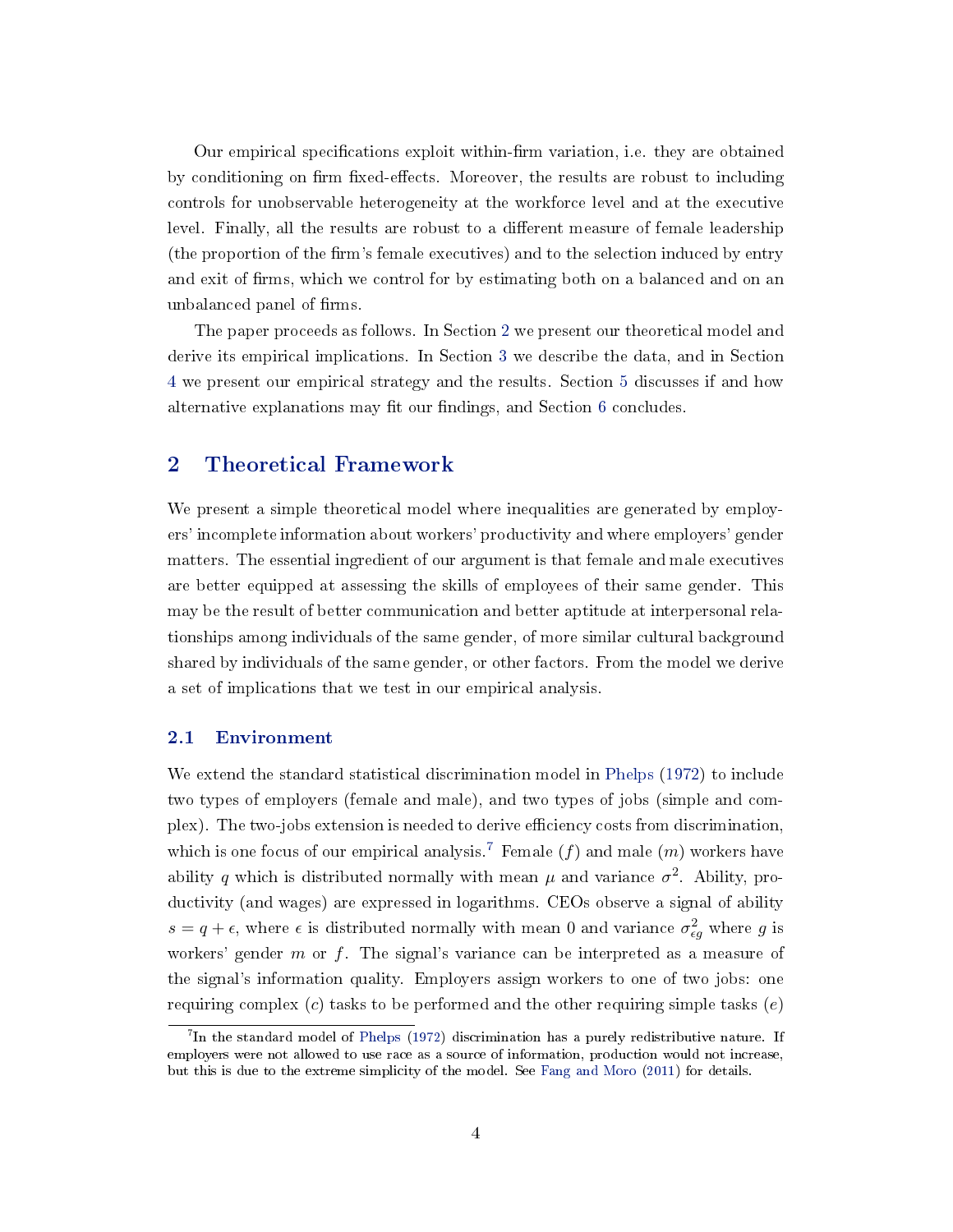to be performed. Crucially for our argument, mismatches are costlier in the complex job, where workers with higher ability are more productive. One way to model this requirement is by assuming that the dollar value of productivity of workers in the complex (easy) job is h (l) if workers have ability  $q > \overline{q}$ , and  $-h$  (-l) otherwise, with  $h > l \geq 0^8$  $h > l \geq 0^8$ 

Firms compete for workers and maximize production given wages. Workers care only about wages and not about job assignment.

## 2.2 Homogenous CEOs

It is helpful to start the analysis by exploring the effect of the worker's signal precision on labor market outcomes when all CEOs are males; later on we will extend the environment to include female CEOs.

Firms' competition for workers implies that in equilibrium each worker is paid his or her expected marginal product, which depends on her expected ability  $E(q|s)$ . Standard properties of the bivariate normal distribution<sup>[9](#page-5-1)</sup> imply that  $E(q|s) = (1 (\alpha_g)\mu+\alpha_g s$ , where  $\alpha_g=\sigma^2/(\sigma_{eg}^2+\sigma^2)$ . The conditional distribution, which we denote with  $\phi_g(q|s)$  is also normal, with mean equal to  $E(q|s)$  and variance  $\sigma^2(1-\alpha_g)$ ,  $g=$  ${m, f}$ . Denote the corresponding cumulative distributions with  $\Phi_q(q|s)$ . Expected ability is a weighted average of the population average skill and the signal, with weights equal to the relative variance of the two variables. When the signal is perfectly informative ( $\sigma_{\epsilon g} = 0$ ), the population mean is ignored; when the signal is pure noise  $(\sigma_{\epsilon g} = \infty)$ , expected ability is equal to the population average. With a partially informative signal, the conditional mean is increasing in both  $q$  and  $s$ .

It is optimal for employers to use a cutoff job assignment rule: workers will be employed in job c if  $s \geq \overline{s}_g$ . The cutoff  $\overline{s}_g$  is computed by equating expected productivity in the two jobs, as the unique solution to

<span id="page-5-3"></span>
$$
h\left(\Pr(q \ge \overline{q}|s,g) - \Pr(q < \overline{q}|s,g)\right) = l\left(\Pr(q \ge \overline{q}|s,g) - \Pr(q < \overline{q}|s,g)\right). \tag{2.1}
$$

We denote this solution with  $\bar{s}(\sigma_{\epsilon g})$  to stress its dependence on the signal's informativeness. The worker with signal  $\bar{s}_g$  has the same expected productivity (zero) in both jobs.<sup>[10](#page-5-2)</sup> Competition ensures that wages w are equal to expected marginal

<span id="page-5-0"></span> ${}^{8}$ The threshold rule for productivity is a strong assumption, which we adopted to simplify the derivation of the model's outcome, but it is not crucial. What is crucial is that productivity increases with ability, and that lower ability workers are more costly mismatched in the complex job.

<span id="page-5-2"></span><span id="page-5-1"></span><sup>&</sup>lt;sup>9</sup>See [Eaton](#page-36-9) [\(1983\)](#page-36-9)

<sup>&</sup>lt;sup>10</sup>Equation [2.1](#page-5-3) is satisfied when  $Pr(q \geq \overline{q} | s, g) = 1/2$  because of the extreme symmetry of the setup. This implies also that expected productivity is zero for workers with signal equal to the threshold. This can be relaxed: all that is needed to obtain our qualitative implications is that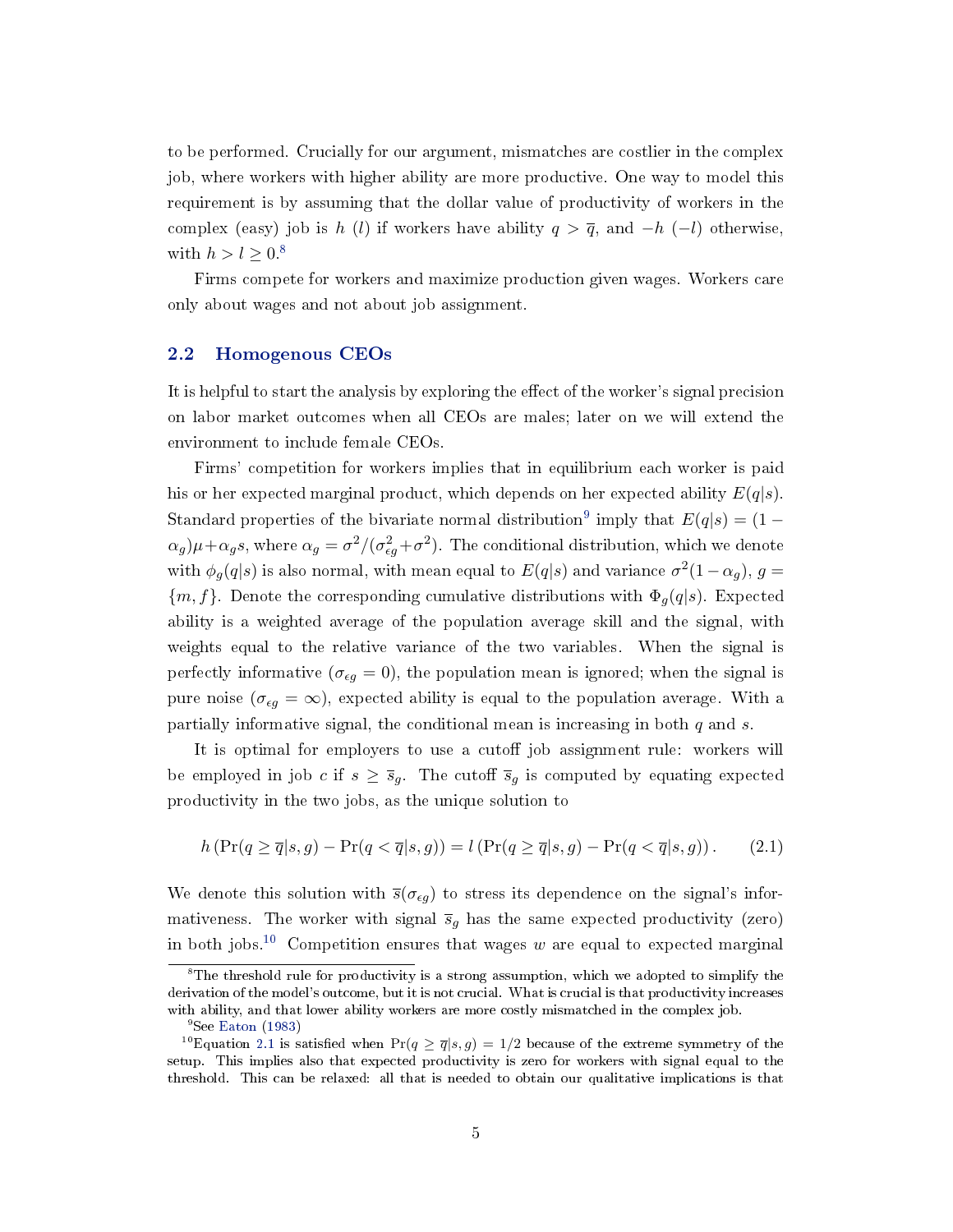<span id="page-6-0"></span>

Figure 1: Simulation of the solution to the problem with parameters  $\sigma=1$ ,  $\overline{q} = 1.5, \ \mu = 1, h = 2, \ l = 1.$ 

products, which are function of the signal received and the worker's gender:

<span id="page-6-2"></span>
$$
w(s; \sigma_{\epsilon g}) = \begin{cases} l(1 - 2\Phi_g(\overline{q}|s)) & \text{if } s < \overline{s}_g \\ h(1 - 2\Phi_g(\overline{q}|s)) & \text{if } s \ge \overline{s}_g \end{cases}.
$$
 (2.2)

We explore now the properties of the wage schedule as a function of the signal's noise variance  $\sigma_{\epsilon g}^2$ . Figure [1](#page-6-0) displays the outcome for workers with two different values of  $\sigma_{eg}^2$ . The continuous lines display the equilibrium wages. The dashed red and black lines display expected marginal product of a worker in the complex job in the range of signals where such workers are more productive in the easy job. The dotted red and black lines display the expected marginal product of workers in the simple job, in ranges of the signal where it is optimal to employ them in the complex job. The following proposition states that the expected marginal product of a worker is higher when the signal is noisier if the signal is small enough. Conversely, for a high enough signal, the expected marginal product will be lower the noisier the signal. Formally,

<span id="page-6-1"></span>**Proposition 1.** Let  $w(s; \sigma_{\epsilon q})$  be the equilibrium wage as a function of the workers' signal for group g, extracting a signal with noise standard deviation equal to  $\sigma_{\epsilon g}$ . If  $\sigma_{\epsilon f} > \sigma_{\epsilon m}$  then there exists  $\hat{s}$  such that  $w(s; \sigma_{\epsilon f}) > w(s; \sigma_{\epsilon m})$  for all  $s < \hat{s}$  and  $w(s; \sigma_{\epsilon f}) < w(s; \sigma_{\epsilon m})$  for all  $s > \hat{s}$ .

productivity increases with ability, and a comparative advantage to place higher ability workers in the complex job.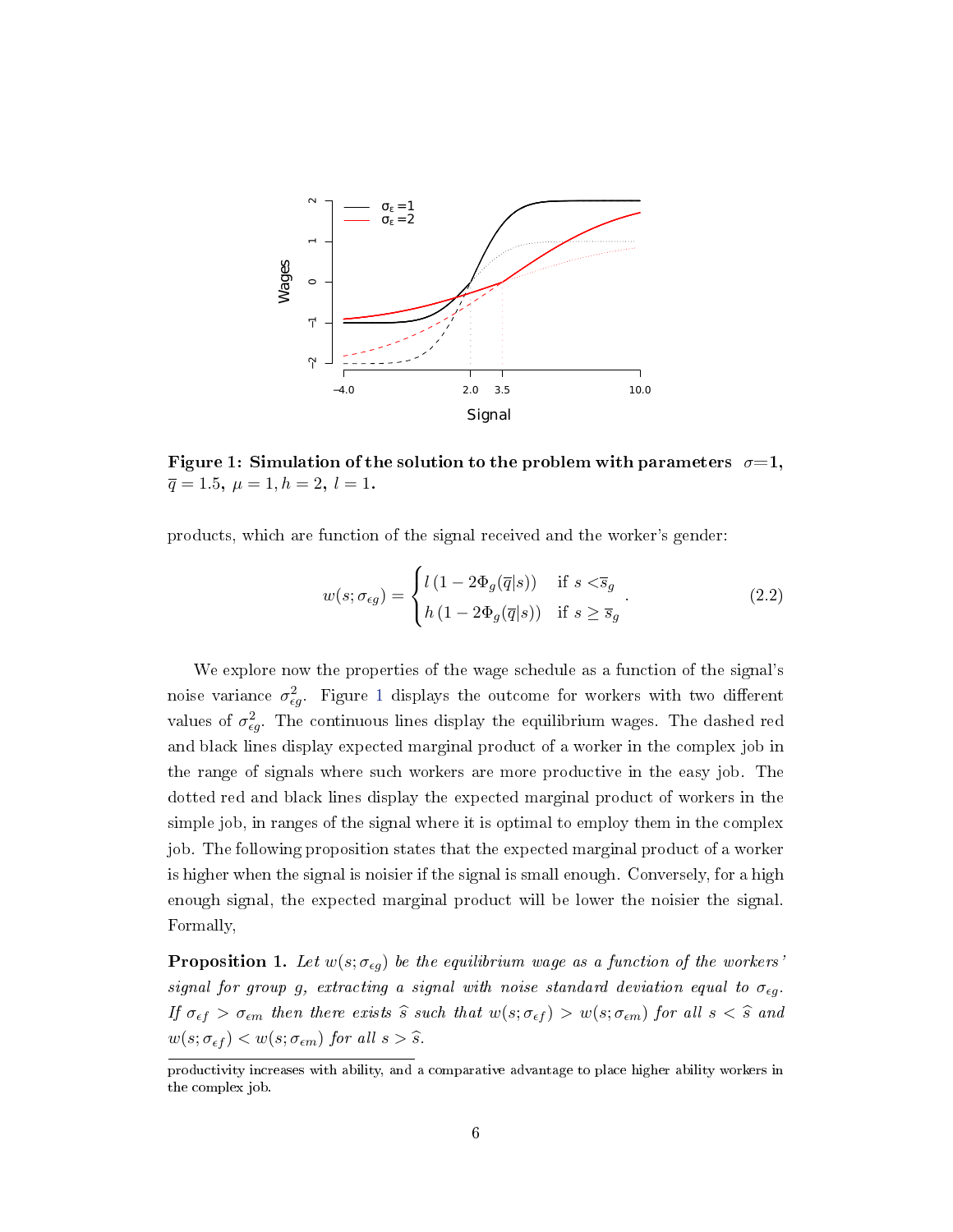The proof is in the appendix. This "single-crossing" property of the wage functions of signals of different precision rely to some extent on the assumptions of symmetry of the production function and of the signaling technology distributions. However the result that a more precise signal implies higher wages at the top of the distribution, and lower wages at the bottom, is more general, and will hold even if the wages cross more than once.

The next proposition states that productivity is higher when the signal is more precise. This follows observing that expected ability is closer to the workers' signal when  $\sigma_{\epsilon g}^2$  is smaller, hence CEOs are less likely to misassign workers of their own gender

<span id="page-7-1"></span>**Proposition 2.** Let  $y_g(\sigma_{\epsilon g})$  the total production of workers from group g when their signal's noise has standard deviation  $\sigma_{\epsilon g}$ . Production  $y_g$  is decreasing in  $\sigma_{\epsilon g}$ .

With the parameters used in Figure [1,](#page-6-0) and assuming that female workers are those with the larger signal noise variance  $(\sigma_{\epsilon m} = 1 \text{ and } \sigma_{\epsilon f} = 2)$ , 24 percent of males and 13.2 percent of females are employed in the complex job. Moreover, since there are fewer females than males in the right tail of the quality distribution conditional on any given signal, more females are mismatched; males' total value of production is equal to -0.29, whereas females' production is -0.35. To assess the inefficiency cost arising from incomplete information, consider that if workers were perfectly assigned, the value of production would be 1.31 for each group.

## 2.3 Heterogenous CEOs: Female and Male

Consider now an environment in which some firms are managed by female CEOs and some by male  $CEOs$ <sup>[11](#page-7-0)</sup> Female CEOs are characterized by a better ability to assess the productivity of female workers, that is, female workers' signal is extracted from a more precise distribution, with noise variance  $\sigma_{\epsilon F}^2 < \sigma_{\epsilon f}^2$  (where the capital F denotes female workers when assessed by a female CEO, and lowercase f when assessed by a male CEO). Symmetrically, female CEOs evaluate male workers' with lower precision than male CEOs:  $\sigma_{\epsilon M}^2 > \sigma_{\epsilon m}^2$ .

This assumption may be motivated by any difference in language, verbal and non-verbal communication styles and perceptions that may make it easier to generate between people of the same gender a better understanding of personal skills and attitudes, improve conflict resolutions, assignment to job-tasks, etc... The sociolinguistic literature has studied differences in verbal and non-verbal communication

<span id="page-7-0"></span> $11$ We do not model the change in CEO gender at this stage or how the CEO is selected as we are interested in comparing differences in gender-specific wage distributions between firms where the top management has different gender.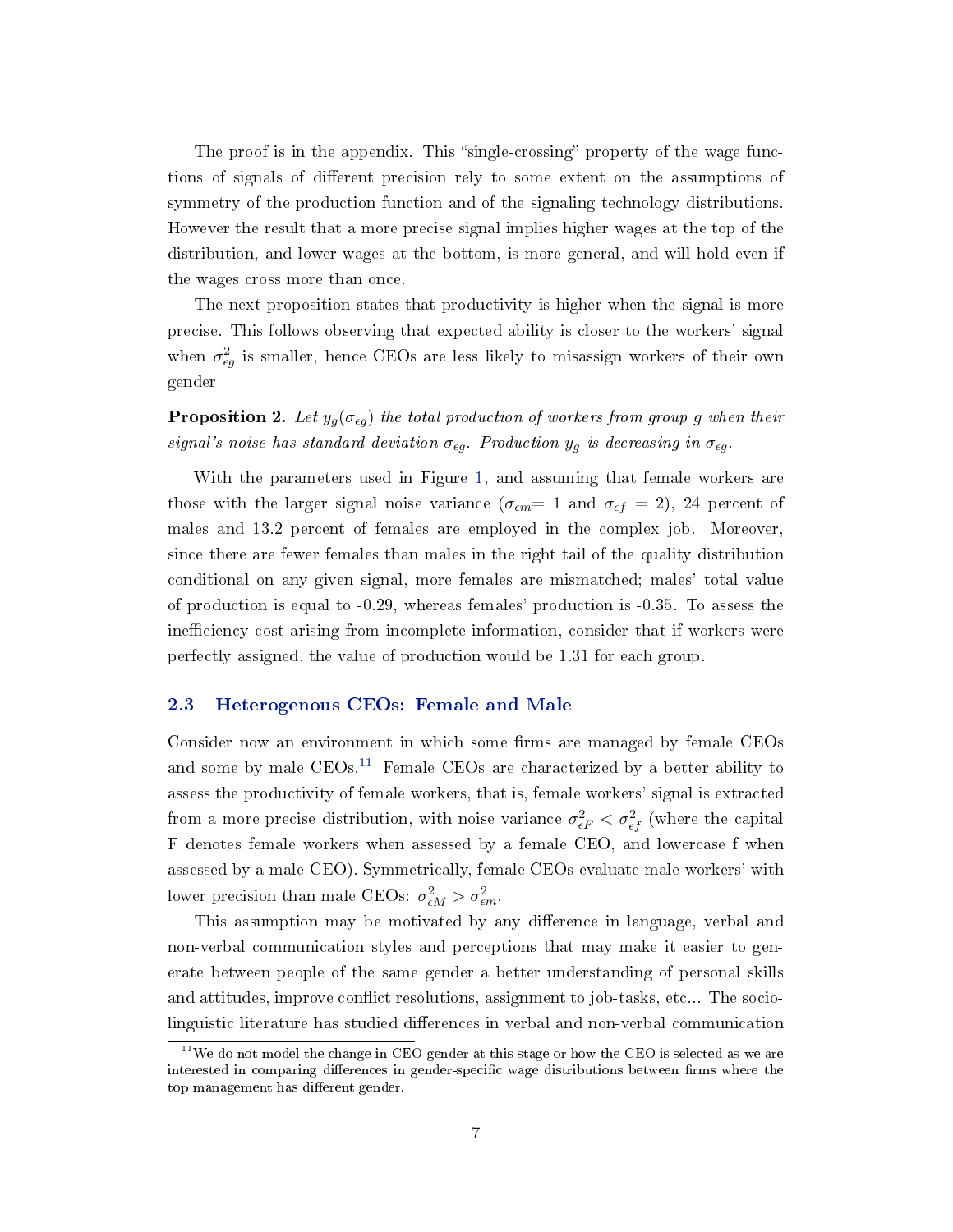styles between groups defined by race or gender that may affect economic and social outcomes (see [Dindia and Canary](#page-36-10)  $(2006)$ ).<sup>[12](#page-8-0)</sup> In the economics literature, [Lang](#page-37-8) [\(1986\)](#page-37-8) develops a theory of discrimination based on language barriers between "speech communities" defined by race or gender. To motivate this assumption, which may be interpreted to produce effects similar to those of the assumption we make, Lang surveys the socio-linguistic literature demonstrating the existence of such communication barriers. [Cornell and Welch](#page-36-7) [\(1996\)](#page-36-7) adopt the same assumption in a model of screening discrimination. More recently, [Bagues and Perez-Villadoniga](#page-35-10) [\(2013\)](#page-35-10)'s model generates a similar-to-me-in-skills result where employers endogenously give higher valuations to candidates who excel in the same dimensions as them. This result provides foundation to our assumptions if we assume that female workers are more likely to excel on the same dimensions as female executives.

We are interested in comparing the equilibrium wages and firm performance in firms with CEOs of different gender. Figure [2](#page-9-0) displays the wage distributions of female workers employed at firms with female or male CEOs. The distribution displayed by the dashed black line was computed using a signal with noise variance  $\sigma_{em}^2 = 3$ , representing draws from the (less precise) signals received by male CEOs; the distribution displayed by the solid red line was computed using a signal with noise variance  $\sigma_{\epsilon f}^2 = 2$ , representing draws from the (more precise) signals received by female CEOs. Note that the wage distribution of female workers employed at female CEOs firms has thicker tails<sup>[13](#page-8-1)</sup>.

The following empirical implications follow directly from Propositions [1](#page-6-1) and [2:](#page-7-1)

<span id="page-8-2"></span>**Empirical implication 1.** Wages of female workers in firms with female CEOs are higher at the top of the wage distribution, and lower at the bottom of the wage distribution relative to wages of female workers employed by male CEOs. Symmetrically, wages of male workers in firms with female CEOs are higher at the bottom and lower at the top of the wage distribution relative to wages of male workers employed by male CEOs.

To test this implication, in Section [4](#page-16-0) we subdivide the female and male firmlevel wage distributions by quantiles, and use the average wage in each quantile as a dependent variable. For results to be consistent with Empirical Implication [1,](#page-8-2) the coefficient on a female CEO dummy (or other measures of female leadership) should be positive in the regressions on the top quantiles of the female wage distribution,

<span id="page-8-0"></span> $12$ There exists also an extensive medical literature showing how physician-patient interactions are affected by the gender of both the physician and the patient (see [Cooper-Patrick et al.](#page-36-11) [\(1999\)](#page-36-11) [Rathore et al.](#page-38-4) [\(2001\)](#page-38-4), and [Schmid Mast et al.](#page-37-9) [\(2007\)](#page-37-9)).

<span id="page-8-1"></span><sup>&</sup>lt;sup>13</sup>Other parameters used in this simulation:  $\sigma = 1, \overline{q} = 1, \mu = .5, h = 1.1, l = 1$ . We picked these parameters to produce a graph that could show the qualitative features of the proposition.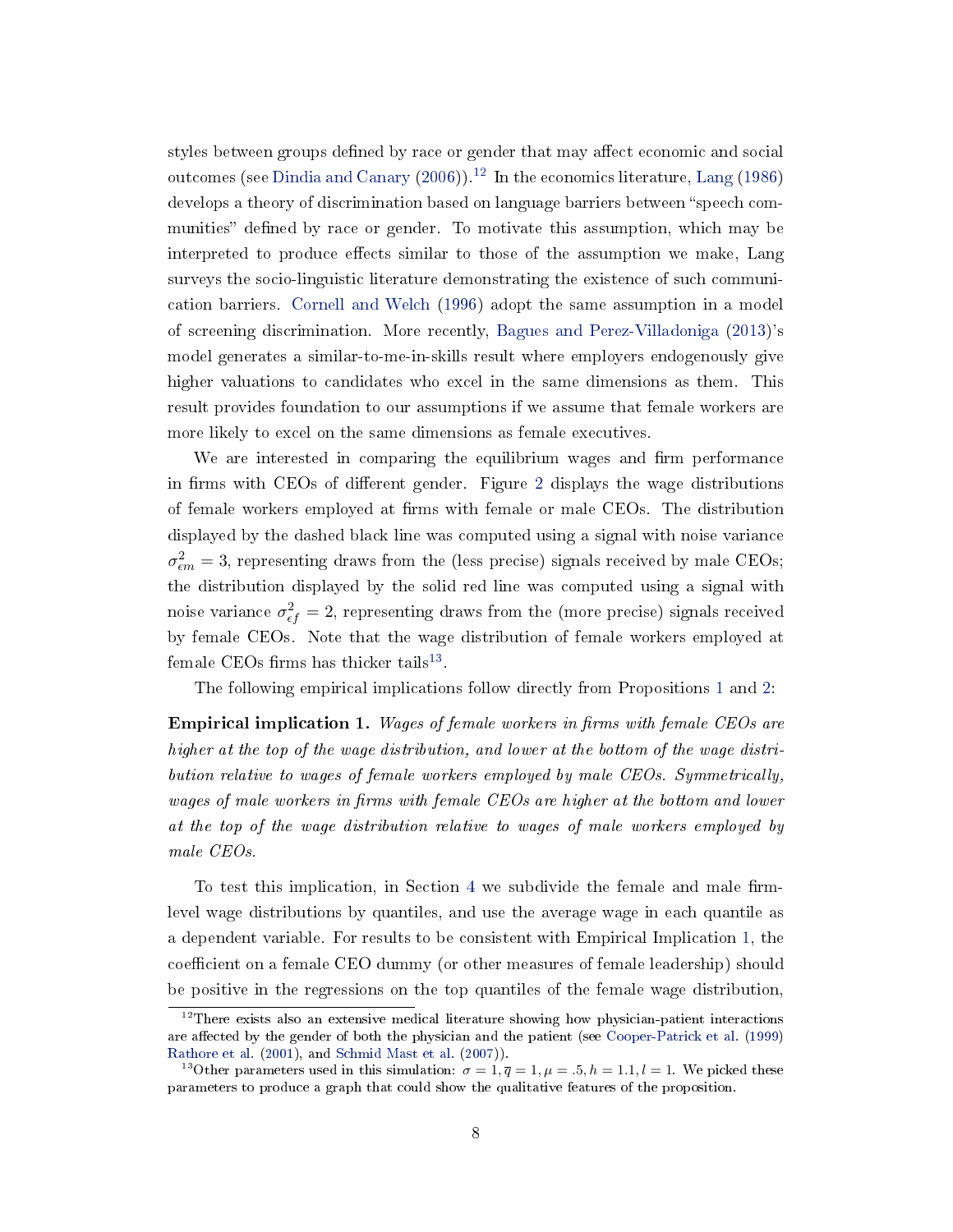<span id="page-9-0"></span>

Figure 2: Wage distributions of female workers

and negative in the regressions on the bottom quantiles. The opposite should hold in regressions using as a dependent variable quantiles of the male wage distribution: the model predicts the coefficient of a female CEO dummy to be negative at the top quantiles, and positive at the bottom quantiles.

For an additional confirmation, we check whether the variance of the wage distribution of female workers employed by female CEOs is higher than the variance of the wage distribution of female workers employed by male CEOs. Our model also predicts the opposite to be true on the variance of male wages: the wage distribution of male workers employed by female CEOs should have a lower variance than that of workers employed by male CEOs.

In terms of firm performance, the following implication follows directly from Proposition [2:](#page-7-1)

<span id="page-9-1"></span>**Empirical implication 2.** The productivity of firms with female CEOs increases with the share of female workers.

To test this implication, we regress various measures of firm performance on a female CEO dummy interacted with the fraction of female workers. The model predicts the coefficient on this interaction to be positive.

We derived Propositions [1](#page-6-1) and [2](#page-7-1) using specific distributional assumptions, but the empirical implications are robust to alternative distributions of the signal's noise and of the underlying productivity. A higher signal precision always implies less mis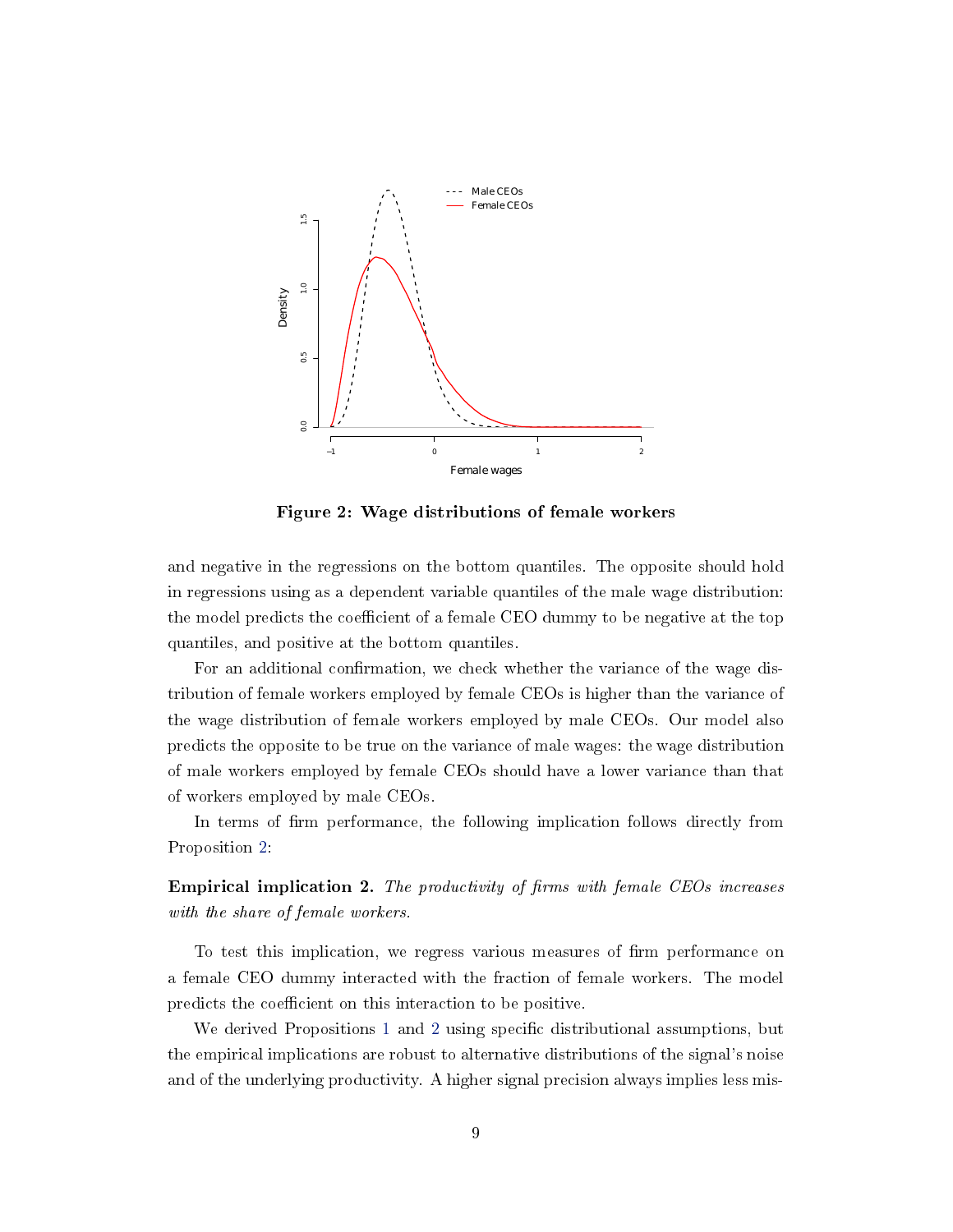matching of workers to jobs, and a higher correlation of signals with productivity always implies lower wages when the signal is small and higher wages when the signal is high. These implications are also robust to alternative specifications of the signal extraction technology. In the online appendix, for example, we derive the same empirical implications assuming a dynamic model where signals are extracted every period. Assuming all firm initially have male CEOs, firms acquiring female CEOs update the expected productivity of female workers with higher precision. The result follows because female CEOs will rely on a larger number of more precise signals from female workers than male CEOs.

## <span id="page-10-0"></span>3 Data and Descriptive Statistics

#### 3.1 Data Sources and Estimation Samples

We use data from three sources that we label INVIND, INPS and CADS. From these three sources of data, we build a matched employer-employee panel data set and from this matched data set we extract our final estimation samples.

INVIND stands for the Bank of Italy's annual survey of manufacturing firms, an open panel of about 1,000 firms per year, representative of Italian manufacturing firms with at least 50 employees. INPS stands for the *Italian Social Security Institute* which provided the work histories of all workers ever employed at an INVIND firm in the period 1980-1997, including spells of employment in firms not included in the INVIND survey. We match the INVIND firms with the INPS work histories thanks to unique worker and firms identifiers to create what we call the INVIND-INPS data set. This data set includes for each worker: gender, age, tenure<sup>[14](#page-10-1)</sup>, occupational status (production workers, non-production workers, executives), annual gross earnings (including overtime pay, shift work pay and bonuses), number of weeks worked, and a firm identifier. We exclude all records with missing entries on either the firm or the worker identifier, those corresponding to workers younger than 15 and older than 65, and those corresponding to workers with less than four weeks worked in a given year. For each worker-year, we kept only the observation corresponding to the main job (the job with the highest number of weeks worked). Overall, the INVIND-INPS data set includes information on about a million workers per year, more than half of whom are employed in INVIND firms in any given year. The remaining workers are employed in about 450,000 other firms of which we only know the firm identifier.

<span id="page-10-1"></span>In Table [1](#page-11-0) we report summary statistics on workers' characteristics for the

<sup>&</sup>lt;sup>14</sup>Tenure information is left-censored because we do not have information on workers prior to 1981.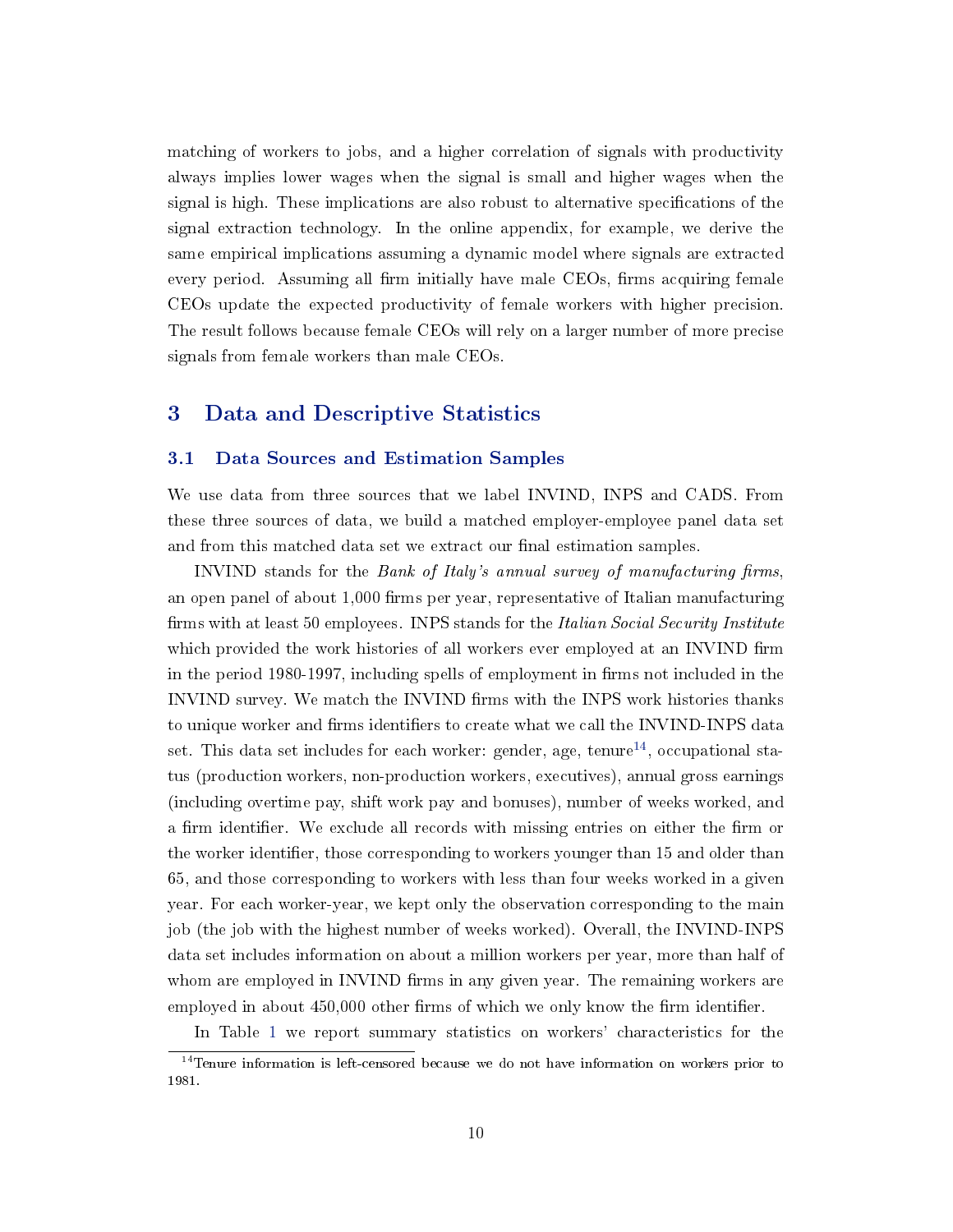|                                    | Mean  | Std. Dev.  |
|------------------------------------|-------|------------|
| % Production workers               | 65.7  |            |
| % Non-prod. workers                | 32.2  |            |
| % Executives                       | 2.1   |            |
| % Females                          | 20.9  |            |
| % Female execs.                    | 2.5   |            |
|                                    |       |            |
| Age                                | 37.1  | (10.1)     |
| Age (Males)                        | 34.5  | (9.6)      |
| Age (Females)                      | 37.7  | (10.1)     |
| Wage (earnings/weeks)              | 390.6 | (255.7)    |
| Wage (Males)                       | 411.8 | (273.3)    |
| Wage (Females)                     | 310.3 | (148.1)    |
|                                    |       |            |
| Number of worker-year observations |       | 18,938,837 |
| N. of unique workers               |       | 1,726,836  |
| N of unique firms                  |       | 453,000    |

<span id="page-11-0"></span>Table 1: Descriptive statistics: INVIND-INPS sample

INVIND-INPS data set. About 66% of observations pertain to production workers, 32% to non-production employees, and 2.1% to executives. Even though females represent about 21% of the workforce, only 2.5% of executives are women. On average, workers are 37 years old, with males being about 2.5 years older than females (37.1 vs. 34.5). Average gross weekly earnings at 1995 constant prices are around 391 euros, with female earning about 28% less than males (310 euros vs. 411 euros).

CADS, the third data source we use, stands for Company Accounts Data and includes balance-sheet information for a sample of about  $40,000$  firms between  $1982$ and 1997, including almost all INVIND firms. The data include information on industry, location, sales, revenues, value added at the firm-year level, and a firm identifier. Again thanks to a unique and common firm identifier, we can match CADS with INVIND-INPS.

We will focus most of our empirical analysis on the balanced panel sample con-sisting of firms continuously observed in the period 1987-1997. In Table [2](#page-12-0) we report summary statistics both on the full INVIND-INPS-CADS sample and on the balanced panel extracted from it. The full sample includes  $7,909$  firm-year,  $4,567,316$ worker-year observations and a total of 822 unique firms. 234 out of these 822 unique firms compose the balanced panel. In the full sample, average gross weekly earnings at 1995 constant prices are equal to 389 euros, the average workers' age is 37.3 years. 68.6% of the observations are from blue collar workers, 29% are white collars, and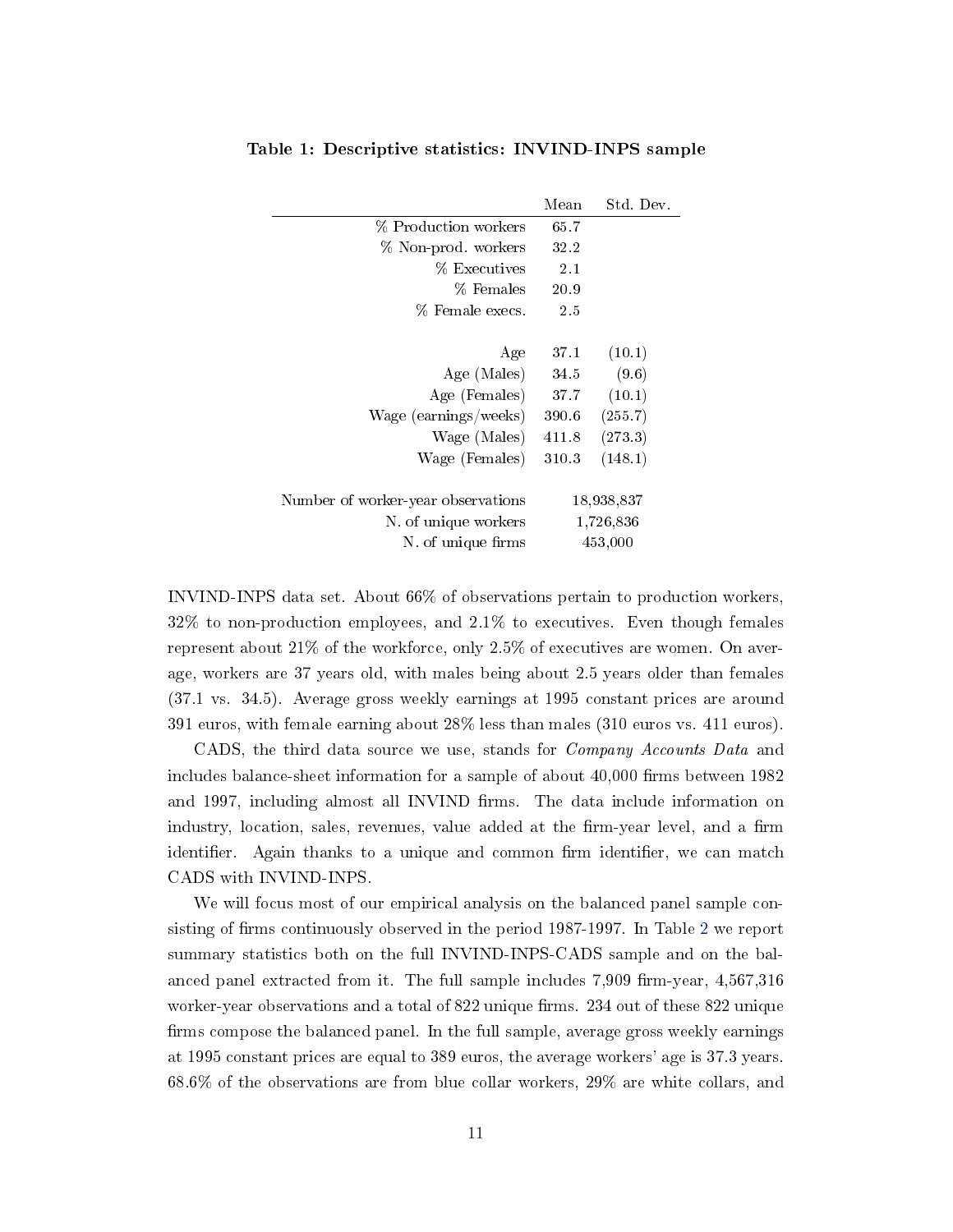|                                   |             | Full sample      |         | Balanced sample  |
|-----------------------------------|-------------|------------------|---------|------------------|
|                                   | Mean        | Std. Dev.        | Mean    | Std. Dev.        |
| Average employment                | 698.6       | (3,269.3)        | 706.7   | (1,309.1)        |
| Average age of employees          | 37.3        | (3.5)            | 37.6    | (3.4)            |
| Average wage (weekly)             | 389.1       | (83.6)           | 406.9   | (89.3)           |
| % non-prod. workers               | <b>29.0</b> |                  | 30.4    |                  |
| % executives                      | 2.4         |                  | 2.6     |                  |
| % females                         | 26.4        |                  | 25.0    |                  |
| Female executives $(\%$ of execs) | 3.1         |                  | 3.8     |                  |
| % Female CEO                      | 1.9         |                  | 2.3     |                  |
| Sales (thousand euros)            | 92,770      | (370, 428)       | 118,890 | (231, 614)       |
| Sales per worker                  | 146.2       | (147.6)          | 167.72  | (110.76)         |
| Value added per worker            | 43.9        | (21.4)           | 48.23   | (20.20)          |
| TFP                               | 2.42        | (0.51)           | 2.50    | (0.48)           |
| Firm-Year Obs. (firms) [years]    |             | 7,909 (822) [16] |         | 2,340 (234) [10] |

<span id="page-12-0"></span>Table 2: Descriptive statistics: INVIND-INPS-CADS sample

2.4% are executives. The corresponding characteristics in the balanced sample are very similar.

## 3.2 Female Leadership

We identify female leadership from the job classification executive<sup>[15](#page-12-1)</sup> in the data. As already observed by [Bandiera et al.](#page-35-2) [\(2011\)](#page-35-2), one advantage of using data from Italy is that this indicator is very reliable because the job title of executive is subject to a different type of labor contract and is registered in a separate account with the social security administration agency (INPS) with respect to workers that are not executives. We identify the CEO as the executive with the highest compensation in the firm. This procedure is supported by the following: i) Salary determination in the Italian manufacturing sector is such that the compensation ordering follows very closely the hierarchical ranking within each of the three broad categories we observe (executives, non-production workers, production workers); ii) There is no doubt that the firm's CEO (the top executive in charge of the firm) is classified within the executive category; iii) We have a very detailed and precise measure of compensation because we have direct access to the administrative data that each

<span id="page-12-1"></span> $15$ The original job description in Italian is *dirigente*, which corresponds to an executive in a US firm.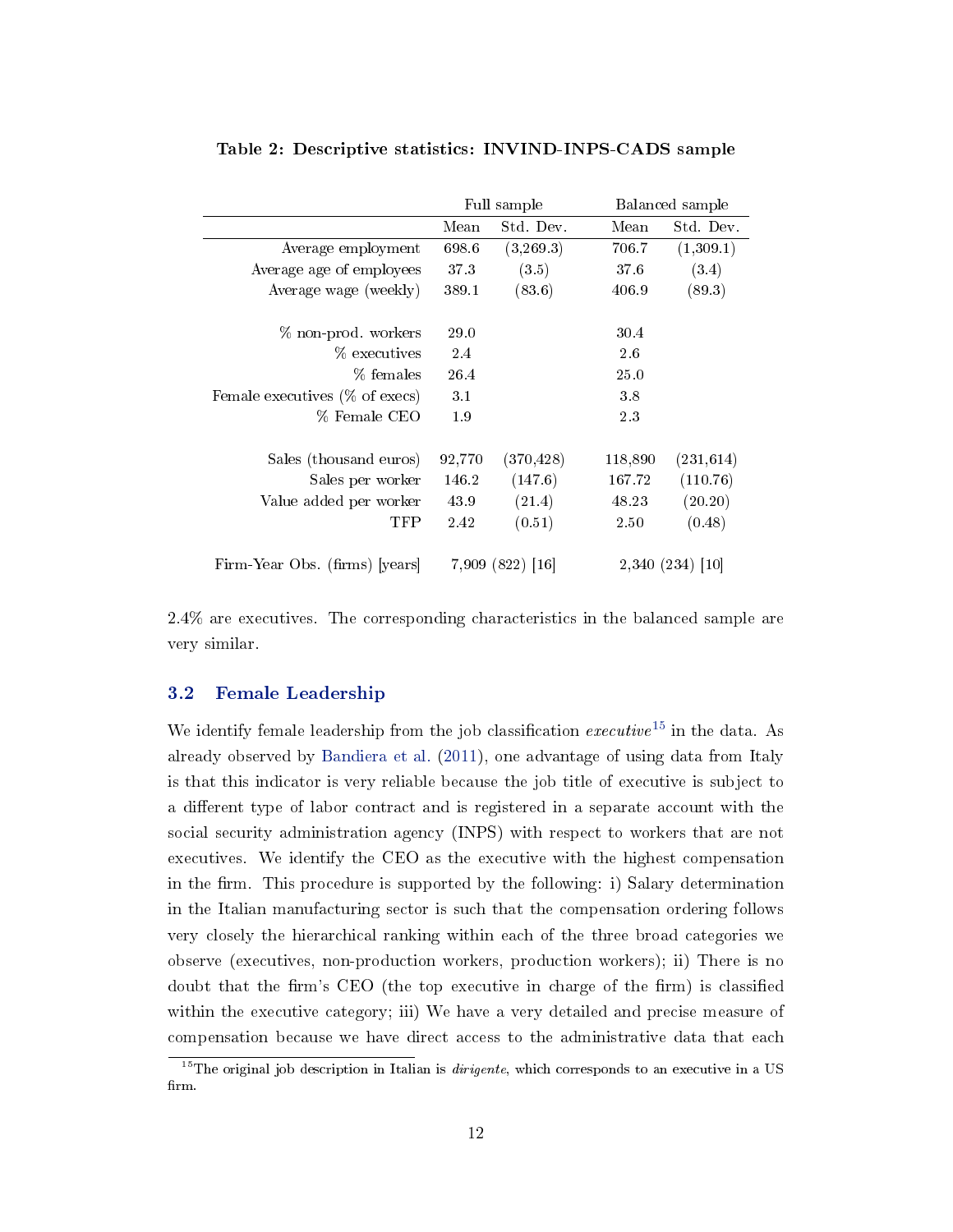firm is required by law to report and that each worker has the incentive to verify it is correctly reported; iv) We have access to all the workers employed by a given firm in a given year.[16](#page-13-0)

Using these definitions, we find that while females are  $26.4\%$  of the workforce in INVIND firms, they are only  $3.1\%$  of the executives, and only  $1.9\%$  of CEOs. The descriptive statistics for the balanced panel are quite similar to those referring to the whole sample and confirm the underrepresentation of women in top positions in firms found for other countries. In particular, the ratio between women in the labor force and women classified as executives is very similar to the ratio obtained from the ExecuComp<sup>[17](#page-13-1)</sup> data for the U.S.

Female representation in executive positions in Italy has somewhat increased over time but remains very small: In 1980, slightly above 10 percent of firms had at least one female executive, and females represented 2% of all executives and 1% of CEOs; In 1997, these figures were  $20\%$ ,  $4\%$  and  $2\%$ , respectively. There is substantial variation across industries in the presence of females in the executive ranks, but no obvious pattern emerges about the relationship between female leadership and the presence of females in the non-executive workforce in the various industries.[18](#page-13-2)

Table [3](#page-14-0) reports descriptive statistics for firms with and without female executives. Firms with some female executives are larger, pay higher wages and appear to be more productive based on sales per employee, value added per employee, and TFP. The composition of the workforce differs in that firms with some female executives employ a larger share of non-production workers (39 percent vs. 27 percent). The unconditionl gender wage gap is larger in firms with some female executives (about 18 percent vs. 14 percent).

In Table [4](#page-15-0) we compare firms with a male CEO with those with a female CEO. Firms with a female CEO are smaller, both in terms of employment and in terms of revenues, pay lower wages, and employ a larger share of blue collars. Firms with a female CEO also employ a slightly larger share of female workers (35 vs. 31 percent). However, when one looks at measures of productivity (sales per employee, value added per employee, and TFP), the differences shrink considerably. For instance, total revenues are on average  $6.47$  times higher in firms with a male CEO than in

<span id="page-13-0"></span> $16$ We have the complete set of workers only for the INVIND firms and as a result we can only assign CEO's gender to INVIND firms. However, this is irrelevent for our final estimation sample at the firm level since for other reasons explained below we limit our main empiricial analysis to a subset of INVIND firms.

<span id="page-13-1"></span><sup>&</sup>lt;sup>17</sup>Execucomp is compiled by Standard and Poor and contains information on executives in the S&P 500, S&P MidCap 400, S&P SmallCap 600. See for example, [Bertrand and Hallock](#page-36-4) [\(2001\)](#page-36-4), [Wolfers](#page-38-1) [\(2006\)](#page-38-1), [Gayle et al.](#page-37-5) [\(2012\)](#page-37-5), [Dezsö and Ross](#page-36-5) [\(2012\)](#page-36-5).

<span id="page-13-2"></span><sup>&</sup>lt;sup>18</sup>See Table B1 in the Web Appendix for details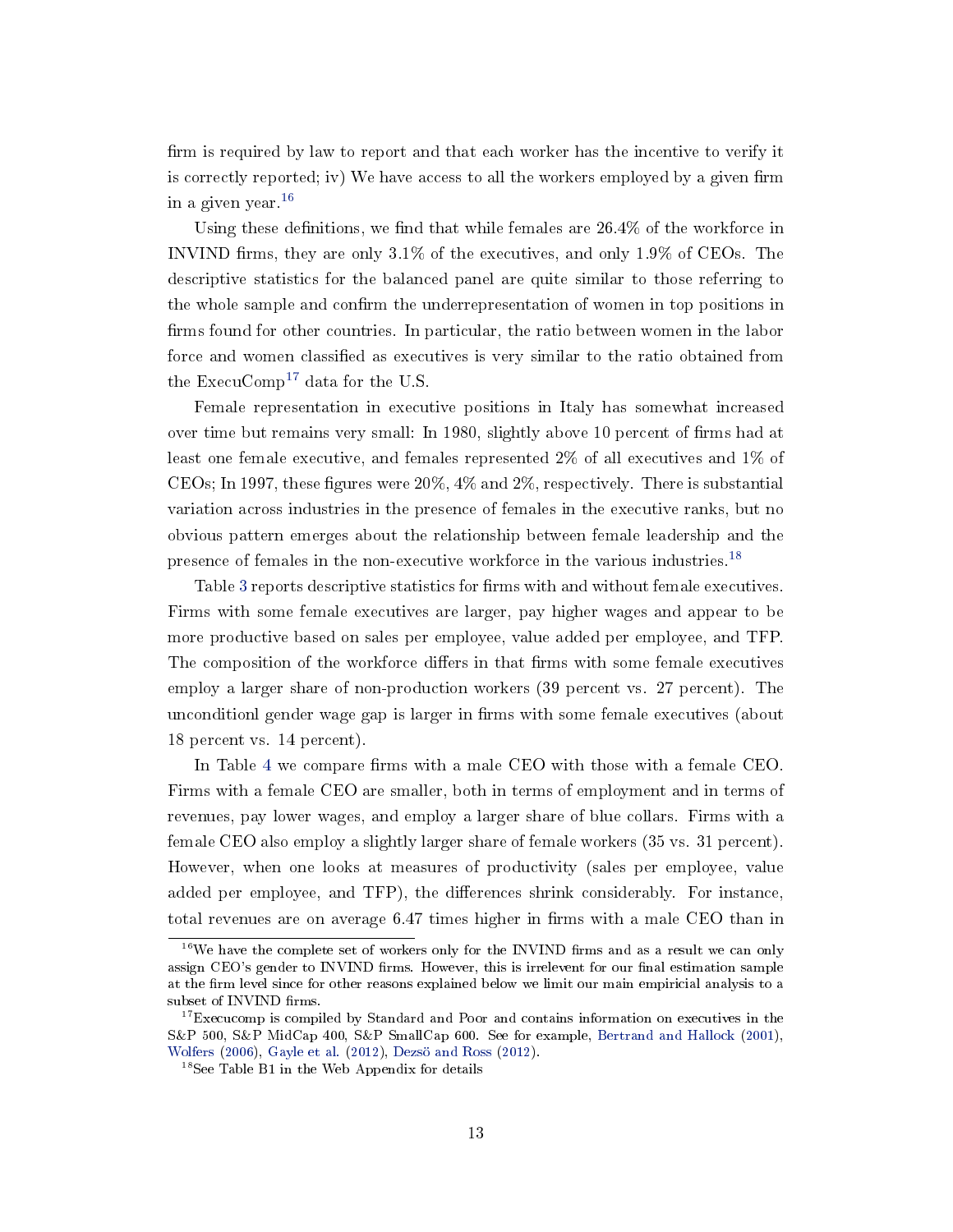|                                |            | No Female Execs  |         | Some Female Execs |
|--------------------------------|------------|------------------|---------|-------------------|
|                                | Mean       | Std .Dev.        | Mean    | St.Dev.           |
|                                |            |                  |         |                   |
| CEO's age                      | 48.64      | (7.0)            | 49.78   | (7.1)             |
| CEO's tenure                   | 4.15       | (3.3)            | 3.64    | (2.9)             |
| CEO's pay                      | 147,506    | (108, 628)       | 234,372 | (178, 054)        |
| Female Execs. age              |            |                  | 44.70   | (7.1)             |
| Male Execs. age                | 46.49      | (4.8)            | 46.63   | (3.9)             |
| Female Execs mean pay          |            |                  | 99,033  | (42, 695)         |
| Male Execs mean pay            | 103,855    | (45, 834)        | 118,076 | (46, 574)         |
| Average employment             | 490.99     | (1, 971.4)       | 1563.64 | (6,173.05)        |
| Average age of employees       | 37.20      | (3.5)            | 37.84   | (3.15)            |
| Average wage (weekly)          | 378.54     | (75.5)           | 432.67  | (99.7)            |
| Average wage (Females)         | $324.38\,$ | (58.6)           | 352.21  | (68.8)            |
| Average wage (Males)           | 374.83     | (67.8)           | 422.49  | (89.2)            |
| Share females                  | 0.25       | (0.21)           | 0.31    | (0.21)            |
| Share non-prod. workers        | 0.27       | (0.16)           | 0.39    | (0.21)            |
| <b>Share Executives</b>        | 0.02       | (0.02)           | 0.03    | (0.02)            |
| Female executives              |            |                  | 0.16    | (0.19)            |
| Sales (thousand euros)         | 64,903     | (298, 668)       | 181,535 | (301, 686)        |
| Sales per worker               | 140.27     | (150.5)          | 171.13  | (132.29)          |
| Value added per worker         | 42.70      | (20.8)           | 49.41   | (23.16)           |
| <b>TFP</b>                     | 2.38       | (0.49)           | 2.56    | (0.56)            |
| Firm-Year Obs. (firms) [years] |            | 6,378 (746) [16] |         | 1,531 (229) [16]  |

<span id="page-14-0"></span>Table 3: Descriptive statistics: Firms with No Female Executives and with some Female Executives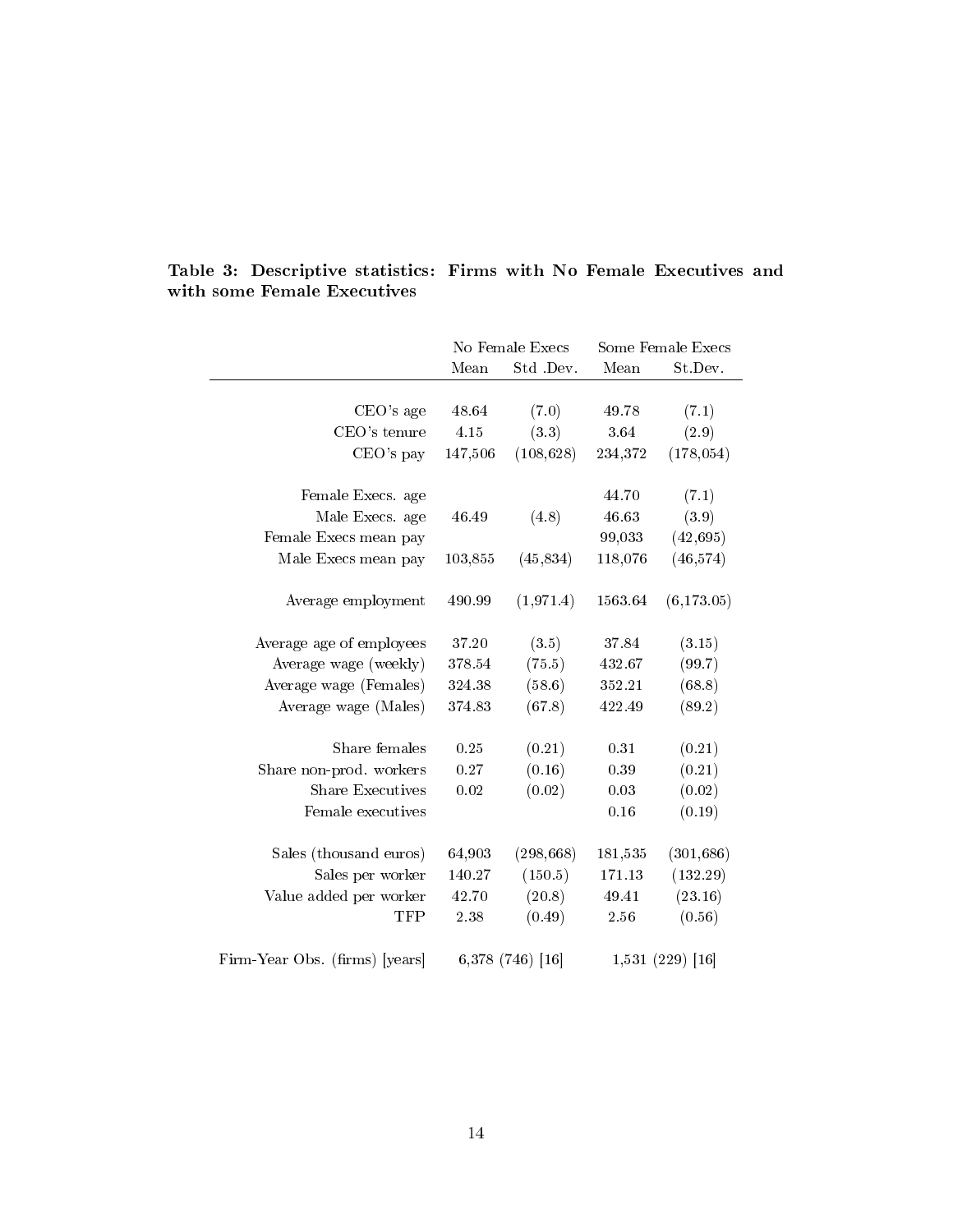|                                |           | Male CEO           |         | Female CEO      |
|--------------------------------|-----------|--------------------|---------|-----------------|
|                                | Mean      | St.Dev.            | Mean    | St.Dev.         |
| CEO's age                      | 48.91     | (7.0)              | 45.92   | (7.6)           |
| CEO's tenure                   | 4.05      | (3.3)              | 4.04    | (2.7)           |
| CEO's pay                      | 165,238   | (130, 560)         | 115,936 | (54,030)        |
|                                |           |                    |         |                 |
| Female Execs. age              | 44.70     | (7.11)             | 44.66   | (6.55)          |
| Male Execs. age                | 46.54     | (4.54)             | 45.23   | (7.81)          |
| Female Execs mean pay          | 97,938    | (42, 134)          | 109,348 | (46, 564)       |
| Male Execs mean pay            | 106,773   | (46, 443)          | 90,659  | (31, 719)       |
| Average employment             | 707.42    | (3,299.1)          | 234.92  | (360.78)        |
| Average age of employees       | $37.35\,$ | (3.5)              | 35.91   | (3.3)           |
| Average wage (weekly)          | 389.85    | (83.7)             | 345.15  | (61.7)          |
| Average wage (Females)         | 330.32    | (61.5)             | 300.53  | (66.7)          |
| Average wage (Males)           | 384.67    | (75.1)             | 351.78  | (54.9)          |
| Share females                  | 0.31      | (0.20)             | 0.35    | (0.28)          |
| Share non-prod. workers        | 0.41      | (0.21)             | 0.23    | (0.14)          |
| <b>Share Executives</b>        | 0.04      | (0.02)             | 0.02    | (0.01)          |
| Female executives              | 0.12      | (0.11)             | 0.54    | (0.32)          |
| Sales (thousand euros)         | 93,949    | (373, 760)         | 30,525  | (48, 827)       |
| Sales per worker               | 146.45    | (148.4)            | 131.87  | (92.60)         |
| Value added per worker         | 44.08     | (21.5)             | 39.24   | (14.13)         |
| TFP                            | 2.42      | (0.51)             | 2.40    | (0.43)          |
| Firm-Year Obs. (firms) [years] |           | $7,762$ (815) [16] |         | 147 $(40)$ [16] |

# <span id="page-15-0"></span>Table 4: Descriptive statistics: Firms with Male and Female CEO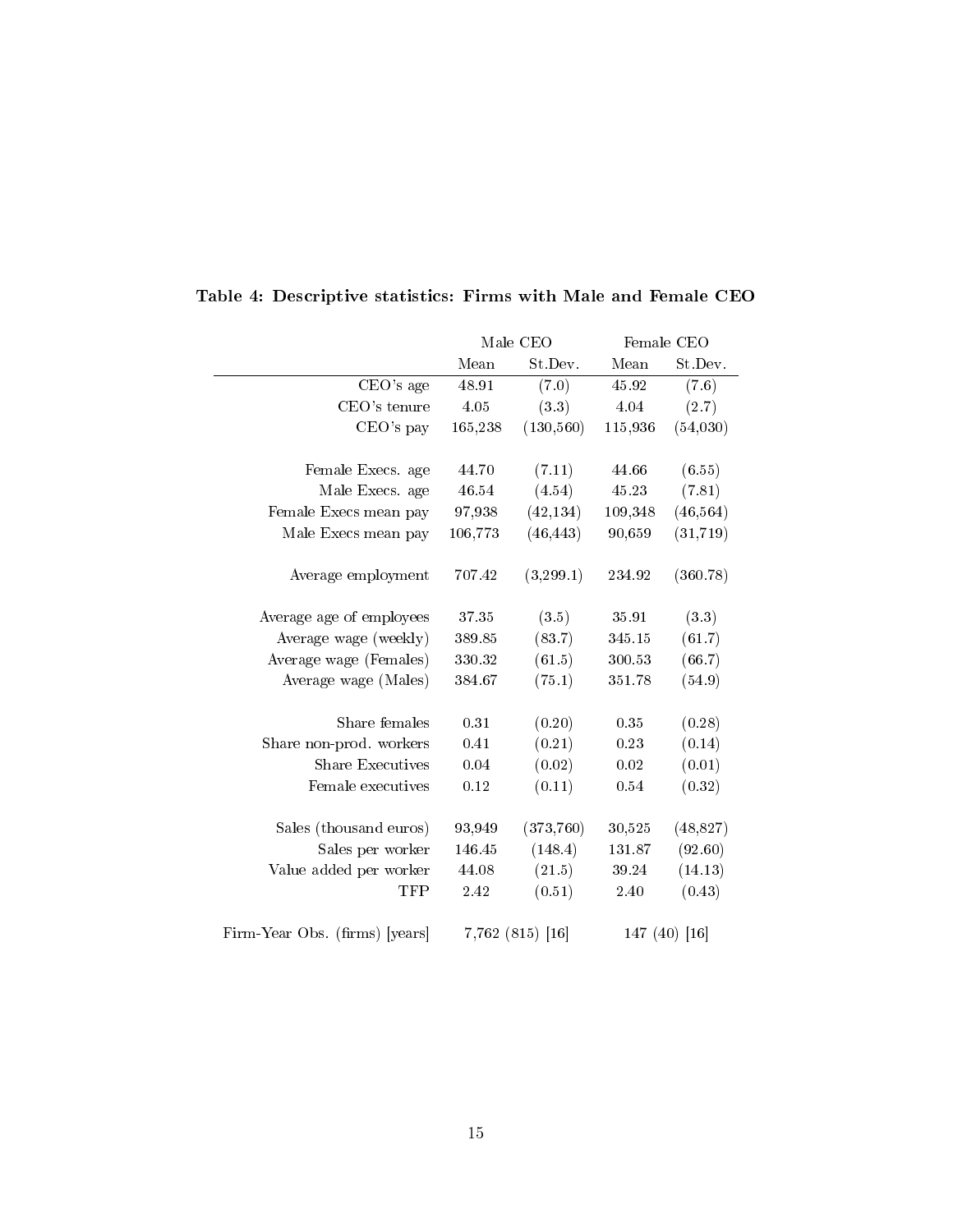firms with a female CEO, but revenues for employee, value added per employee and TFP are 1.33, 1.29 and 1.06 times higher, respectively.

# <span id="page-16-0"></span>4 Empirical Analysis

### 4.1 Specification and Identification

The unit of observation of our analysis is a given firm j observed in a given year  $t$ . We are interested in the impact of female leadership on the workers' wage distribution and on firm performance.

We will estimate regressions of the following form:

<span id="page-16-1"></span>
$$
y_{jt} = FLEAD'_{jt}\beta + FIRM'_{jt}\gamma + WORK'_{jt}\delta + EXEC'_{jt}\chi + \lambda_j + \eta_t + \tau_{t(j)}t + \varepsilon_{jt} \tag{4.1}
$$

where:  $y_{jt}$  is the dependent variable of interest: either moments of the workers' wage distribution or firm performance measures;  $FLEAD_{it}$  is a vector of measures of female leadership: either a female CEO dummy or the fraction of female executives;  $FIRM_{jt}$  is a vector of observable time-varying firm characteristics (dummies for size, industry, and region);  $WORK_{jt}$  is a vector of observable workforce characteristics aggregated at the firm-year level (age, tenure, occupation distribution, fraction female) plus worker fixed effects aggregated at the firm-year level and estimated in a "first stage" regression described in detail below;  $EXEC_{jt}$  is a vector of observable characteristics of the firm leadership (age, tenure as executive or CEO) plus executives' fixed effects estimated in the first stage regression;  $\lambda_j$  are firm fixed effects;  $\eta_t$ are year dummies and  $\tau_{t(i)}$  are industry-specific time trends.

Our approach in specifying equation  $(4.1)$  is to control for firm characteristics, female leadership characteristics, workforce characteristics and time effects. Given our observables and the possibility of running firm fixed effects regressions, we believe that our set of firm characteristics provides controls capable of accounting for substantial firm-level heterogeneity even if our data do not include a rich set of con-trols for executives and workers characteristics.<sup>[19](#page-16-2)</sup> Our specifications cannot directly control for the nonrandom assignments of female CEOs to firms. However, this selection problem is alleviated because we control for firm fixed effects and time-varying firm characteristics, including changes in the workforce, and for female leadership characteristics.

<span id="page-16-2"></span> $19$ For example, we have no measure of education or other proxies of individual ability. This is because, as common in other administrative data sources, the data set contains only a limited set of variables at the individual worker level.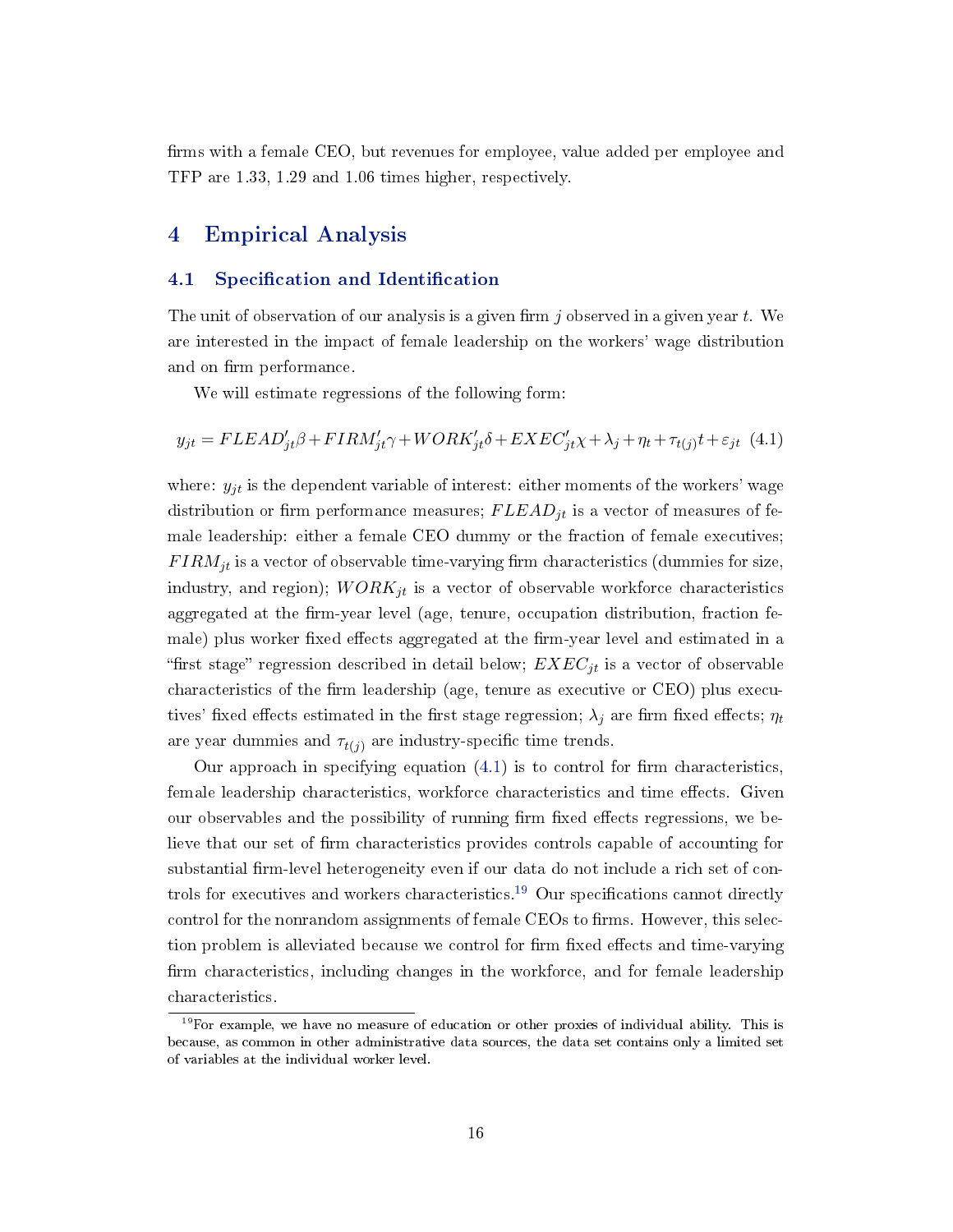In particular, to construct controls for unobservable heterogeneity at teh workforce and executive level, we exploit the fact that our data set includes the entire work history of all of the workers who ever transited through one of the INVIND firms, including any and all transitions through non-INVIND firms. This large matched employer-employee sample (about 19 million worker-year observations) contains a large number of transitions of workers across firms and is thus well suited to esti-mate two-way fixed effects as in [Abowd et al.](#page-35-5)  $(1999)$ (henceforth, AKM). A worker fixed effect estimated from such a regression has the advantage of controlling for the firms the workers has ever worked for, and can therefore capture some scale effects in workers productivity which would be typically captured by education, other time-invariant human capital characteristics or other proxies for "ability" that our data do not contain. Notice that in our statistical discrimination framework, these individual fixed effects can be consistently estimated because in the absence of group differences in average underlying skills, there is no wage discrimination on average, but only in variance. Consistency at the group level just requires a large number of female and male workers, which our data possesses. Consistency at the firm level requires a large number of workers in each firm. This is also true in our data, as by construction the minimum employment level to be included in the INVIND survey is 50 employees, and the average number of workers in INVIND firms is around 700 see Table [2\)](#page-12-0). Consistency of a given individual worker fixed effect requires many transitions for that worker, which is much less common. However, we need consistency of this latest individual fixed effect only to control for the CEOs fixed effect and CEOs are in fact on average more mobile than average workers.

We perform the two-way fixed effect estimation using the estimation strategy proposed by [Abowd et al.](#page-35-6)  $(2002)^{20}$  $(2002)^{20}$  $(2002)^{20}$  $(2002)^{20}$  The two-way fixed effects regression equation we estimate is as follows:

$$
w_{it} = \mathbf{s}'_{it}\beta + \eta_t + \alpha_i + \sum_{j=1}^{J} dj_{it}\Psi_j + \zeta_{it}.
$$
\n(4.2)

The dependent variable is the natural logarithm of weekly wages. The vector of observable individual characteristics, s', includes age, age squared, tenure, tenure squared, a dummy variable for non-production workers, a dummy for executives (occupational status changes over time for a considerable number of workers), as well as a full set of interactions of these variables with a female dummy (to allow the returns to age, tenure and occupation to vary by gender), and a set of year dummies. Our sample consists of essentially one large connected group (99% of the

<span id="page-17-0"></span> $^{20}$ We use the code developed by [Ouazad](#page-38-5) [\(2008\)](#page-38-5) for Stata.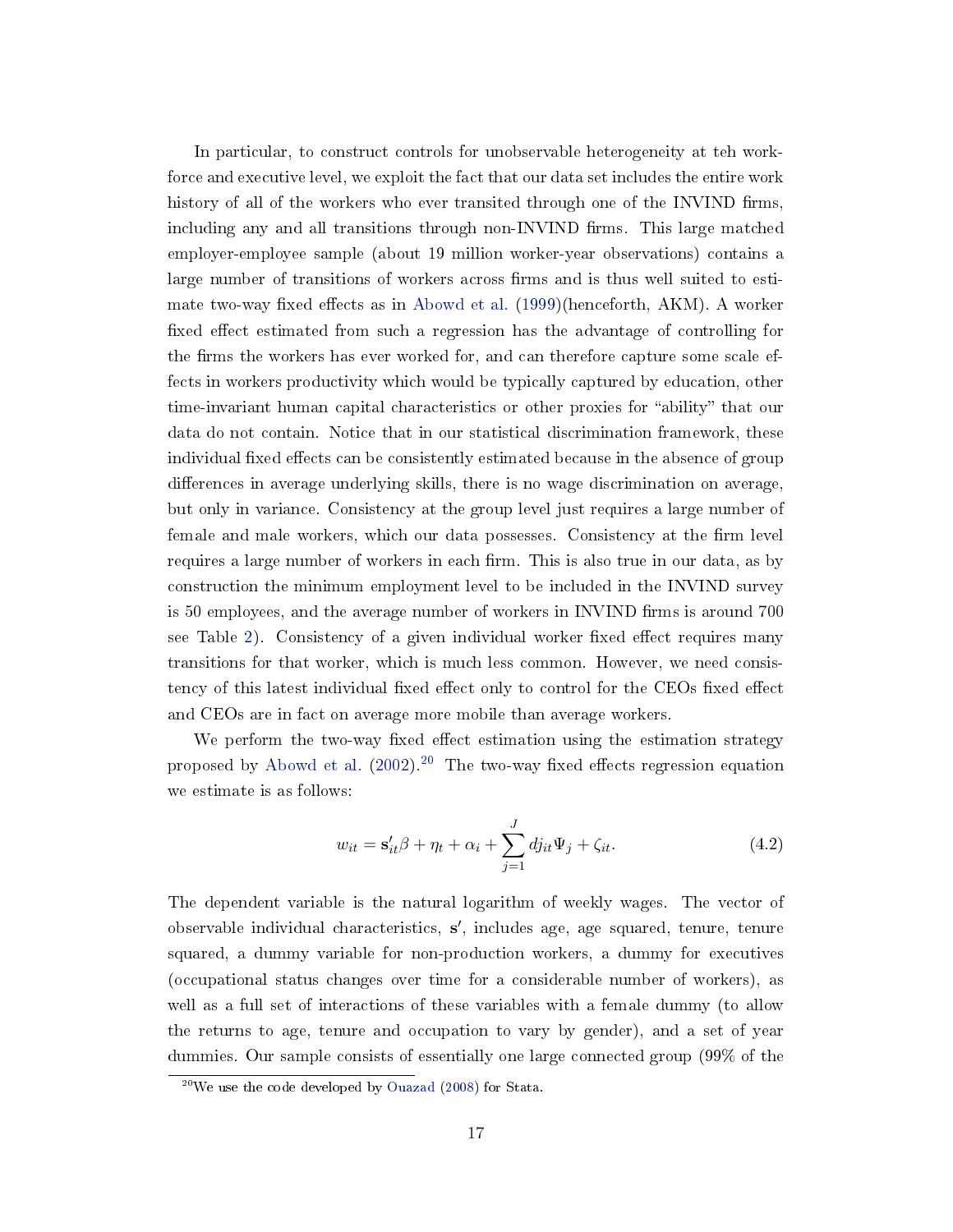sample belongs to a single connected group). Thus, in our estimation we focus on this connected group and disregard the remaining observations. The identification of firm effects and worker effects is delivered by the relatively high mobility of workers in the sample over the period under consideration: about 70% have more than one employer during the 1980-1997 period, and between 8 and 15 percent of workers change employer from one year to the next.

The AKM method hinges crucially on the assumptions of exogenous mobility of workers across firms conditional on observables. We follow [Card et al.](#page-36-12) [\(2013\)](#page-36-12) (CHK henceforth) in performing several tests to probe the validity of the assumption. Specifically, a model including unrestricted match effects delivers only a very modest improved statistical fit compared to the AKM model, and the departures from the exogenous mobility assumption suggested by the AKM residuals are small in magnitude. Moreover, wage changes for job movers show patterns that suggest that worker-firm match effects are not a primary driver of mobility in the Italian manufacturing sector. Instead, the patterns that we uncover are consistent with the predictions of the AKM model for job movers. We conclude that in our context, similarly to what found by CHK in the case of Germany, the additively separable firm and worker effects obtained from the AKM model can be taken as reasonable measures of the unobservable worker and firm components of wages. The tests and results are described in detail in the online appendix.

The results from this regression, reported in Appendix table [A.1](#page-31-0) are as expected: wages appear to exhibit concave age and tenure profiles, and there is a substantial wage premium associated with white collar jobs and, especially, with executive positions.

# 4.2 Female Leadership and Firm-Level Workers Wages Distributions

In the model we presented in Section [2,](#page-4-0) female executives extract more precise signals of productivity from female workers. A more precise signal implies that women at the top of the wage distribution should see higher wages than females at the top of the distribution employed by male executives. Women at the bottom of the wage distribution, on the other hand, should see lower wages when employed by female executives. As a result, the overall wage dispersion of female workers in each firm should be higher if in firms managed by female CEOs.

We directly investigate these empirical implications outlined in Section [2](#page-4-0) by es-timating model [\(4.1\)](#page-16-1) where the dependent variable  $y_{it}$  is a set of firm-level and gender-specific statistics of the workers' wages distribution: standard deviation, av-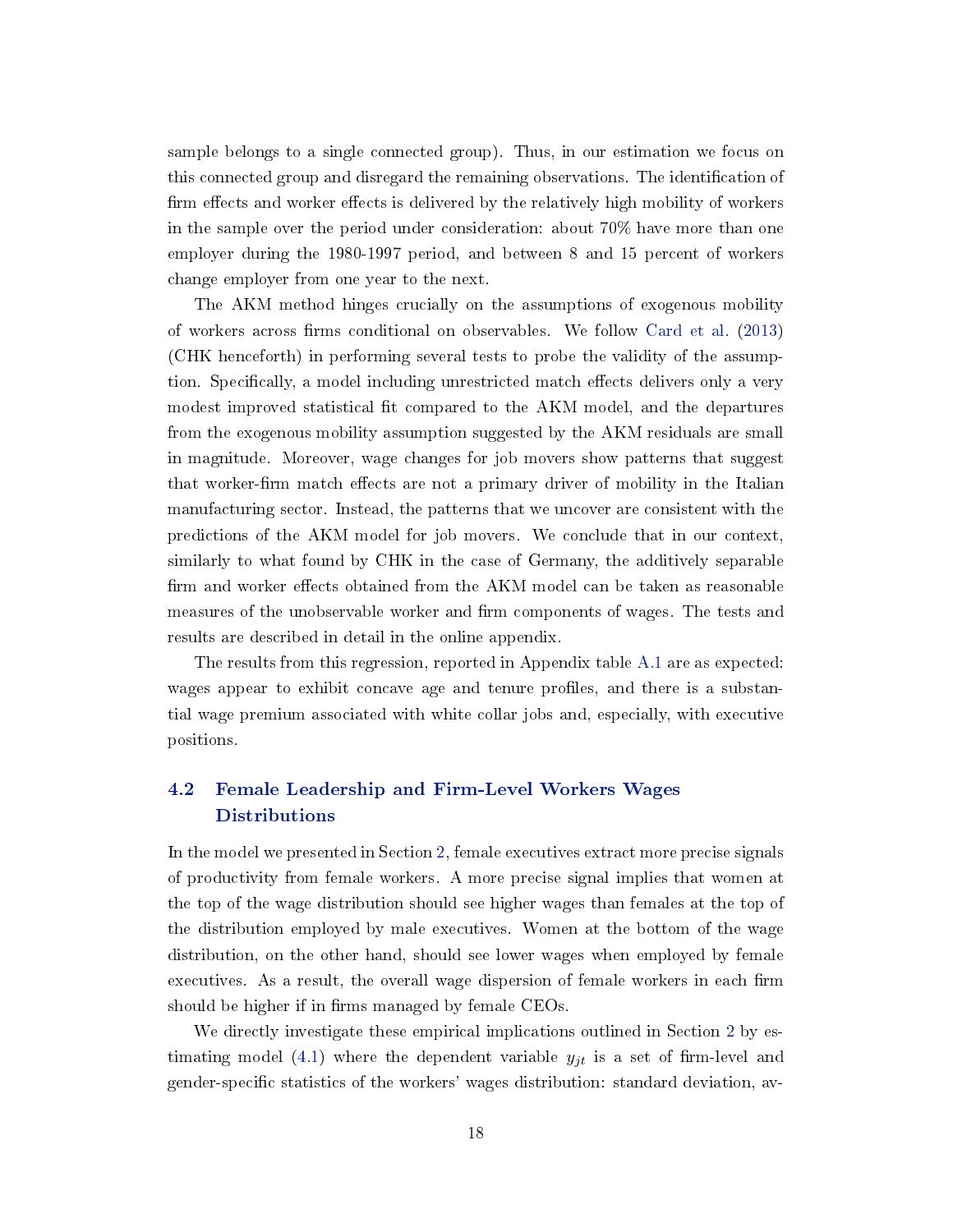<span id="page-19-0"></span>Figure 3: Coefficients of female CEO dummy on average wages by quantile of the female and male wage distributions



#### Quantiles

erage wages below and above the median, below the 10th and above the 90th percentile, and average wages within each quartile of the wage distribution. In these regressions, our main regressor of interest is a measure of female leadership (a female CEO dummy or the share of female executives), and controls include CEO age, tenure as CEO, CEO fixed effects computed in the 2-way fixed-effects regression described above, the fraction of non-executive female workers, the fraction of non-production workers, the mean age of the workforce, the average of workers' fixed effects computed in the 2-way fixed-effects regression, and a set of 15 region dummies, 20 industry dummies, 4 firm-size dummies, year dummies, industry-specific trends, and firm fixed effects.

Figure [3](#page-19-0) summarizes our main results by reporting the estimated coefficients on the female CEO dummy on the four quartiles of the wage distribution using our benchmark specification. The red continuous line shows that female leadership has a positive effect on female wages at the top of distribution and a negative effect at the bottom of the distribution. The effect on the male wage distribution is symmetric and of the opposite sign, as illustrated by the blue dashed line. These effects are consistently increasing moving from the bottom to the top of the female wage distribution, whereas they are decreasing moving from the bottom to the top the male distribution. These results conform to Empirical prediction [1](#page-8-2) derived in Section [2.](#page-4-0)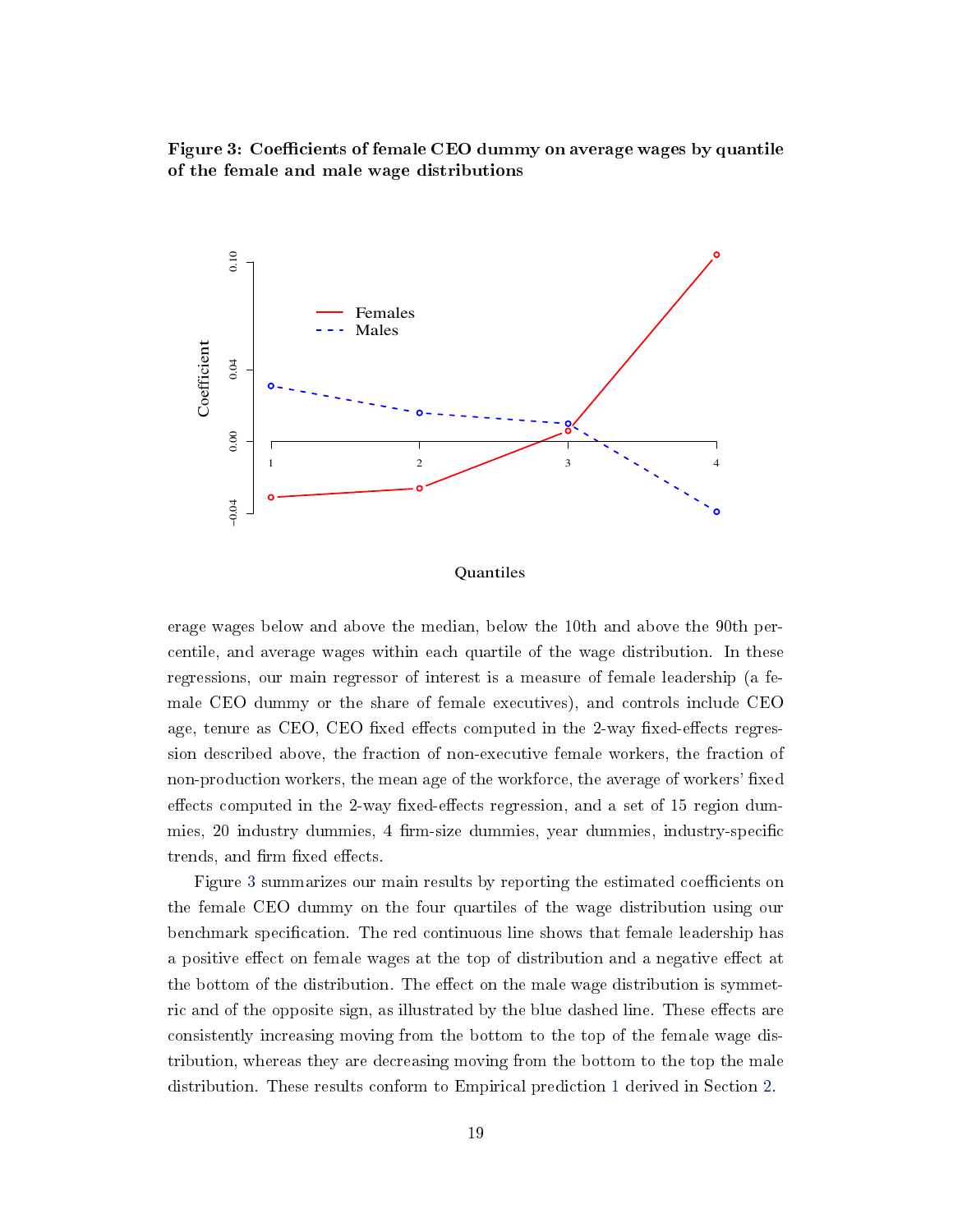To provide more details on the precision and robustness of these results, we report the estimated effects of the variable indicating female leadership on various moments of the female wage distribution in Table [5](#page-21-0) and of the male wage distribution in Table [6,](#page-22-0) according to six different specifications (panels (a) through  $(f)$ ).<sup>[21](#page-20-0)</sup> Coefficient estimates for the more relevant controls are reported for the benchmark specification in the Appendix.

Panel (a) reports the results of our benchmark specification, where the measure of female leadership is a dummy variable indicating whether the firm is managed by a female CEO. This specification is estimated using the balanced sample<sup>[22](#page-20-1)</sup> to avoid the selection of firms entering and exiting the sample. To avoid possible confounding effects induced by workers hired after the appointment of the female CEO, this specification uses only observations from workers employed at the firm before the female CEOs entered the firm. The other specifications are reported to inform the reader on how this sample selection and choice of variables is affecting our results. The specification in panel (b) includes all workers, including those hired by the female CEO. The specification in panel  $(c)$  includes an additional control for whether the CEO was recently appointed; this is done to account for the concern that the female CEO dummy might just be capturing the effect of a CEO change. Panel  $(d)$  reports the results from the benchmark specification run on the full (unbalanced) panel to check whether firm selection into the sample plays a relevant role. Panel (e) reports results using a different measure of female leadership: the proportion of female executives. Finally, results in panel (f) are obtained from regressions that do not include the controls for unobserved workforce heterogeneity and CEO ability from the 2-way fixed-effects regression.

For each specification, the tables report the coefficient on the measure of female leadership, and clustered standard errors.  $^{23}$  $^{23}$  $^{23}$  In addition, because our model makes specific predictions on the effects of female leadership on the wage variance, and on wages at the top and bottom of the gender-specific wage distributions, we also report the p-values of 1-tailed tests of the model's predictions. Specifically, we test

<span id="page-20-0"></span><sup>&</sup>lt;sup>21</sup>Dependent variables in columns (4)-(9) are defined as follows: Decile 1 (column 4): average wage of earners below the 10th percentile of the wage distribution. Decile 10 (column 5): average wage of earners above the 90th percentile. Quantile 1: average wages below the 25th percentile; Quantile 2: average wages between the 25th and 50th percentile; Quantile 3: average wages between the 50th and the 75th percentile; Quantile 4: average wages above the 75th percentile of the wage distribution.

<span id="page-20-2"></span><span id="page-20-1"></span><sup>22</sup>234 Firms that were continuously observed from 1987 through 1997.

<sup>&</sup>lt;sup>23</sup>Because specifications (a)-(e) use generated regressors, we bootstrap standard errors and pvalues by resampling firms, with separate resampling for firms that never had a female CEO and firms that had a female CEO at least once. This procedure is meant to produce standard errors that are "clustered" at firm level and "stratified" by female CEO dummy. In specification (f) standard errors are clustered at the firm level.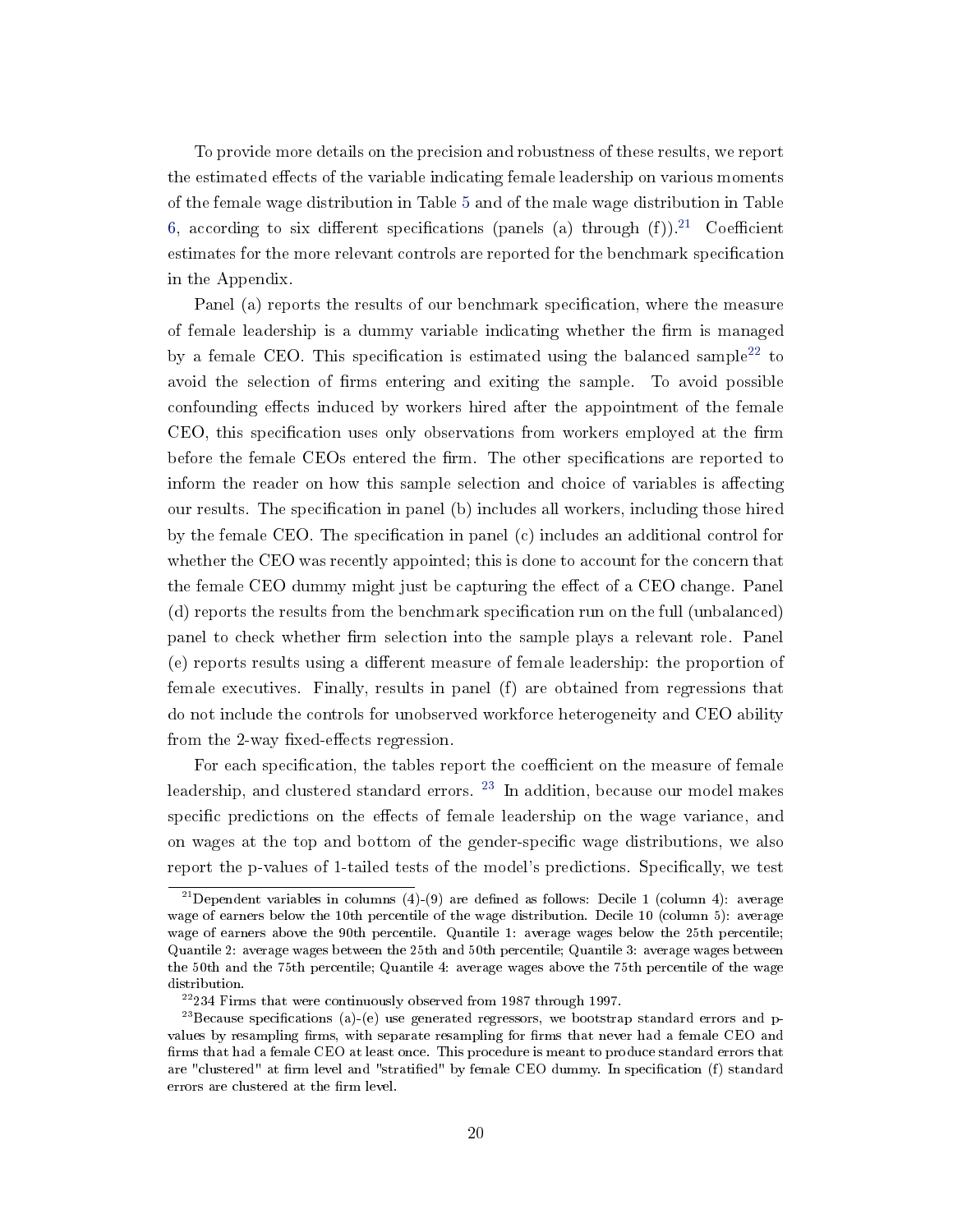|                       |           |              |             |          | Average Wages                                                           |              |                |           |                |
|-----------------------|-----------|--------------|-------------|----------|-------------------------------------------------------------------------|--------------|----------------|-----------|----------------|
| Dependent             | Standard  |              | Median      |          | Deciles                                                                 |              |                | Quantiles |                |
| Variable              | Deviation | <b>Below</b> | Above       | 1st      | 10th                                                                    | $\mathbf{1}$ | $\overline{2}$ | 3         | $\overline{4}$ |
|                       | (1)       | (2)          | (3)         | (4)      | (5)                                                                     | (6)          | (7)            | (8)       | (9)            |
|                       |           |              |             |          | (a) Benchmark                                                           |              |                |           |                |
| Coefficient           | 0.475     | $-0.030$     | 0.078       | $-0.043$ | 0.167                                                                   | $-0.031$     | $-0.026$       | 0.006     | 0.104          |
| St. Error             | 0.131     | 0.025        | 0.032       | 0.043    | 0.069                                                                   | 0.033        | $0.024\,$      | 0.033     | 0.039          |
| $1$ -tail $\,$ -value | 0.000     | 0.125        | 0.000       | 0.140    | 0.010                                                                   | 0.160        | 0.135          | 0.460     | 0.000          |
|                       |           |              |             |          | (b) All workers                                                         |              |                |           |                |
| Coefficient           | 0.418     | $-0.032$     | 0.049       | $-0.038$ | 0.121                                                                   | $-0.036$     | $-0.027$       | $-0.020$  | 0.072          |
| St. Error             | 0.130     | 0.020        | $0.034\,$   | 0.041    | 0.056                                                                   | 0.032        | 0.018          | 0.024     | 0.041          |
| 1-tail P-value        | 0.000     | 0.080        | $0.040\,$   | 0.155    | 0.005                                                                   | 0.130        | 0.110          | 0.685     | 0.020          |
|                       |           |              |             |          | (c) With control for "New CEO"                                          |              |                |           |                |
| Coefficient           | 0.477     | $-0.030$     | 0.079       | $-0.043$ | 0.168                                                                   | $-0.030$     | $-0.026$       | 0.007     | 0.105          |
| St. Error             | 0.133     | 0.024        | 0.032       | 0.042    | 0.069                                                                   | 0.032        | 0.023          | 0.032     | 0.039          |
| $1$ -tail $\,$ -value | 0.000     | 0.120        | 0.000       | 0.140    | 0.010                                                                   | 0.160        | 0.135          | 0.440     | 0.000          |
|                       |           |              |             |          | (d) Full panel                                                          |              |                |           |                |
| Coefficient           | 0.403     | $-0.016$     | 0.073       | $-0.004$ | 0.170                                                                   | $-0.007$     | $-0.022$       | 0.006     | 0.096          |
| St. Error             | 0.083     | 0.021        | $\rm 0.021$ | 0.033    | 0.046                                                                   | 0.029        | 0.020          | 0.018     | 0.027          |
| $1$ -tail $\,$ -value | 0.000     | 0.195        | 0.000       | 0.400    | 0.000                                                                   | 0.370        | 0.120          | 0.425     | 0.000          |
|                       |           |              |             |          | (e) Different measure of female leadership: fraction of female managers |              |                |           |                |
| Coefficient           | 2.108     | $-0.036$     | 0.310       | $-0.114$ | 0.789                                                                   | $-0.053$     | $-0.022$       | $-0.007$  | 0.421          |
| St. Error             | 0.409     | 0.044        | 0.068       | 0.106    | 0.185                                                                   | 0.063        | 0.040          | 0.037     | 0.095          |
| 1-tail P-value        | 0.000     | 0.205        | 0.000       | 0.115    | 0.000                                                                   | 0.175        | 0.275          | 0.570     | 0.000          |
|                       |           |              |             |          | (f) Without controls for unobservable workforce and CEO ability         |              |                |           |                |
| Coefficient           | 0.460     | $-0.035$     | $\rm 0.072$ | $-0.045$ | 0.159                                                                   | $-0.035$     | $-0.032$       | 0.001     | 0.097          |
| St. Error             | (0.123)   | (0.020)      | (0.030)     | (0.033)  | (0.065)                                                                 | (0.026)      | (0.020)        | (0.029)   | (0.036)        |
| $1$ -tail $\,$ -value | 0.000     | 0.040        | 0.008       | 0.086    | 0.007                                                                   | 0.089        | 0.055          | 0.486     | 0.004          |
|                       |           |              |             |          |                                                                         |              |                |           |                |

## <span id="page-21-0"></span>Table 5: Impact of female leadership on moments of the firm-level female wage distributions

Dependent variables are in logs. Dependent variables in columns (4-9) are defined in Footnote [21.](#page-20-0) Coefficients for a larger set of explanatory variables are reported in the Appendix. Number of observations: 2340 (234 Firms per 10 years), all specification except (d); specification (d): 7904 observations (817 firms). Details on the computation of standard errors are provided in Footnote [23.](#page-20-2)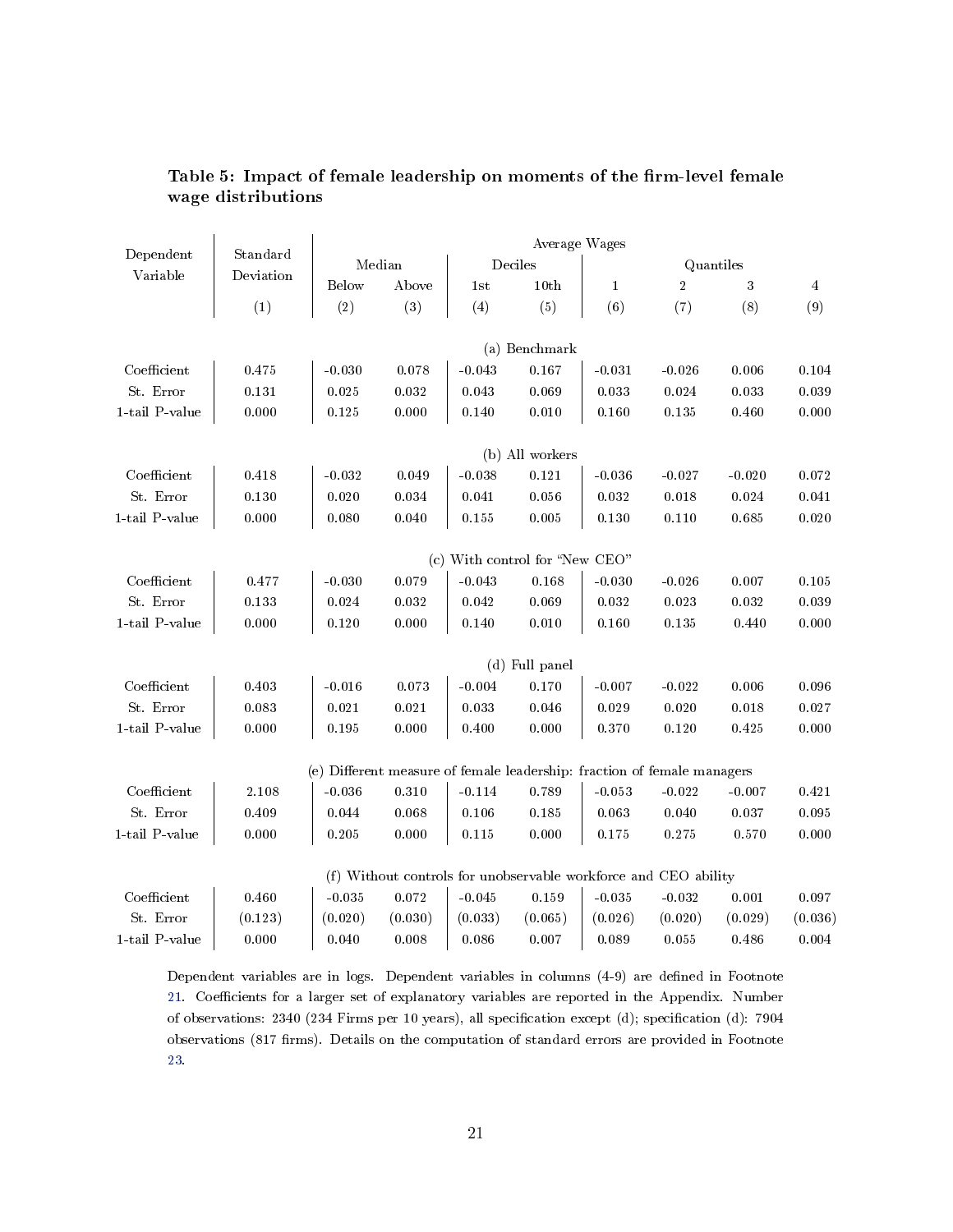|                               |           |              |           |          | Average Wages                  |              |                                                                                                                                                                                                                                                                                                                                                                                                                 |           |                |
|-------------------------------|-----------|--------------|-----------|----------|--------------------------------|--------------|-----------------------------------------------------------------------------------------------------------------------------------------------------------------------------------------------------------------------------------------------------------------------------------------------------------------------------------------------------------------------------------------------------------------|-----------|----------------|
| Dependent                     | Standard  |              | Median    |          | Deciles                        |              |                                                                                                                                                                                                                                                                                                                                                                                                                 |           |                |
| Variable                      | Deviation | <b>Below</b> | Above     | 1st      | 10th                           | $\mathbf{1}$ | $\overline{2}$                                                                                                                                                                                                                                                                                                                                                                                                  | 3         | $\overline{4}$ |
|                               | (1)       | (2)          | (3)       | (4)      | (5)                            | (6)          | (7)                                                                                                                                                                                                                                                                                                                                                                                                             | (8)       | (9)            |
|                               |           |              |           |          | (a) Benchmark                  |              |                                                                                                                                                                                                                                                                                                                                                                                                                 |           |                |
| Coefficient                   | $-0.107$  | 0.021        | $-0.027$  | 0.029    | $-0.069$                       | 0.031        | 0.016                                                                                                                                                                                                                                                                                                                                                                                                           | $0.01\,$  | $-0.039$       |
| St. Error                     | (0.109)   | (0.019)      | (0.035)   | (0.023)  | (0.066)                        | (0.019)      | (0.019)                                                                                                                                                                                                                                                                                                                                                                                                         | (0.025)   | (0.043)        |
| 1-tail P-value                | 0.275     | 0.135        | $0.220\,$ | 0.04     | 0.215                          | 0.015        | 0.08                                                                                                                                                                                                                                                                                                                                                                                                            | 0.835     | $0.28\,$       |
|                               |           |              |           |          | (b) All workers                |              |                                                                                                                                                                                                                                                                                                                                                                                                                 |           |                |
| Coefficient                   | $-0.113$  | $-0.016$     | $-0.037$  | $-0.023$ | $-0.071$                       | $-0.016$     | $-0.015$                                                                                                                                                                                                                                                                                                                                                                                                        | $-0.014$  | $-0.047$       |
| St. Error                     | (0.098)   | (0.015)      | (0.029)   | (0.018)  | (0.055)                        | (0.014)      | (0.015)                                                                                                                                                                                                                                                                                                                                                                                                         |           | (0.036)        |
| $1$ -tail $\, {\bf P}$ -value | 0.205     | 0.755        | 0.175     | 0.845    | 0.155                          | 0.785        | 0.72                                                                                                                                                                                                                                                                                                                                                                                                            | 0.320     | 0.165          |
|                               |           |              |           |          | (c) With control for "New CEO" |              |                                                                                                                                                                                                                                                                                                                                                                                                                 |           |                |
| Coefficient                   | $-0.105$  | 0.022        | $-0.027$  | 0.029    | $-0.067$                       | 0.031        |                                                                                                                                                                                                                                                                                                                                                                                                                 |           | $-0.039$       |
| St. Error                     | (0.108)   | (0.019)      | (0.035)   | (0.023)  | (0.066)                        | (0.019)      |                                                                                                                                                                                                                                                                                                                                                                                                                 |           | (0.043)        |
| 1-tail P-value                | 0.285     | 0.035        | 0.345     | 0.04     | 0.225                          | 0.015        | Quantiles<br>(0.018)<br>0.016<br>$0.01\,$<br>(0.019)<br>(0.025)<br>0.09<br>0.835<br>0.019<br>0.005<br>(0.010)<br>(0.014)<br>0.005<br>0.725<br>(e) Different measure of female leadership: fraction of female managers<br>0.016<br>0.004<br>(0.033)<br>(0.035)<br>0.170<br>0.720<br>(f) Without controls for unobservable workforce and CEO ability<br>0.007<br>$-0.060$<br>(0.021)<br>(0.034)<br>0.369<br>0.039 | $0.285\,$ |                |
|                               |           |              |           |          | (d) Full panel                 |              |                                                                                                                                                                                                                                                                                                                                                                                                                 |           |                |
| Coefficient                   | $-0.152$  | 0.030        | $-0.038$  | 0.058    | $-0.092$                       | 0.049        |                                                                                                                                                                                                                                                                                                                                                                                                                 |           | $-0.054$       |
| St. Error                     | (0.079)   | (0.010)      | (0.027)   | (0.016)  | (0.056)                        | (0.012)      |                                                                                                                                                                                                                                                                                                                                                                                                                 |           | (0.036)        |
| 1-tail P-value                | 0.060     | 0.000        | $0.145\,$ | 0.000    | 0.090                          | 0.000        |                                                                                                                                                                                                                                                                                                                                                                                                                 |           | 0.115          |
|                               |           |              |           |          |                                |              |                                                                                                                                                                                                                                                                                                                                                                                                                 |           |                |
| Coefficient                   | $-0.232$  | 0.008        | $-0.091$  | $-0.024$ | $-0.203$                       | $-0.004$     |                                                                                                                                                                                                                                                                                                                                                                                                                 |           | $-0.128$       |
| St. Error                     | (0.234)   | (0.036)      | (0.071)   | (0.062)  | (0.135)                        | (0.045)      |                                                                                                                                                                                                                                                                                                                                                                                                                 |           | (0.091)        |
| 1-tail P-value                | $0.255\,$ | 0.275        | 0.155     | 0.610    | 0.130                          | 0.435        |                                                                                                                                                                                                                                                                                                                                                                                                                 |           | $0.135\,$      |
|                               |           |              |           |          |                                |              |                                                                                                                                                                                                                                                                                                                                                                                                                 |           |                |
| Coefficient                   | $-0.187$  | 0.018        | $-0.043$  | 0.023    | 0.026                          | 0.013        |                                                                                                                                                                                                                                                                                                                                                                                                                 |           | $-0.104$       |
| St. Error                     | (0.084)   | (0.017)      | (0.027)   | (0.022)  | (0.018)                        | (0.017)      |                                                                                                                                                                                                                                                                                                                                                                                                                 |           | (0.054)        |
| $1$ -tail $\,$ -value         | 0.013     | 0.145        | 0.056     | 0.148    | 0.926                          | 0.222        |                                                                                                                                                                                                                                                                                                                                                                                                                 |           | 0.398          |
|                               |           |              |           |          |                                |              |                                                                                                                                                                                                                                                                                                                                                                                                                 |           |                |

## <span id="page-22-0"></span>Table 6: Impact of female leadership on moments of the firm-level male wage distributions

Dependent variables are in logs. Dependent variables in columns (4-9) are defined in Footnote [21.](#page-20-0) Coefficients for a larger set of explanatory variables are reported in the Appendix. Number of observations: 2340 (234 Firms per 10 years), all specification except (d); specification (d): 7904 observations (817 firms). Details on the computation of standard errors are provided in Footnote [23.](#page-20-2)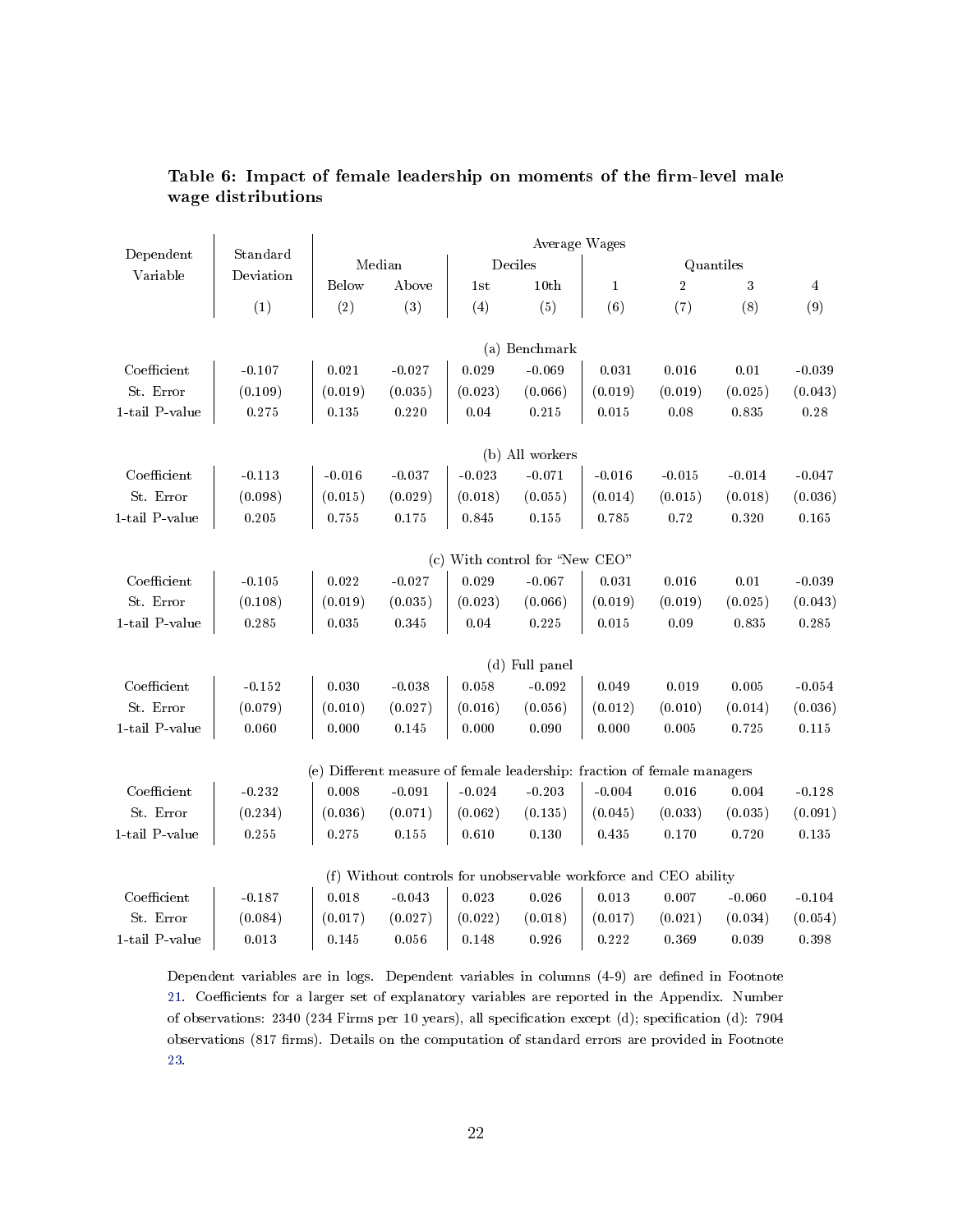the null hypothesis that female leadership has zero impact on each of the dependent variables against different alternatives specified according to the predictions of the model. That is, we test against the alternative hypothesis that female leadership has a positive impact on the variance of female wages, a positive impact on female wages above the median, and a negative impact on wages below the median. On the corresponding moments of the male wage distribution, the alternative hypothesis is that the impact of female leadership has the opposite sign.

The results can be summarized as follows.

(i) Female leadership has a strong, economically and statistically signicant positive effect on female wage variance that is robust to all specifications, as predicted by our theory (see column 1). The standard deviation of female wages is almost  $50\%$  larger when the firm is managed by a female CEO in our benchmark specification, and over  $40\%$  larger in the other specifications using this measure of female leadership. The effect on the male wage variance is also strong (between 10 and 15 percent) and, as predicted by theory, consistently of the opposite sign, but less precisely estimated in most specifications. The null hypothesis that the effect is zero against the alternative that it is negative is rejected only in specifications (d) and (f) with a p-value below 6%.

(ii) The effect of female leadership on wages at top of the female wage distribution (columns 3, 5, and 9) is strongly positive and statistically signicant, with p-values of less than 1%. For example, in our benchmark specification females working for a female CEO with wages above the median earn average wages 7.8% higher than those of females employed by male CEOs above the median (Table [5](#page-21-0) panel (a), column  $(3)$ ). The effect of female leadershisp is stonger at the right end of the wage distribution: the (highly significant) positive impact of female leadership is  $10.4\%$ for females with wages above the 25th percentile (column 9) and 16.7% for those earning above the 10th percentile. These results are consistent across specifications.

Symmetrically, the effect of female leadership on wages at the *bottom* of the *male* wage distribution (Table [6,](#page-22-0) columns 2, 4, 6, and 7) are positive and significant in most specification.

(iii) The effect of female leadership is monotonically increasing moving from the bottom to the top of the female wage distribution (compare the point estimates of columns 2 and 3, 4 and 5, and of columns 6 through 9). The opposite holds true for the effect on male wages. For our benchmark specification, this is illustrated in Figure [3.](#page-19-0)

 $(iv)$  The effect of female leadership at the bottom of the female wage distribution (columns (2), (4), and (6)) is consistently negative and economically large across all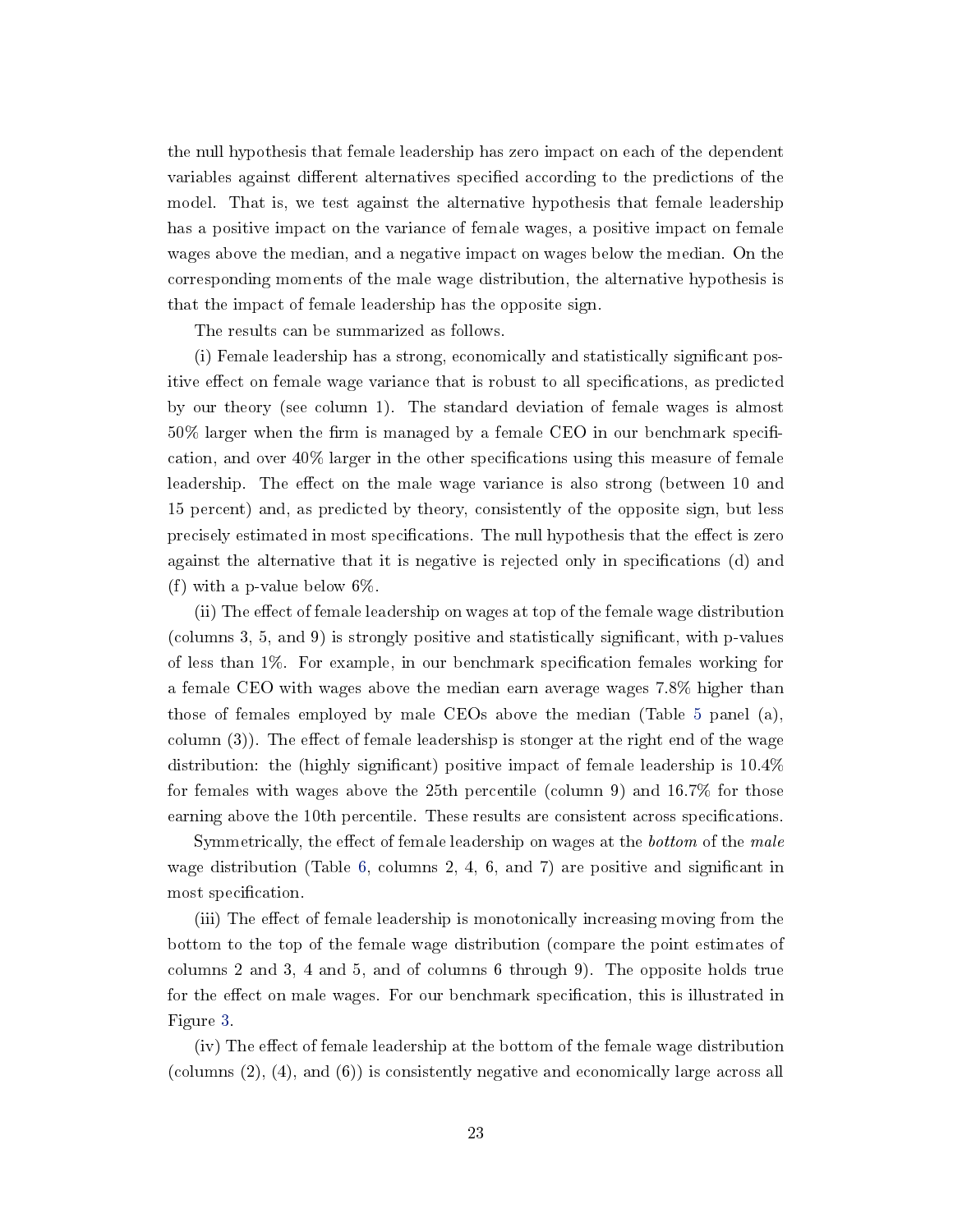specifications, although they are less precisely estimated than the effects at the top of the wage distribution. For example, most specifications reject the null hypothesis that the coefficient is zero against the alternative that it is negative with less than 15% confidence. Specifications (b) and (f) reject the null with a p-value below  $10\%$ . Symmetrically, the estimated effects on male wages at the top of the male distribution are consistently negative, but in this case they are estimated with lower precision.

(v) The estimates on the third quantile of the wage distribution (column 8 in both tables) generally do not reject the hypothesis that the coefficients are zero. This is not inconsistent with the theory, which predicts that the effects of female leadership should be zero somewhere in the interior of the wage distribution, but does not predict nonparametrically where the change of sign should occur.

To summarize, the sign of our point estimates of the effects of female leadership corresponds to the prediction of our theoretical model. These effects are strong and robust across specifications. Where these effects are predicted to be negative, the estimates that we obtaine are close but do not reach the conventional levels of statistical signicance. However, there are several factors that we believe work in favor of not rejecting the theory. First, the sign of the point estimates is remarkably consistent across specifications. In particular, the point estimates are robust to extending the data to include the full panel, and to including all workers (not just those that were employed at the time the female CEO entered the firm). They are also not affected by excluding the generated regressors computed in the twoway fixed-effects regression. In this case, the point estimates are more precisely estimated even thought the reported standard errors are clustered at the firm level. The second factor that works in favor of not rejecting the model is that the effects are generally stronger at the extremes of the distribution, as one can observe comparing the extreme deciles to the first and forth quartiles. Finally, downward wage rigidity works against finding large negative effects, especially at the bottom of the wage distribution. Overall, we find it remarkable that we find negative effects at the bottom of the female wage distribution and the top of the male distribution so consistently in our results.

## <span id="page-24-0"></span>4.3 Female Leadership and Firm-Level Performance

As discussed in Section [2,](#page-4-0) if female executives improve the allocation of female talents within the firm by counteracting pre-existing statistical discrimination, this would have efficiency consequences which should result in improved firm performance. The efficiency-enhancing effects of female executives should be stronger the larger the presence of female workers.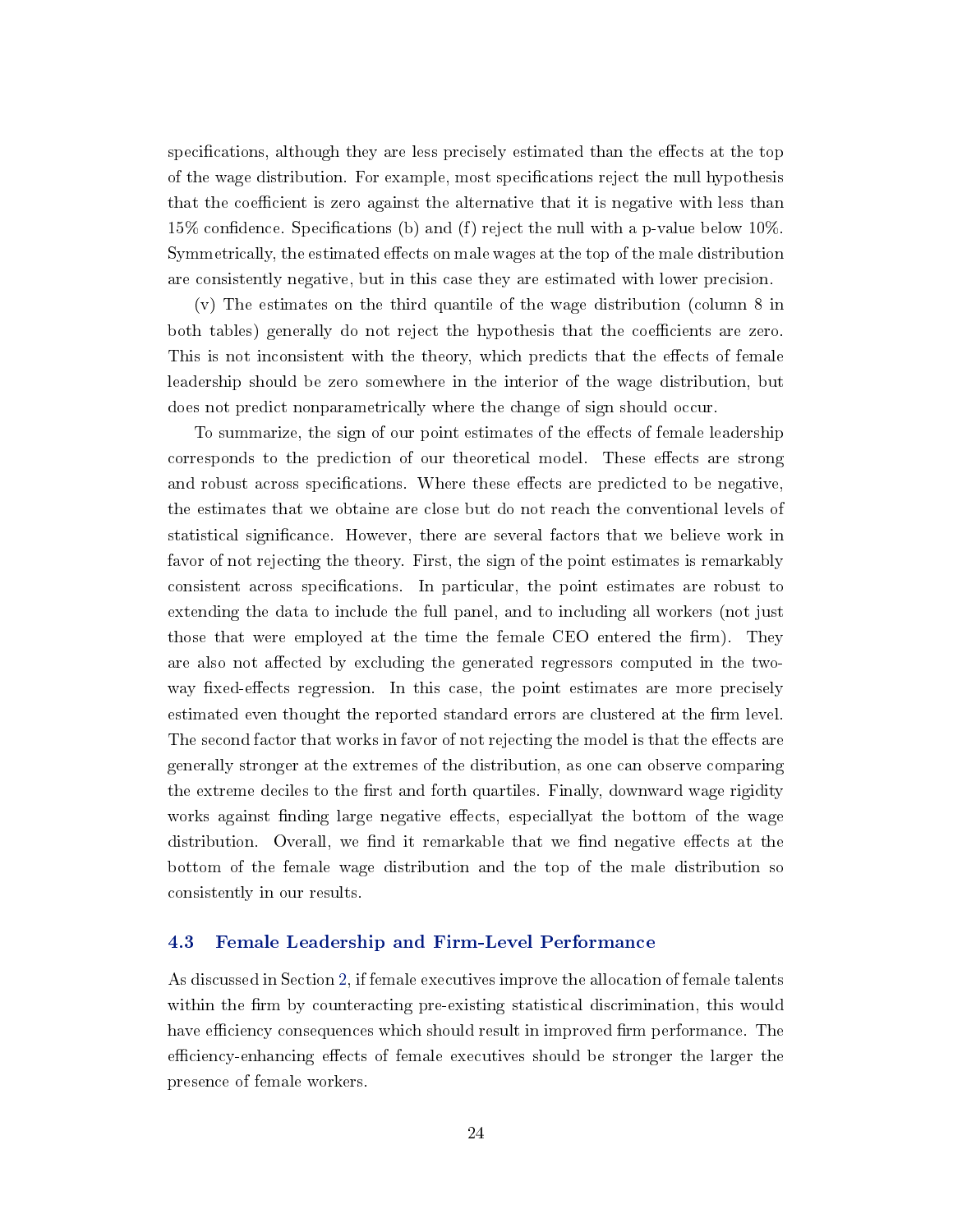Table [7](#page-26-0) presents a set of results on firm performance, i.e. coefficients from es-timating model [\(4.1\)](#page-16-1) where the dependent variable  $y_{jt}$  is one of the three measures of firm performance: sales per employee; value added per employee and  $TFP<sup>24</sup>$  $TFP<sup>24</sup>$  $TFP<sup>24</sup>$ ) and the female leadership is either a dummy  $=1$  if the firm's CEO is a woman, or the fraction of female executives. As in the previous subsection, our benchmark speci fication focuses on the balanced panel (firms that were continuously observed from 198[7](#page-26-0) through 1997). In Table 7 we report the coefficients only on the variables of interest for our results, and relegate to the Appendix a complete set of estimated coefficients for the main explanatory variables.

Columns 1, 3, and 5 present specifications without interacting the female leadership dummy with the share of females in the firm's workforce, and broadly confirm previous results: just as found by [Wolfers](#page-38-1) [\(2006\)](#page-38-1) and [Albanesi and Olivetti](#page-35-8) [\(2009\)](#page-35-8) [25](#page-25-1) female CEOs do not appear to have a significant impact on firm performance.<sup>[26](#page-25-2)</sup> However, a change in the specification motivated by our model leads to different results. To test if the reassignment of women is an important channel of the impact of female CEO on firm performance, we estimated specifications where the measure of female leadership is interacted with the proportion of non-executive female workers in the firm.<sup>[27](#page-25-3)</sup> Results are reported in columns 2, 4, and 6 of Table [7.](#page-26-0) The logic from our model was that if a firm employs female workers, then a female CEO can reassign them thereby generating gains in firm productivity. Moreover, the more women are present at the firm, the larger the effect. The empirical prediction is thus that the interaction term should be positive. This is the result we find in all of our specifications. The magnitude of the impact is substantial: for example, based on our benchmark estimates (column (2) in panel (a) of Tabl[e7\)](#page-26-0), a female CEO taking over a firm where half of the workers are women would increase sales per employee by about 19%.

The result are robust to adopting an alternative measure of female leadership: the fraction of female executives (panel  $(c)$ ). Results on the unbalanced sample (panel (b)) are, instead, more mixed. Using sales per employee, value added per

<span id="page-25-0"></span> $^{24}$ We computed TFP using the Olley and Pakes (1996) procedure: see [Iranzo et al.](#page-37-10) [\(2008\)](#page-37-10) for the details.

<span id="page-25-1"></span> $^{25}$ Recent works on the impact of gender quota for firms' boards have found a negative impact on short-term profits [\(Ahern and Dittmar](#page-35-3) [\(2012\)](#page-35-3), [Matsa and Miller](#page-38-2) [\(2013\)](#page-38-2)). However, first, these papers consider the composition of boards, not executive bodies; second, it is not clear whether the impact is due to imposing a constraint on the composition of the board or to the fact that the added members of the boards are female.

<span id="page-25-3"></span><span id="page-25-2"></span> $^{26}$ The only exception is TFP reporting a marginally significant negative impact.

 $27$ We focus only on non-executive because the proportion of executive at the firms is correlated with

having a female CEO.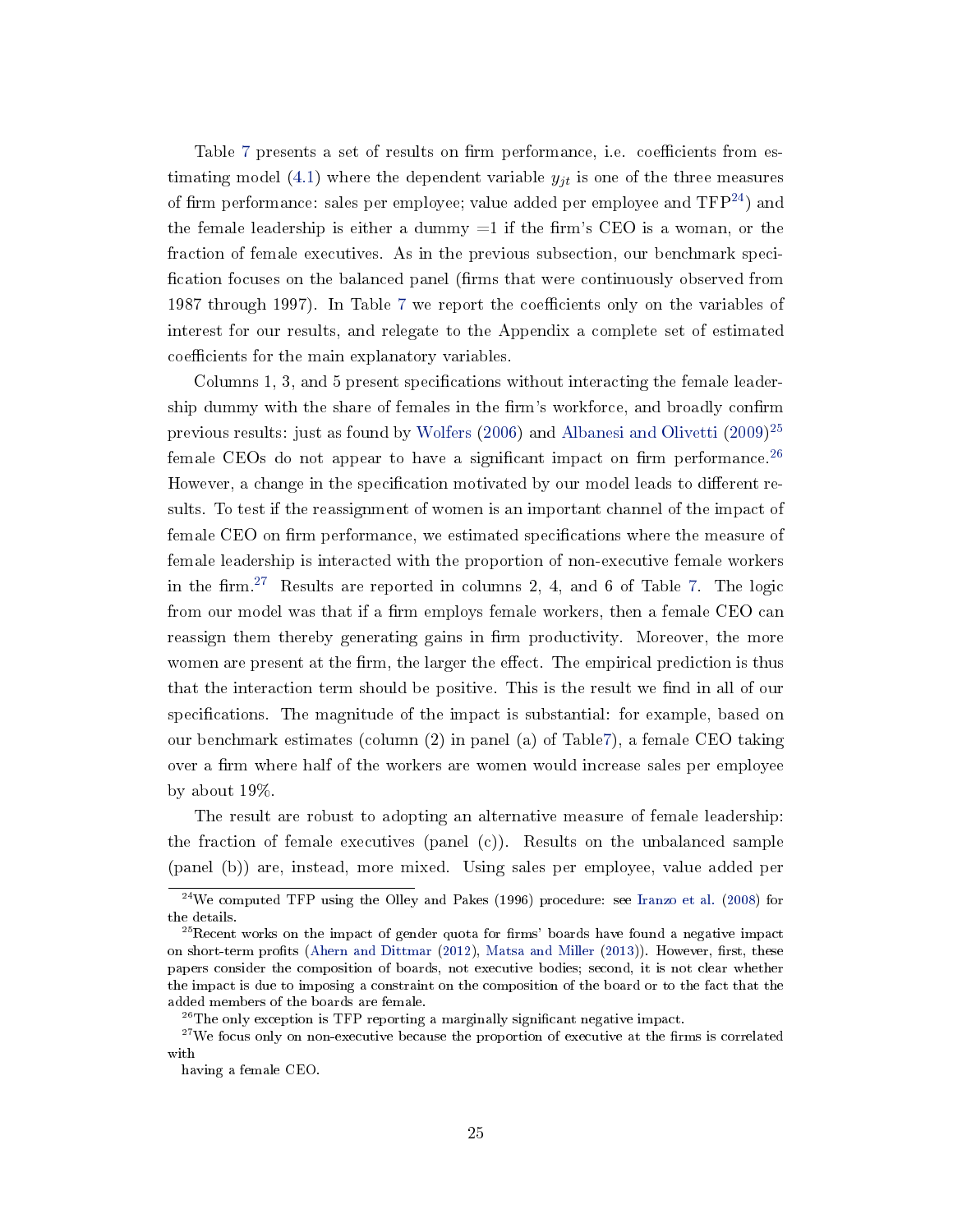| Dependent<br>Variable                 |         | Sales per<br>Employee |          | Value Added<br>per Employee         |          | <b>TFP</b>                                                   |
|---------------------------------------|---------|-----------------------|----------|-------------------------------------|----------|--------------------------------------------------------------|
|                                       | (1)     | (2)                   | (3)      | (4)                                 | (5)      | (6)                                                          |
| Expl. Variable:                       |         |                       |          |                                     |          |                                                              |
|                                       |         |                       |          | (a) Benchmark                       |          |                                                              |
| Female CEO                            | 0.033   | $-0.120$              | $-0.046$ | $-0.245$                            | 0.059    | $-0.213$                                                     |
|                                       |         | (0.092)               |          | (0.087)                             |          | (0.082)                                                      |
| Fem. CEO * Fraction of females        |         | 0.610                 |          | 0.795                               |          | 0.616                                                        |
|                                       |         | (0.280)               |          | (0.343)                             |          | (0.360)                                                      |
| 1-tail p-value                        |         | 0.015                 |          | 0.010                               |          | 0.043                                                        |
|                                       |         |                       |          | (b) Full panel                      |          |                                                              |
| Female CEO                            |         | $-0.009$              |          | $-0.093$                            |          | $-0.096$                                                     |
|                                       |         | (0.063)               |          | (0.064)                             |          | (0.063)                                                      |
| Fem. CEO * Fraction of females        |         | 0.123                 |          | $0.144\,$                           |          | $0.115\,$                                                    |
|                                       |         | (0.140)               |          | (0.132)                             |          | (0.125)                                                      |
| 1-tail p-value                        |         | 0.189                 |          | 0.138                               |          | 0.181                                                        |
|                                       |         |                       |          |                                     |          |                                                              |
|                                       |         |                       |          | (c) Alternative meas. of leadership |          |                                                              |
| Frac. fem. managers                   |         | $-0.322$              |          | $-0.429$                            |          | $-0.413$                                                     |
|                                       |         | (0.220)               |          | (0.223)                             |          | (0.244)                                                      |
| Frac. fem. man. * Fraction of females |         | 1.098                 |          | 0.697                               |          | 0.559                                                        |
|                                       |         | (0.463)               |          | (0.516)                             |          | (0.556)                                                      |
| 1-tail p-value                        |         | 0.009                 |          | 0.088                               |          | 0.157                                                        |
|                                       |         |                       |          |                                     |          | (d) Without controls for unobservable worker and CEO ability |
| Frac. fem. managers                   | 0.027   | $-0.104$              | $-0.064$ | $-0.234$                            | $-0.072$ | $-0.200$                                                     |
|                                       | (0.061) | (0.071)               | (0.058)  | (0.057)                             | (0.045)  | (0.051)                                                      |
| Frac. fem. man. * Fraction of females |         | 0.523                 |          | 0.677                               |          | 0.513                                                        |
|                                       |         | (0.169)               |          | (0.168)                             |          | (0.175)                                                      |
| 1-tail p-value                        |         | 0.001                 |          | 0.000                               |          | 0.002                                                        |
|                                       |         |                       |          |                                     |          |                                                              |

# <span id="page-26-0"></span>Table 7: Impacts of female leadership on firm-level performance

Interaction term with "fraction of females" in second row of each panel refers to the fraction of female workers (non-excutive). Details on the computation of standard errors are provided in Footnote [23.](#page-20-2)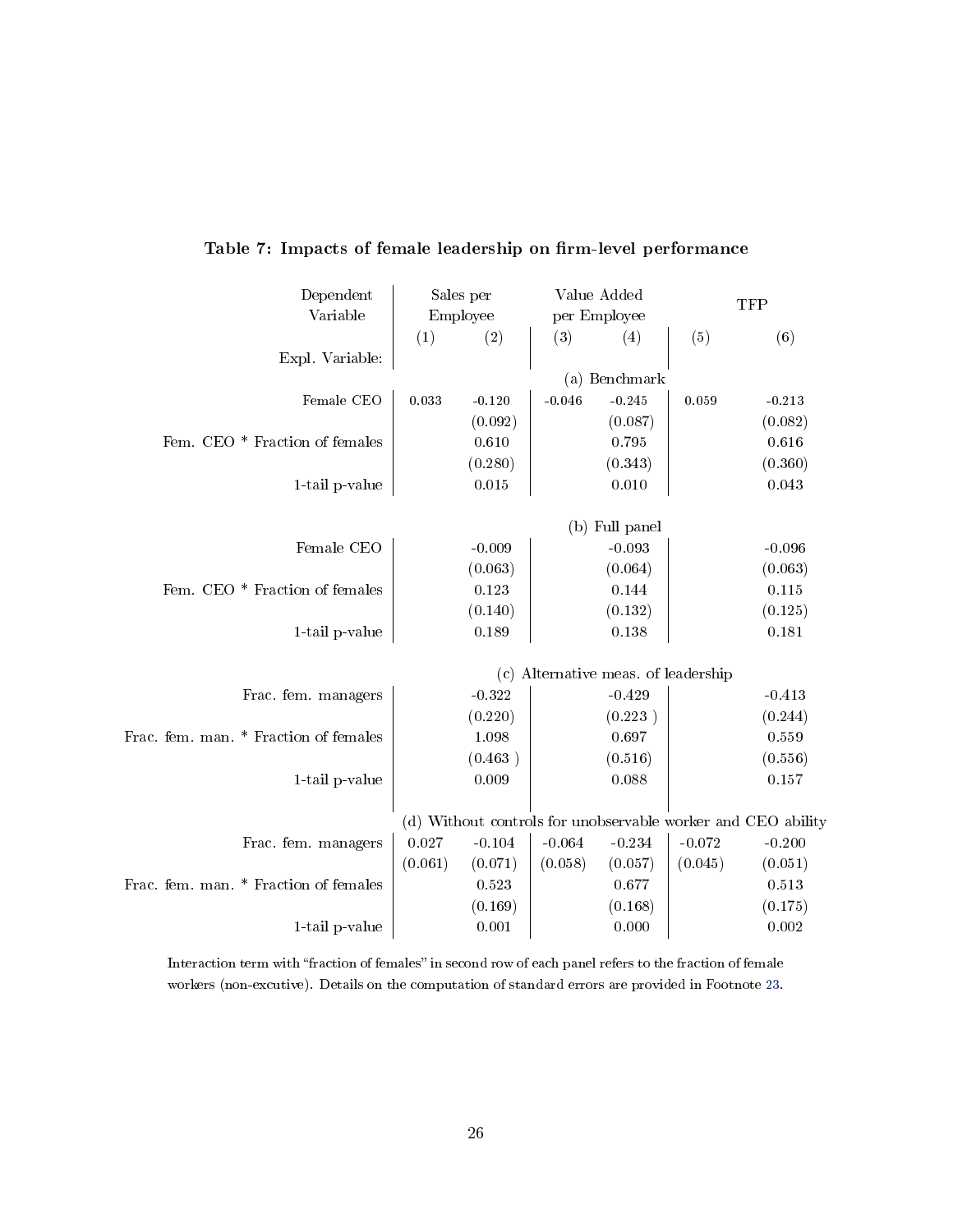<span id="page-27-1"></span>

| Counterfactual       |     | Average percent gain  |        |              | Percent gain for treated |      |
|----------------------|-----|-----------------------|--------|--------------|--------------------------|------|
|                      |     | Sales Value added TFP |        |              | Sales Value added TFP    |      |
| $30\%$ random        |     | $-2.0$                | $-2.2$ | $\sqrt{3.7}$ | $-7.4$                   | -8.8 |
| $>40\%$ female share | 3.7 | 3.1                   | 2.0    | -28.9        | 24 O                     | 15.8 |

#### Table 8: Impact of gender quotas

Note: average percent gains relative to fitted data. "Treated" firms are firms that acquire a female CEO.

employee and TFP, we obtain again a positive coefficient on the interaction term but the precision of the estimates is not as good as in the other specifications.

Overall, these results confirm Empirical prediction [2](#page-9-1) derived from the theory.

## 4.4 Potential efficiency gains from gender quotas

In order to provide an order of magnitude of the potential efficiency gains generated by gender quotas, we performed a partial-equilibrium exercise using as a benchmark the parameters reported in Table [7.](#page-26-0) We performed two counterfactuals. In the first, we computed the predicted value of the dependent variable assuming that the female CEOs increase to 30 percent of the total number of CEOs, allocating randomly female CEOs among firms that have a male CEO. In the second counterfactual, we allocated a female CEO to all firms that have a male CEO and where female employees are at least 40 percent. Thus results in  $15\%$  firms with a female CEO.

Results are reported in Table [8.](#page-27-1) When Female CEOs are allocated randomly, the average percent change is generally small, and its sign depends on the measure of performance. Because our baseline regression implies large, positive interaction effects between female leadership and share of female workers, in the second counterfactual we see large, positive effects in firms that acquire a female CEO, and positive effects on average, which are more limited in size because the treated firms are only about 12 percent.

While there are are general equilibrium and other types of effects that may affect these figures, these results confirm that, based on our estimates, the order of magnitude of the efficiency gains for having a higher female representation in firm leadership is large.

<span id="page-27-0"></span>The effect on the average gender wage gap, not shown in the table, is small because the higher wages of female workers in firms that acquire femal leadership is compensated by the lower wages at the low end of the wage distribution.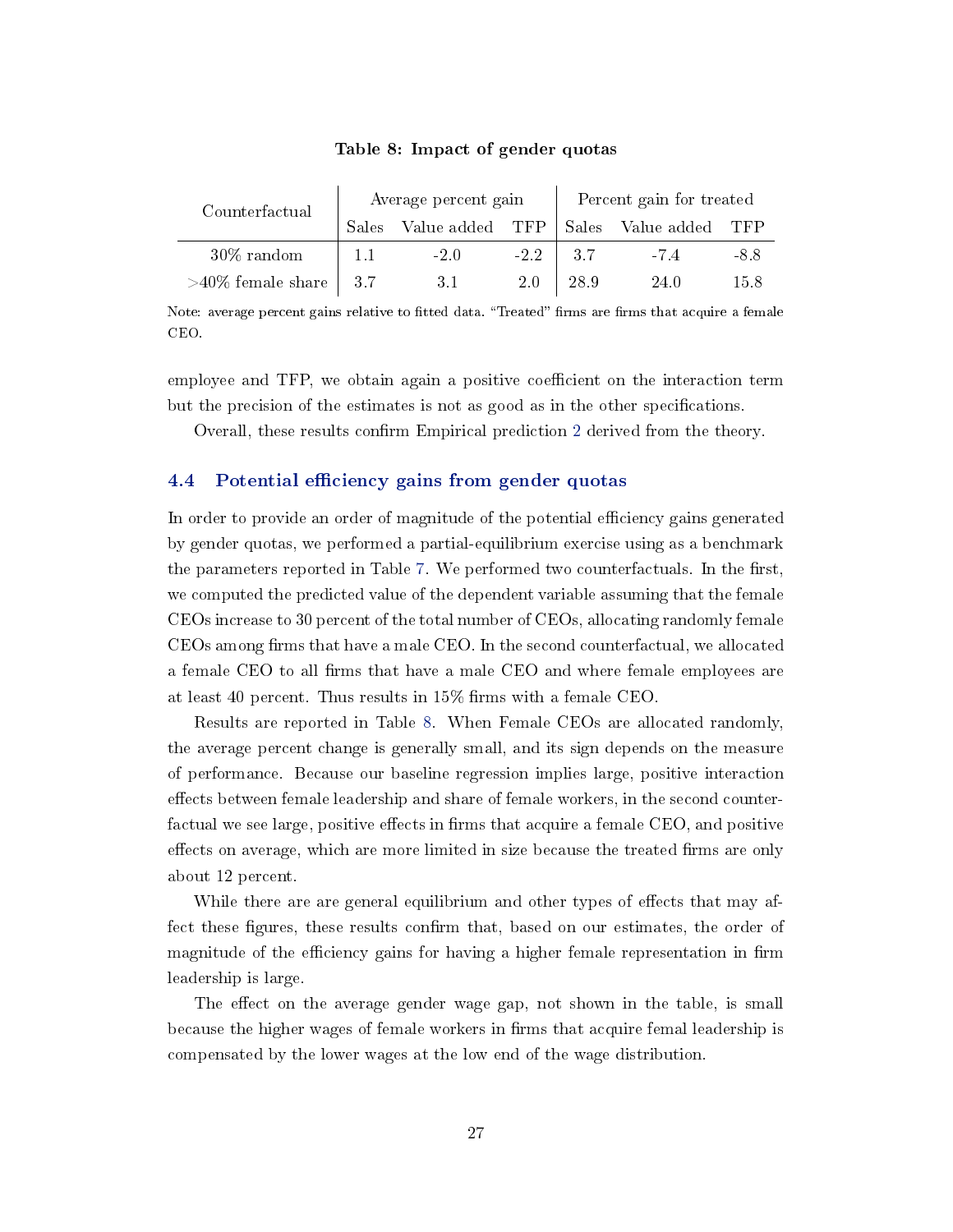## 5 Other explanations

In this section, we discuss the plausibility of possible alternative explanations for the results we obtain.

### 5.1 Not an effect of gender preferences

It is difficult to explain the evidence we uncovered by assuming that female CEOs give preferential treatment to female workers. One could argue that female leaders have special preferences for skilled female workers. However, the effect of female leadership on female wages is increasing with skill in our main specification. This asymmetry make it difficult to justify our results without ad-hoc assumptions on preferences.

Secondly, preferential treatment is inconsistent with our results on firm performance illustrated in Subsection [4.3.](#page-24-0) If female CEOs had a preferential treatment for female workers, they would be prone to hire and promote workers without considering their expected skill level, therefore the impact on performance of the interaction between female leadership and share of female workers at the firm would unlikely be positive.

# 5.2 Not an effect of complementarities between female managers asnd skilled workers

Our explanation provides predictions similar to assuming that female leadership is complementary to skilled labor input from female workers. Statistical discrimination provides a source for such complementarities. Arguably, similar effects could be derived from a complete information model where complementarities arise from technology. For example, one could assume that communication is more efficient between workers and executives of the same gender. Such communication skills provide a possible micro-foundation of the crucial assumption of our statistical discrimination framework: the difference in the quality of signals from workers of different gender. However, it is possible to think of an environment with complete information where communication skills enter directly into the production function, or where complementarities are generated because of peer-group effects or where female managers are role models for skilled female workers. These explanations can generate the productivity effects we find in our results. However, they are inconsistent with some of the results from the wage regressions. In particular, this theory is hard to reconcile with the negative effects of the presence of female leadership on female wages at the bottom of the distribution, and with the positive effects of female leadership at the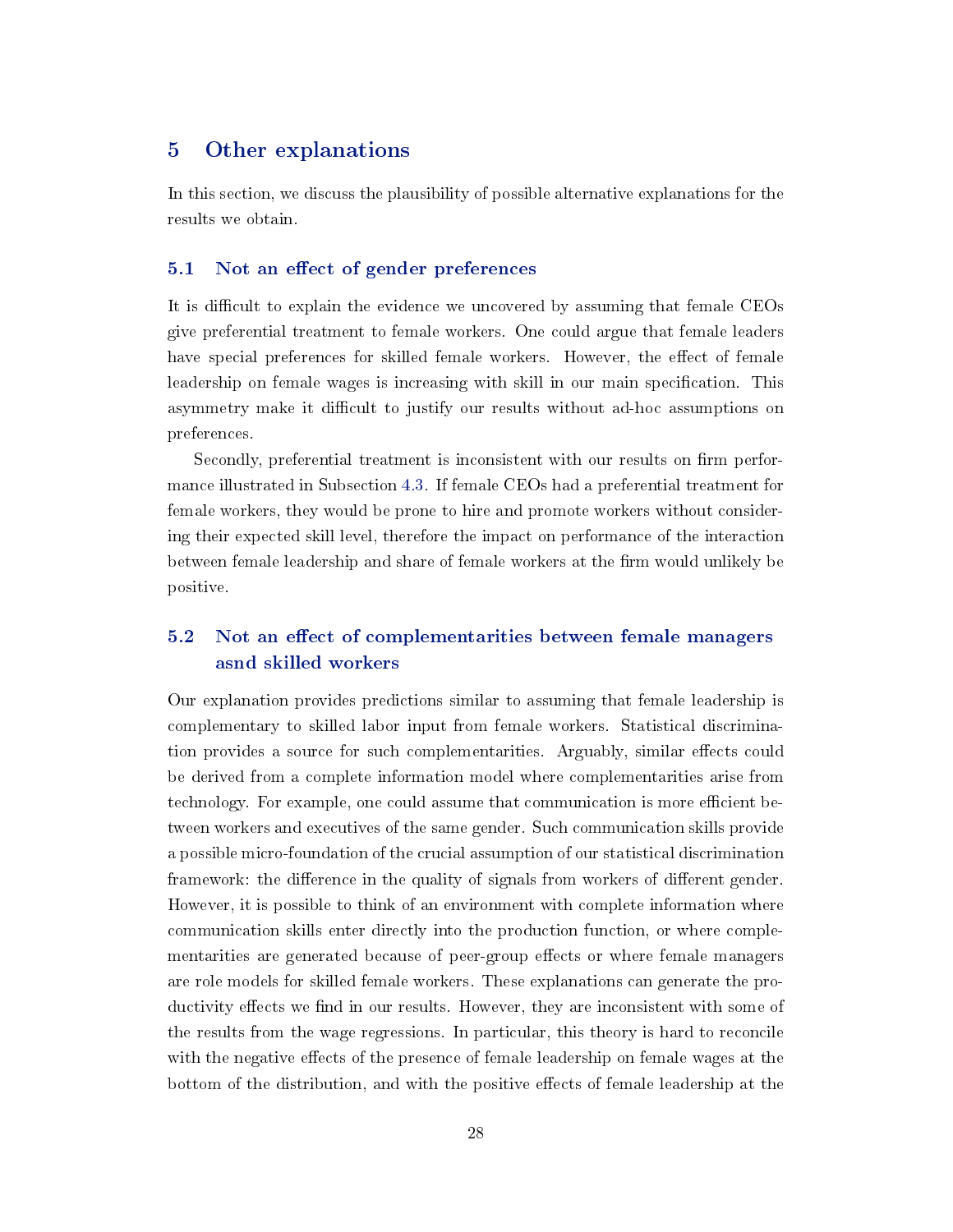bottom of the male wage distribution, which we believe are unique to the statistical discrimination assumptions. It would also be difficult to reconcile this alternative hypothesis with any positive or negative effects on the male wage distribution.

# <span id="page-29-0"></span>6 Conclusion

Motivated by the recent literature showing the importance of executives in determining firm policies and outcomes, and by the traditional literature on gender differentials in the labor market, we investigate whether female executives make a difference on gender-specific wage distributions and firm performance using a unique matched employer-employee panel data set of Italian workers that allows us to control for firm-level, worker-level and executive-level heterogeneity. We find that female executives increase the variance of women's wages at the firm because they have a positive impact on wages at the top of the distribution, and a (smaller) negative impact on wages at the bottom. Moreover, we find that the interaction between female leadership and the share of female workers employed at the firm has a positive impact on firm performance. Our results are robust to different measures of firm productivity, different measures of female leadership, and to different specifications and estimation samples.

This evidence is consistent with a model of statistical discrimination where female executives are better equipped at interpreting signals of productivity from female workers. As a result, when a female CEO takes charge of a previously male-led firm, she will reverse statistical discrimination, paying women wages that are closer to their actual productivity and matching them to jobs that are more in line with their skills. Our interpretation suggests that there are costs - potentially very high, given the increasing supply of highly skilled women in modern labor markets - associated with the underrepresentation of women at the top of corporate hierarchies.

# A Appendix: proof of Proposition [1](#page-6-1)

*Proof.* Define  $\hat{s}$  as the signal satisfying  $\Psi_m(\overline{q}|\hat{s}) = \Psi_f(\overline{q}|\hat{s})$ , which exists and is unique because of a "single-crossing" property of the Normal distribution's cdf.<sup>[28](#page-29-1)</sup> Note that

<span id="page-29-1"></span><sup>&</sup>lt;sup>28</sup>Consider two normal distributions F, G with different variance  $(\sigma_F > \sigma_G)$ . Then, regardless their mean, there exists a unique  $\overline{x}$ :  $F(x) > G(x)$  for all  $x < \overline{x}$ , and  $F(x) < G(x)$  for all  $x > \overline{x}$ . To prove this single crossing property, denote with  $f, g$  the densities of distributions  $F, G$ . Because f, g are symmetric around their respective means, and  $\sigma_F > \sigma_G$ , the two densities intersect at points  $x_1, x_2$  with  $f(x) > g(x)$  if  $x < x_1$  or  $x < x_2$ , and  $f(x) < g(x)$  for  $x_1 < x < x_2$ . But then  $F(x) > G(x)$  for all  $x < x_1$  and  $1 - F(x) > 1 - G(x)$ , or  $F(x) < G(x)$  for  $x > x_2$ . Hence any intersection between F and G must occur between  $x_1$  and  $x_2$ , but in this range  $f(x) > g(x)$ , that is,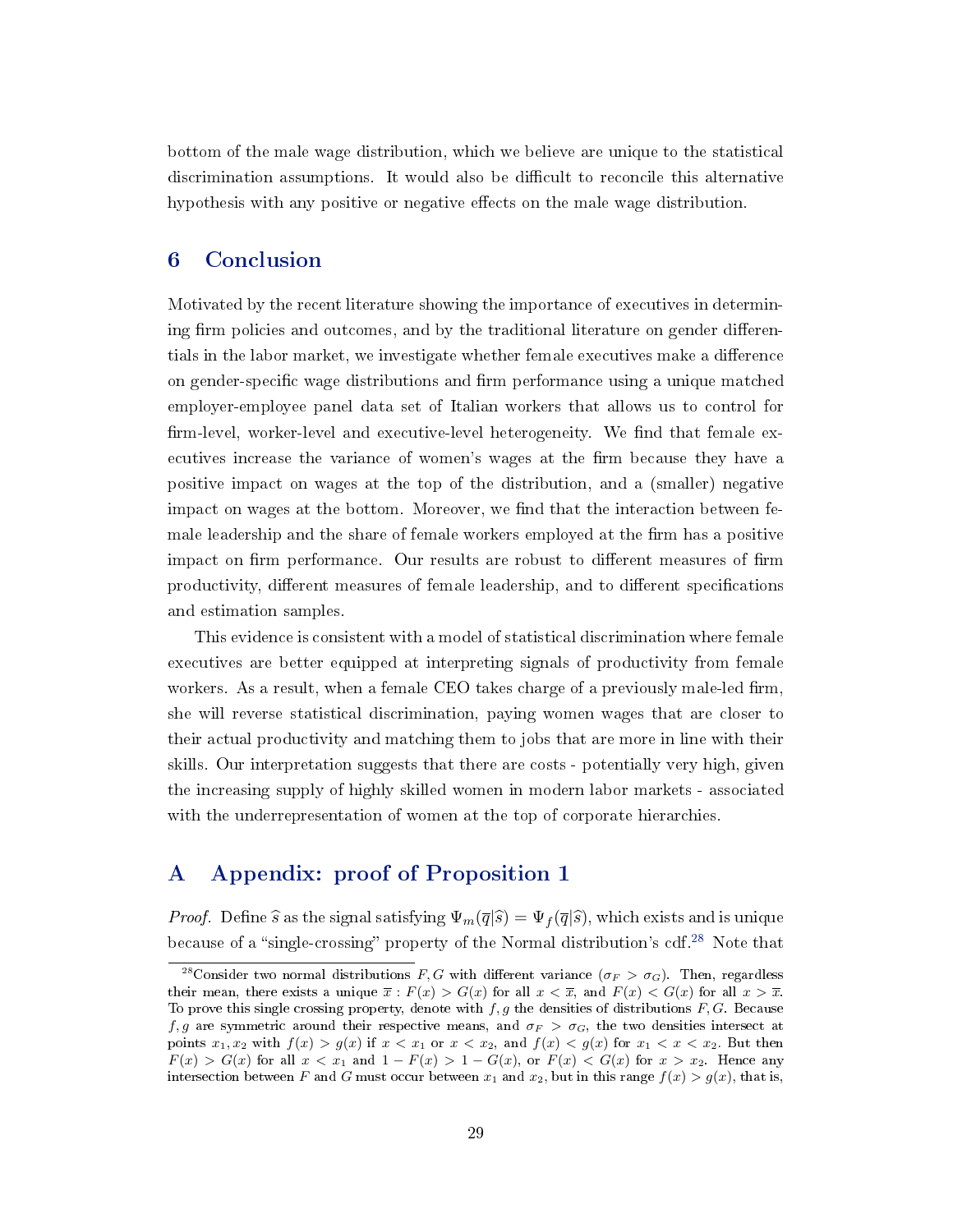the schedules defining productivity of male and female workers in the complex job (top equation in [2.2\)](#page-6-2) cross at the same signal,  $\hat{s}$ , than the schedules defining marginal product in the simple job (bottom equation in [2.2\)](#page-6-2). In particular, we must have

<span id="page-30-0"></span>
$$
1 - 2\Phi_m(\overline{q}|s) < 1 - 2\Phi_f(\overline{q}|s) \quad \text{for all} \quad s < \widehat{s} \tag{A.1}
$$
\n
$$
1 - 2\Phi_f(\overline{q}|s) < 1 - 2\Phi_m(\overline{q}|s) \quad \text{for all} \quad s > \widehat{s}
$$

because under the assumption on the signals' noise  $\sigma_{\epsilon f} > \sigma_{\epsilon m}$ ,  $\Psi_m$  has thinner tails than  $\Psi_f$ .

Observe also from the wage equation that either  $\bar{s} \leq \min\{\bar{s}_m, \bar{s}_f\}$ , or  $\bar{s} \geq$  $\max{\{\overline{s}_m, \overline{s}_f\}}$ . To prove it, note that by definition of  $\overline{s}_g$ ,  $\Psi_m(\overline{q}|\overline{s}_m) = (\overline{q}|\overline{s}_f) = 1/2$ , therefore  $\Psi_m(\overline{q}|s) > 1/2 > \Psi_f(\overline{q}|s)$  for all  $s \in (\overline{s}_m, \overline{s}_f)$ , hence the crossing of the distributions must occur outside of this range, that is where either (i)  $\Psi_q(\bar{q}|\bar{s}) > 1/2, g =$  $m, f$ , or (ii)  $\Psi_q(\overline{q}|\overline{s}) < 1/2, g = m, f$ . Case (i) is displayed in Figure [1.](#page-6-0) In case (i) both male and female workers with signal  $s \leq \hat{s}$  are employed in the simple task, and  $w(s; \sigma_{\epsilon m}) < w(s; \sigma_{\epsilon f})$  holds because of [\(A.1\)](#page-30-0). But then it must also be the case that  $\overline{s}_m < \overline{s}_f$ .<sup>[29](#page-30-1)</sup> For  $\overline{s}_m < s < \overline{s}_f$ , we have male workers employed in the complex task and female workers employed in the simple job. Because  $\Psi_m(\overline{q}|s) < 1/2 < \Psi_f(\overline{q}|s)$ , we have  $l(1 - 2\Phi_f(\overline{q}|s)) < h(1 - 2\Phi_m(\overline{q}|s))$  hence  $w(s; \sigma_{\epsilon m}) > w(s; \sigma_{\epsilon f})$ . For  $s \geq \overline{s}_f$ all workers are employed in the complex task and since the crossing of  $\Psi_m$  and  $\Psi_f$ occurred at  $\overline{s} < \overline{s}_f$ , we must have  $w(s; \sigma_{\epsilon m}) > w(s; \sigma_{\epsilon f})$ . Case (ii) can be proved symmetrically, by observing that both male and female workers with  $s \geq \hat{s}$  are employed in the complex task and receive wages  $w(s; \sigma_{\epsilon m}) > w(s; \sigma_{\epsilon f})$ . In this case, it must be the case that  $\bar{s}_f < \bar{s}_m$ , and wages below  $\bar{s}_m$  must satisfy  $w(s; \sigma_{\epsilon m}) < w(s; \sigma_{\epsilon f})$  by an argument similar to that made for case (i).  $\Box$ 

This "single-crossing" property of the wage functions of signals of different precision rely to some extent on the assumptions of symmetry of the production function and of the signaling technology distributions. However the result that a more precise signal implies higher wages at the top of the distribution, and lower wages at the bottom, is more general, and will hold even if the wages cross more than once.

<span id="page-30-1"></span> $F(x)$  has derivative greater than the derivative of  $G(x)$ , therefore there can be only one intersection.  $^{29}{\rm Case}$  (i) holds whenever  $\overline{q} > \mu$ , that is whenever employers without signals would place workers in the simple job, hence a more precise signal implies more workers in the complex job.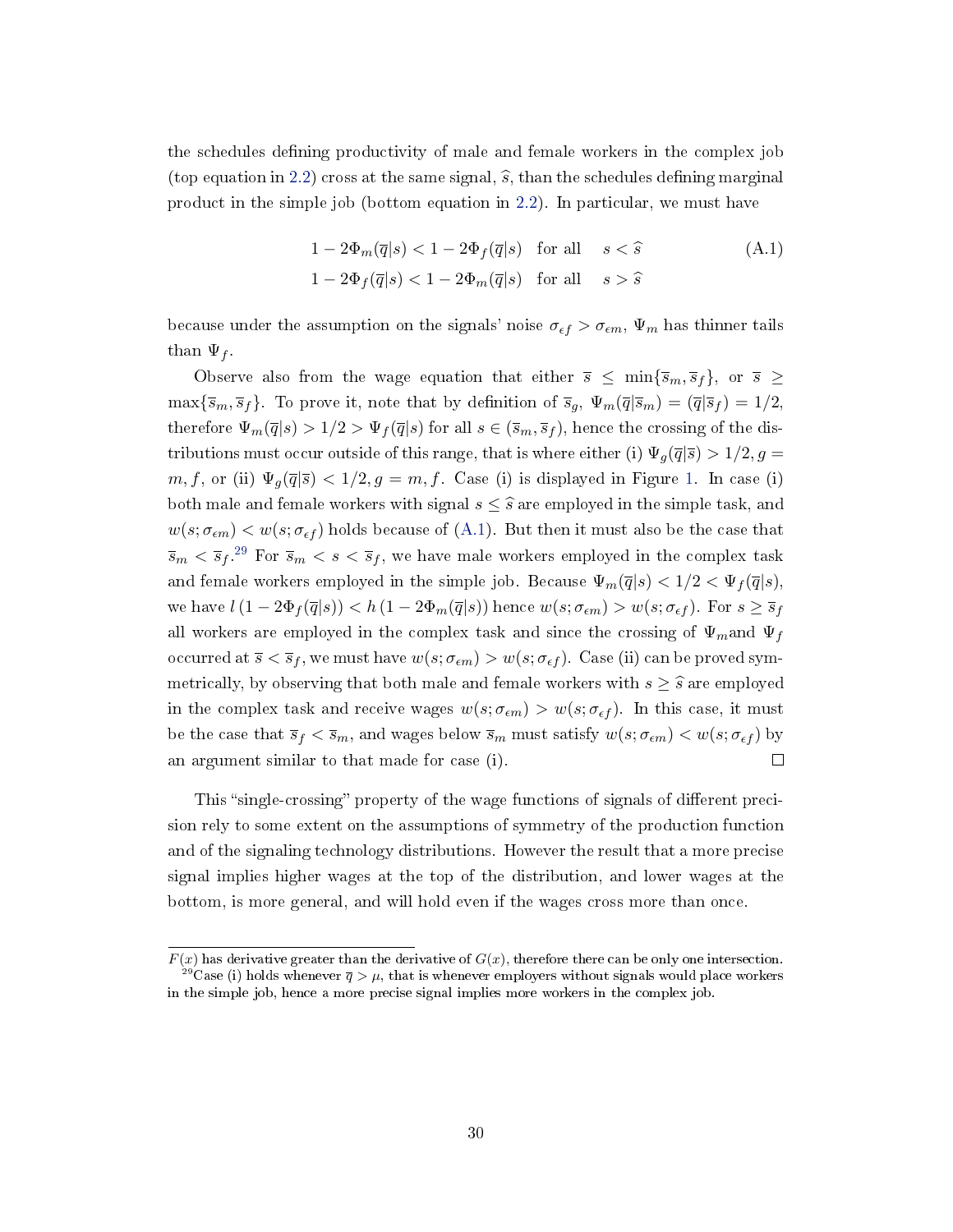# <span id="page-31-0"></span>B Appendix: additional results

| Variable                           | Coefficient    |
|------------------------------------|----------------|
| Coeffs. on worker characteristics: |                |
| Age                                | 0.0619         |
| Age squared                        | $-0.0002$      |
| Age * Female                       | $-0.0194$      |
| Age squared * Female               | 0.0002         |
| Tenure                             | 0.0051         |
| Tenure squared                     | $-0.0004$      |
| Tenure * Female                    | $-0.0031$      |
| Tenure squared * Female            | 0.0001         |
| White collar                       | 0.0704         |
| Executive                          | 0.5734         |
| White collar * Female              | 0.0007         |
| Executives * Female                | 0.0328         |
| Year fixed effects                 | (not reported) |
|                                    |                |
| SD of worker effects               | 0.510          |
| $SD$ of firm effects               | 0.153          |
| Correlation                        | $-0.087$       |
| Number of Observations             | 18,938,837     |
| Number of Individual FEs           | 1,726,836      |
| Number of Firm FEs                 | 453,000        |
|                                    |                |
| $_{\rm F}$                         | 39.68          |
| Prob > F                           | 0.000          |
| R-squared                          | 0.838          |
| Adj R-squared                      | 0.817          |
| Root MSE                           | 0.166          |

# Table A.1: Two-Way Fixed Effects Regression Results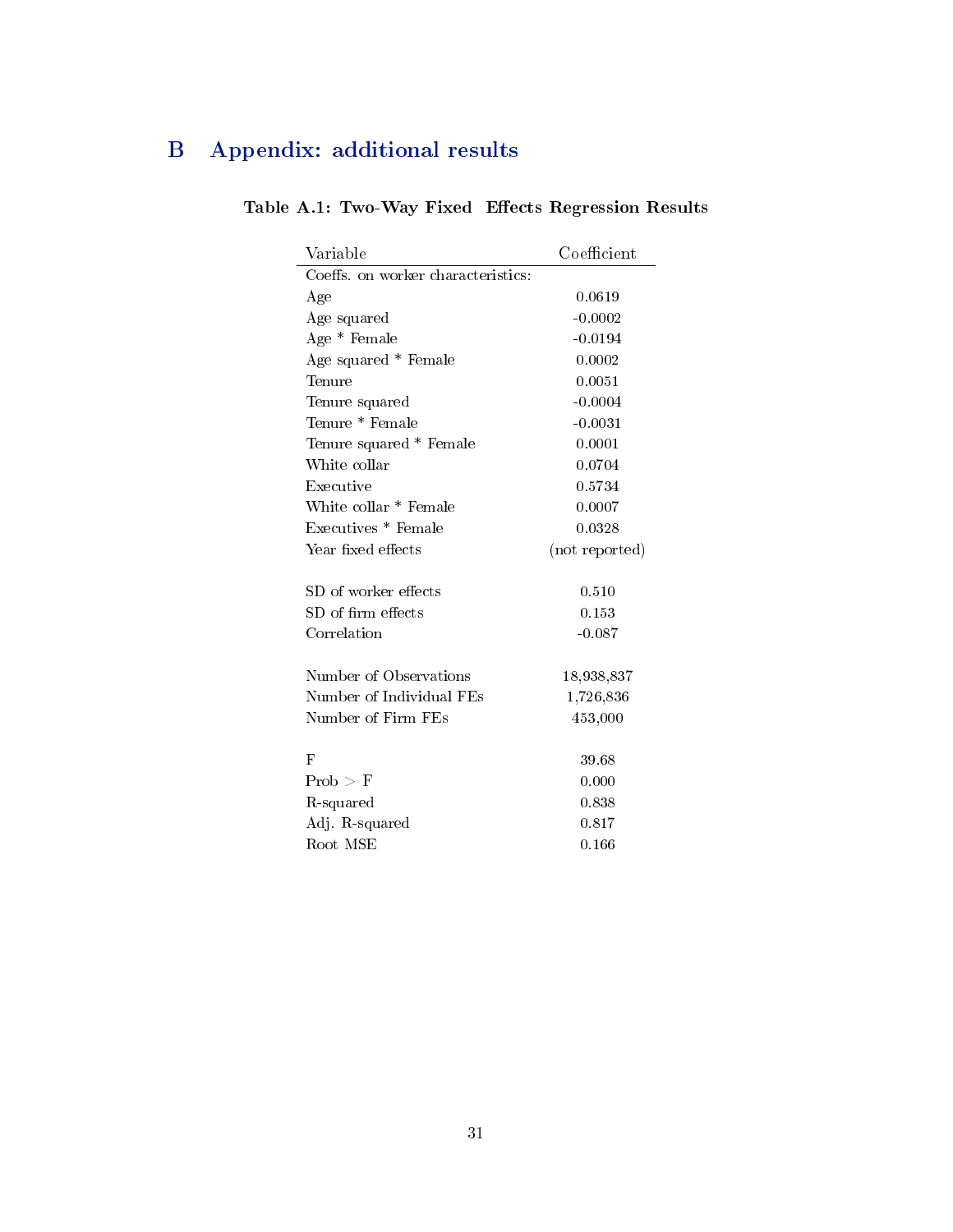Table A.2: Full set of estimates on female wages, benchmark specification Table A.2: Full set of estimates on female wages, benchmark specification

|                                                                                                            | Standard  |                          |            |             |                          | Average Wages |                |             |                                                                                                                                                       |
|------------------------------------------------------------------------------------------------------------|-----------|--------------------------|------------|-------------|--------------------------|---------------|----------------|-------------|-------------------------------------------------------------------------------------------------------------------------------------------------------|
|                                                                                                            |           | Median                   |            |             | Deciles                  |               | Quantiles      |             |                                                                                                                                                       |
|                                                                                                            | Deviation | Below                    | Above      |             | $\overline{10}$          |               | Z              | S           | 4                                                                                                                                                     |
|                                                                                                            |           | $\widehat{\mathfrak{D}}$ | $\odot$    | $\bigoplus$ | $\widehat{\mathfrak{S}}$ | $\odot$       | $\mathfrak{S}$ | $\circledS$ | $\odot$                                                                                                                                               |
| Female CEO                                                                                                 | 0.475     | 0.0785                   | $-0.0301$  | 0.167       | $-0.0429$                | $-0.0307$     | $-0.0265$      | 0.00569     | 0.104                                                                                                                                                 |
| CEO Age                                                                                                    | 0.0764    | 0.0444                   | 0.0740     | 0.0654      | $-0.0193$                | 0.0587        | 0.0920         | 0.0454      | 0.0429                                                                                                                                                |
| CEO Tenure                                                                                                 | 0.00577   | 0.000106                 | $-0.00103$ | 0.00102     | 0.00164                  | 0.000329      | $-0.00154$     | 0.000806    | 0.000281                                                                                                                                              |
| CEO Started <1980                                                                                          | $-0.0112$ | 0.0117                   | 0.0158     | 0.00999     | 0.0114                   | 0.0137        | 0.0172         | 0.0138      | 0.0143                                                                                                                                                |
| CEO fixed eff.                                                                                             | 0.0493    | 0.0149                   | 0.0126     | 0.0237      | $-0.00470$               | 0.00816       | 0.0160         | 0.0103      | $0.0173\,$                                                                                                                                            |
| Mean wkrs. age                                                                                             | 0.0966    | 0.0676                   | 0.0543     | 0.0782      | 0.0837                   | 0.0654        | 0.0496         | 0.0507      | 0.0722                                                                                                                                                |
| Mean wkrs. tenure                                                                                          | $-0.0264$ | $-0.00673$               | $-0.00198$ | $-0.0109$   | $-0.00597$               | $-0.00295$    | $-0.00273$     | $-0.00296$  | $-0.00783$                                                                                                                                            |
| % White collars                                                                                            | 0.381     | $-0.0138$                | $-0.131$   | 0.0916      | $-0.502$                 | $-0.286$      | $-0.0493$      | 0.0383      | 0.0190                                                                                                                                                |
| Frac. female                                                                                               | 0.227     | <b>175.0</b>             | $-0.595$   | $-0.435$    | $-0.623$                 | $-0.661$      | $-0.556$       | $-0.541$    | 0.572                                                                                                                                                 |
| Mean wkrs. F.E.                                                                                            | 1.960     | 1.577                    | 1.250      | 1.764       | 1.897                    | 1.474         | 1.130          | 1.181       | 1.680                                                                                                                                                 |
| Constant                                                                                                   | 1.009     | 3.993                    | 4.149      | 3.789       | 3.269                    | 3.763         | 4.306          | 4.390       | 3.893                                                                                                                                                 |
| R-squared                                                                                                  | 0.153     | 0.367                    | 0.222      | 0.263       | 0.081                    | 0.115         | 0.253          | 0.298       | 0.351                                                                                                                                                 |
| industry dummies, 4 firm-size dummies, year dummies, industry-specific trends, and 234 firm fixed effects. |           |                          |            |             |                          |               |                |             | Dependent variables are in logs. Standard Errors in parentheses. Category omitted is No female executives. Additional controls: 15 region dummies, 20 |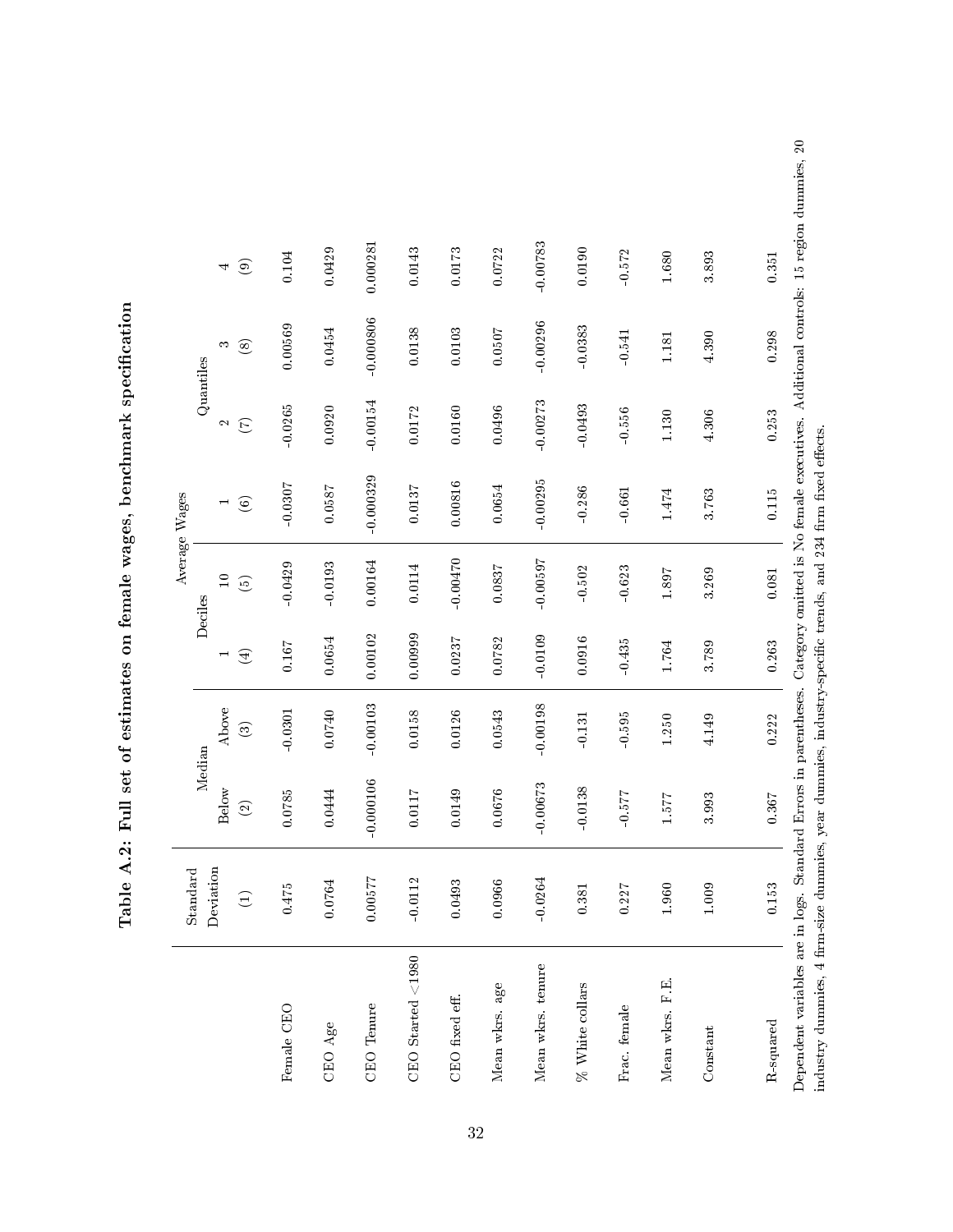Table A.3: Full set of estimates on male wages, benchmark specification Table A.3: Full set of estimates on male wages, benchmark specification

|                                        |                 |                |          |             | Average Wages                                                   |                |                    |             |                                                                                                                                                       |
|----------------------------------------|-----------------|----------------|----------|-------------|-----------------------------------------------------------------|----------------|--------------------|-------------|-------------------------------------------------------------------------------------------------------------------------------------------------------|
|                                        | Standard        |                | Median   |             | Deciles                                                         |                | Quantiles          |             |                                                                                                                                                       |
|                                        | Deviation       | <b>Below</b>   | Above    |             | $\Box$                                                          | $\blacksquare$ | $\mathbf{\hat{z}}$ | S           | 4                                                                                                                                                     |
|                                        | $\widehat{\Xi}$ | $\odot$        | $\odot$  | $\bigoplus$ | $\widehat{\mathfrak{S}}$                                        | $\circledcirc$ | E                  | $\circledS$ | $\odot$                                                                                                                                               |
| Female CEO                             | 0.475           | 0.078          | $-0.030$ | 0.167       | $-0.043$                                                        | $-0.031$       | $-0.026$           | 0.006       | 0.104                                                                                                                                                 |
| CEO Age                                | 0.076           | 0.044          | 0.074    | 0.065       | $-0.019$                                                        | 0.059          | 0.092              | 0.045       | 0.043                                                                                                                                                 |
| CEO Tenure                             | 0.006           | $-0.000$       | $-0.001$ | 0.001       | 0.002                                                           | $-0.000$       | $-0.002$           | $-0.001$    | 0.000                                                                                                                                                 |
| CEO Started $<$ 1980                   | $-0.011$        | 0.012          | 0.016    | 0.010       | 0.011                                                           | 0.014          | 0.017              | 0.014       | 0.014                                                                                                                                                 |
| CEO fixed eff.                         | 0.049           | 0.015          | 0.013    | 0.024       | $-0.005$                                                        | 0.008          | 0.016              | 0.010       | 0.017                                                                                                                                                 |
| Mean wkrs. age                         | 760.0           | 0.068          | 0.054    | 0.078       | 0.084                                                           | 0.065          | 0.050              | 0.051       | 0.072                                                                                                                                                 |
| Mean wkrs. tenure                      | $-0.026$        | $-0.007$       | $-0.002$ | $-0.011$    | $-0.006$                                                        | $-0.003$       | $-0.003$           | $-0.003$    | $-0.008$                                                                                                                                              |
| % White collars                        | 0.381           | $-0.014$       | $-0.131$ | 0.092       | $-0.502$                                                        | $-0.286$       | $-0.049$           | $-0.038$    | 0.019                                                                                                                                                 |
| Frac. female                           | 0.227           | $12.2 \cdot 0$ | 0.595    | $-0.435$    | $-0.623$                                                        | $-0.661$       | $-0.556$           | $-0.541$    | $-0.572$                                                                                                                                              |
| Mean wkrs. F.E.                        | 1.960           | 1.577          | 1.250    | 1.764       | 1.897                                                           | 1.474          | $1.130\,$          | 1.181       | 1.680                                                                                                                                                 |
| Constant                               | 1.009           | 3.993          | 4.149    | 3.789       | 3.269                                                           | 3.763          | 4.306              | 4.390       | 3.893                                                                                                                                                 |
| R-squared                              | 0.153           | 0.367          | 0.222    | 0.263       | 0.081                                                           | $0.115\,$      | 0.253              | 0.298       | 0.351                                                                                                                                                 |
| industry dummies, 4 firm-size dummies, |                 |                |          |             | year dummies, industry-specific trends, and firm fixed effects. |                |                    |             | Dependent variables are in logs. Standard Errors in parentheses. Category omitted is No female executives. Additional controls: 15 region dummies, 20 |

33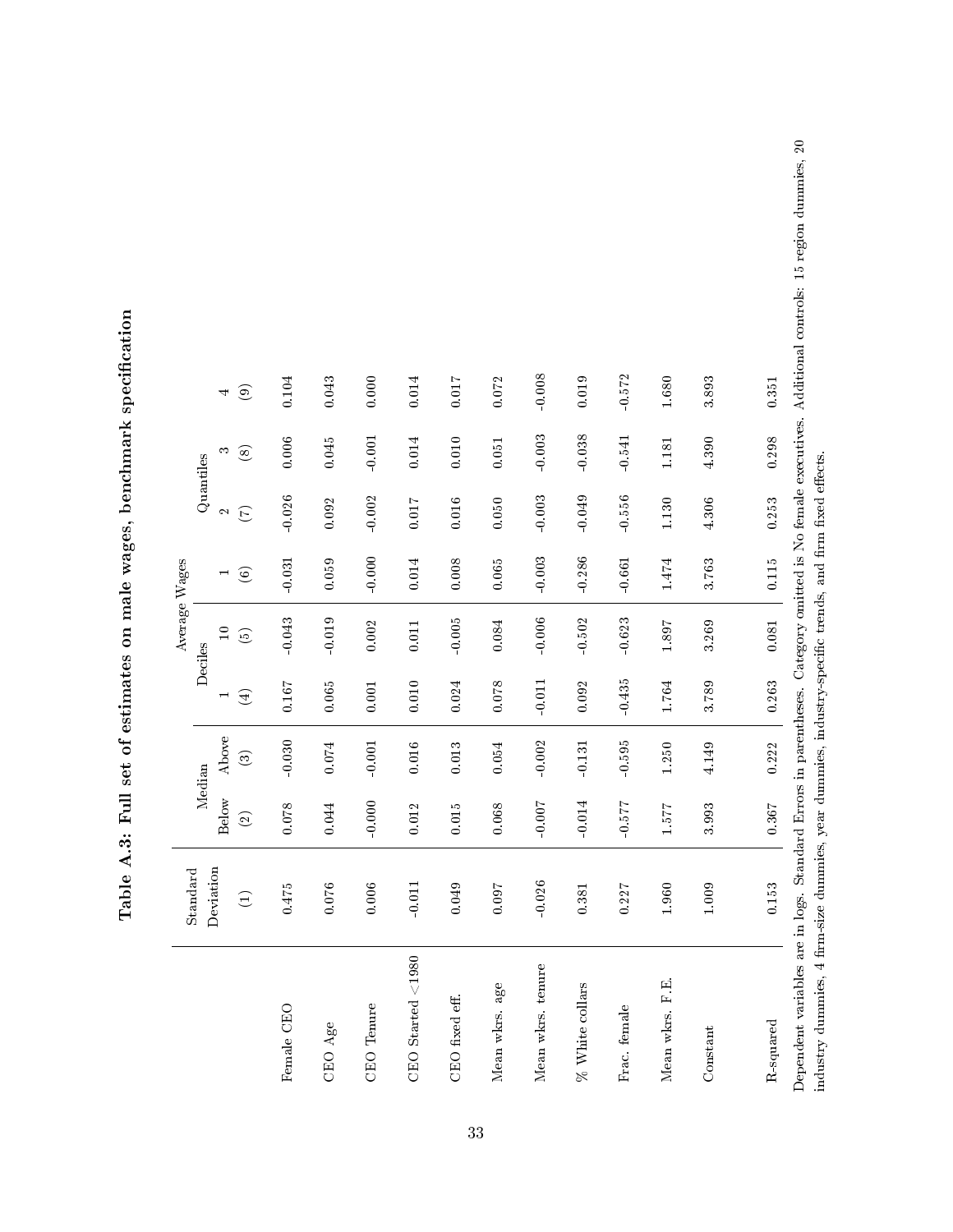| Dependent                                                                                     |          | Sales per |          | Value added  | TFP      |          |
|-----------------------------------------------------------------------------------------------|----------|-----------|----------|--------------|----------|----------|
| Variable                                                                                      |          | employee  |          | per employee |          |          |
|                                                                                               | (1)      | (2)       | (3)      | (4)          | (5)      | (6)      |
| Expl. Variable:                                                                               |          |           |          |              |          |          |
| Female CEO                                                                                    | 0.033    | $-0.120$  | $-0.046$ | $-0.245$     | $-0.059$ | $-0.213$ |
| Female CEO<br>frac. females                                                                   |          | 0.610     |          | 0.795        |          | 0.616    |
| CEO Age                                                                                       | 0.212    | 0.209     | 0.442    | 0.438        | 0.320    | 0.316    |
| CEO Tenure                                                                                    | $-0.003$ | $-0.003$  | $-0.002$ | $-0.002$     | $-0.002$ | $-0.001$ |
| CEO Started $<$ 1980                                                                          | 0.028    | 0.028     | 0.012    | 0.011        | 0.010    | 0.010    |
| CEO fixed eff.                                                                                | 0.017    | 0.017     | 0.065    | 0.064        | 0.046    | 0.045    |
| Mean wkrs. age                                                                                | 0.028    | 0.031     | 0.051    | 0.055        | 0.055    | 0.058    |
| Mean wkrs. tenure                                                                             | 0.005    | 0.004     | $-0.013$ | $-0.014$     | $-0.030$ | $-0.030$ |
| % White collars                                                                               | 0.269    | 0.254     | $-0.117$ | $-0.137$     | $-0.082$ | $-0.098$ |
| Frac. female                                                                                  | $-0.313$ | $-0.390$  | $-0.496$ | $-0.596$     | $-0.478$ | $-0.556$ |
| Mean wkrs. F.E.                                                                               | 1.217    | 1.284     | 1.636    | 1.724        | 1.438    | 1.506    |
| Constant                                                                                      | 3.089    | 3.020     | 2.072    | 1.983        | 0.422    | 0.353    |
|                                                                                               |          |           |          |              |          |          |
| R-squared<br>Notes: Firm fixed effects regressions reported. Dependent variables are in logs. | 0.590    | 0.592     | 0.218    | 0.222        | 0.179    | 0.182    |
|                                                                                               |          |           |          |              |          |          |

# Table A.4: Estimates on Firm-Level Performance, benchmark specification

34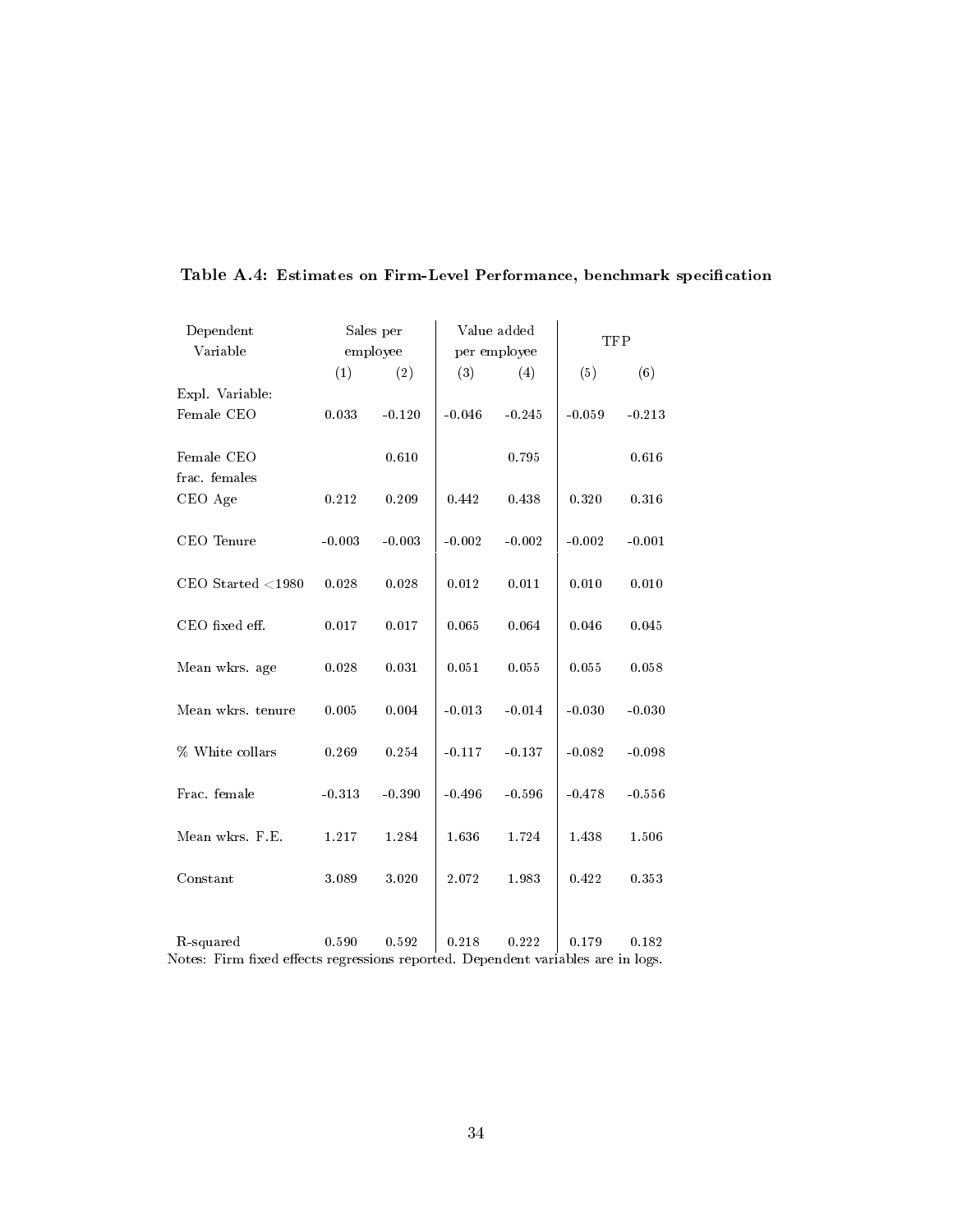# References

- <span id="page-35-5"></span>Abowd, John M., Francis Kramarz, and David N Margolis, "High wage workers and high wage firms,"  $Econometrica$ , 1999, 67(2), 251–333.
- <span id="page-35-6"></span> $\overline{\phantom{a}}$ , Robert H. Creecy, and Francis Kramarz, "Computing person and firm effects using linked longitudinal employer-employee data," Center for Economic Studies, US Census Bureau, 2002, (2002-06).
- <span id="page-35-9"></span>Adams, Renee B and Daniel Ferreira, Women in the boardroom and their impact on governance and performance," Journal of Financial Economics, 2009,  $94(2), 291-309.$
- <span id="page-35-3"></span>Ahern, Kenneth R and Amy K Dittmar, "The changing of the boards: The impact on firm valuation of mandated female board representation," The Quarterly *Journal of Economics*,  $2012$ ,  $127(1)$ ,  $137-197$ .
- <span id="page-35-8"></span>Albanesi, Stefania and Claudia Olivetti, "Home production, market production and the gender wage gap: Incentives and expectations," Review of Economic dynamics, 2009,  $12(1)$ , 80-107.
- <span id="page-35-4"></span>Albrecht, James, Anders Björklund, and Susan Vroman, "Is there a glass ceiling in Sweden?," Journal of Labor Economics, 2003, 21 $(1)$ , 145-177.
- <span id="page-35-10"></span>Bagues, Manuel and Maria J. Perez-Villadoniga, Why Do I Like People Like Me?," Journal of Economic Theory, May 2013,  $148(3)$ , 1292-9.
- <span id="page-35-2"></span>Bandiera, Oriana, Andrea Prat, Luigi Guiso, and Raffaella Sadun, "Matching firms, managers and incentives," National Bureau of Economic Research Working Paper, 2011, (16691).
- <span id="page-35-7"></span>Bell, Linda A, "Women-led firms and the gender gap in top executive jobs,"  $IZA$ Discussion Papers, 2005.
- <span id="page-35-1"></span>Bennedsen, Morten, F Perez-Gonzales, and Daniel Wolfenzon, "Evaluating the Impact of The Boss: Evidence from CEO Hospitalization Events," Unpublished Manuscript, 2012.
- <span id="page-35-0"></span>Bertrand, Marianne and Antoinette Schoar, "Managing with Style: the Effect of Managers on Firm Policies," The Quarterly Journal of Economics, 2003, 118  $(4), 1169-1208.$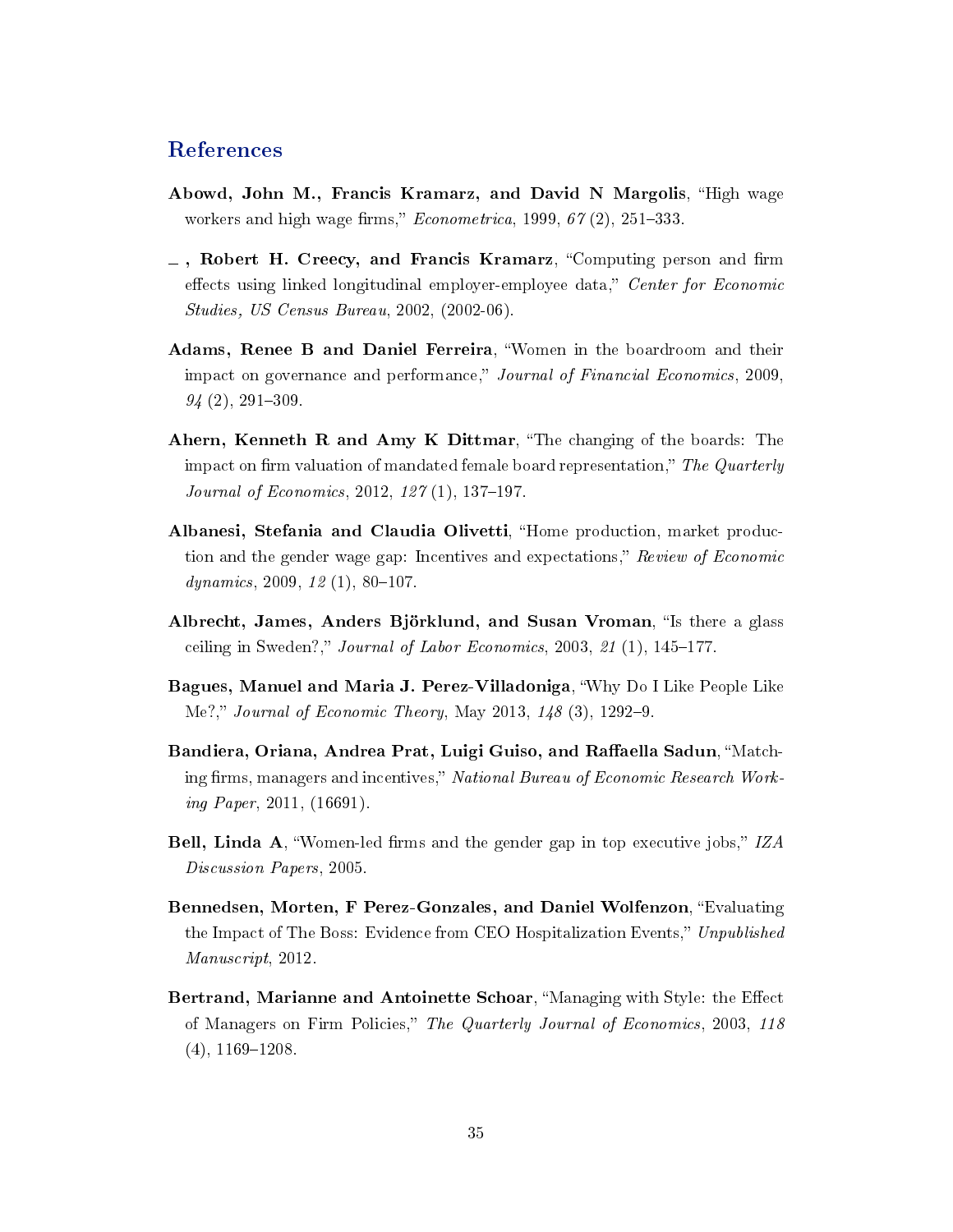- <span id="page-36-4"></span> $\equiv$  and Kevin F. Hallock, "The Gender gap in top corporate jobs," Industrial and *Labor Relations Review*, October 2001,  $55(1)$ , 3-21.
- <span id="page-36-2"></span>Blau, Francine D and Lawrence M Kahn, "The US gender pay gap in the 1990s: Slowing convergence," NBER Working Papers, 2004.
- <span id="page-36-0"></span>Bloom, Nicholas and John Van Reenen, "Measuring and explaining management practices across firms and countries," The Quarterly Journal of Economics,  $2007, 122 (4), 1351 - 1408.$
- <span id="page-36-1"></span> $\Delta$  and  $\Delta$ , "Why do management practices differ across firms and countries?," The Journal of Economic Perspectives,  $2010, 24$  (1),  $203-224$ .
- <span id="page-36-12"></span>Card, David, Jörg Heining, and Patrick Kline, Workplace Heterogeneity and the Rise of West German Wage Inequality," The Quarterly Journal of Economics, August 2013, 128, 967-1015.
- <span id="page-36-6"></span>Cardoso, Ana Rute and Rudolf Winter-Ebmer, "Female-Led Firms and Gender Wage Policies," Industrial and Labor Relations Review, 2010, 61  $(1)$ , 143–63.
- <span id="page-36-11"></span>Cooper-Patrick, Lisa, Joseph J Gallo, Junius J Gonzales, Hong Thi Vu, Neil R Powe, Christine Nelson, and Daniel E Ford, "Race, gender, and partnership in the patient-physician relationship,"  $Jama$ , 1999, 282 (6), 583-589.
- <span id="page-36-7"></span>Cornell, Bradford and Ivo Welch, "Culture, information, and screening discrimination," Journal of Political Economy, 1996, pp.  $542-571$ .
- <span id="page-36-5"></span>Dezsö, Cristian L and David Gaddis Ross, "Does female representation in top management improve firm performance? A panel data investigation," Strategic  $Management\ Journal, 2012, 33 (9), 1072-1089.$
- <span id="page-36-10"></span>Dindia, Kathryn and Daniel J Canary, Sex differences and similarities in communication, Psychology Press, 2006.
- <span id="page-36-9"></span>Eaton, Morris L., Multivariate Statistics : A Vector Space Approach Wiley series in probability and mathematical statistics, New York : Wiley, 1983.
- <span id="page-36-3"></span>Eckstein, Zvi and Eva Nagypal, The evolution of US earnings inequality: 1961- 2002," Federal Reserve Bank of Minneapolis Quarterly Review, 2004, 28 (2), 10–29.
- <span id="page-36-8"></span>Fadlon, Yariv, "Essays on Statistical Discrimination and on the Payoff to Publishing in Economics Journals." PhD dissertation, Vanderbilt University 2010.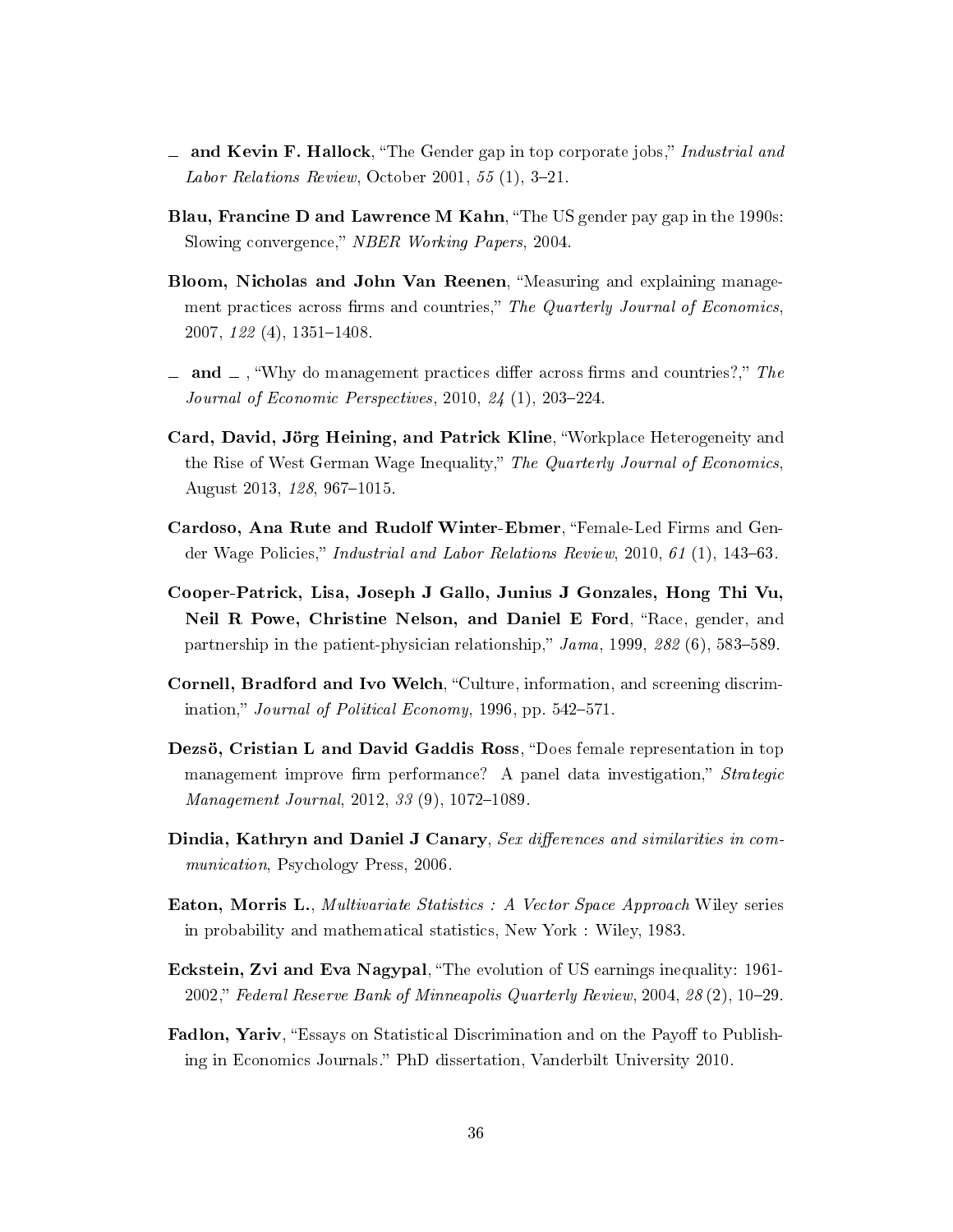- <span id="page-37-7"></span>Fang, Hanming and Andrea Moro, "Theories of Statistical Discrimination and Affirmative Action: A Survey," in Jess Benhabib, Matthew O. Jackson, and Alberto Bisin, eds., Handbook of Social Economics, Volume 1A, Vol. 1A, The Netherlands: North Holland,  $2011$ , chapter V, pp.  $133-200$ .
- <span id="page-37-6"></span>Farrell, Kathleen A and Philip L Hersch, "Additions to corporate boards: the effect of gender," Journal of Corporate Finance, 2005, 11 $(1)$ , 85-106.
- <span id="page-37-4"></span>Flabbi, Luca, "Prejudice and gender differentials in the US labor market in the last twenty years," Journal of Econometrics, 2010, 156  $(1)$ , 190-200.
- <span id="page-37-3"></span>Gabaix, Xavier and Augustin Landier, "Why has CEO pay increased so much?," The Quarterly Journal of Economics,  $2008$ ,  $123$  (1),  $49-100$ .
- <span id="page-37-5"></span>Gayle, George-Levi, Limor Golan, and Robert A Miller, "Gender Differences in Executive Compensation and Job Mobility," Journal of Labor Economics, 2012,  $30(4)$ , 829-872.
- <span id="page-37-10"></span>Iranzo, Susana, Fabiano Schivardi, and Elisa Tosetti, "Skill Dispersion and Firm Productivity: An Analysis with Employer-Employee Matched Data," Journal of Labor Economics,  $2008, 26(2), 247-285$ .
- <span id="page-37-0"></span>Kaplan, Steven N, Mark M Klebanov, and Morten Sorensen, Which CEO characteristics and abilities matter?," The Journal of Finance, 2012, 67(3), 973– 1007.
- <span id="page-37-8"></span>Lang, Kevin, "A language theory of discrimination," The Quarterly Journal of  $Economics, 1986, pp. 363-382.$
- <span id="page-37-1"></span>Lazear, Edward P, Kathryn L Shaw, and Christopher T Stanton, "The Value of Bosses," National Bureau of Economic Research Working Paper, 2012, (18317).
- <span id="page-37-2"></span>Malmendier, Ulrike and Geoffrey Tate, "CEO overconfidence and corporate investment," The Journal of Finance, 2005, 60  $(6)$ , 2661–2700.
- <span id="page-37-9"></span>Mast, Marianne Schmid, Judith A Hall, and Debra L Roter, "Disentangling physician sex and physician communication style: their effects on patient satisfaction in a virtual medical visit," *Patient education and counseling*, 2007, 68  $(1)$ ,  $16 - 22$ .